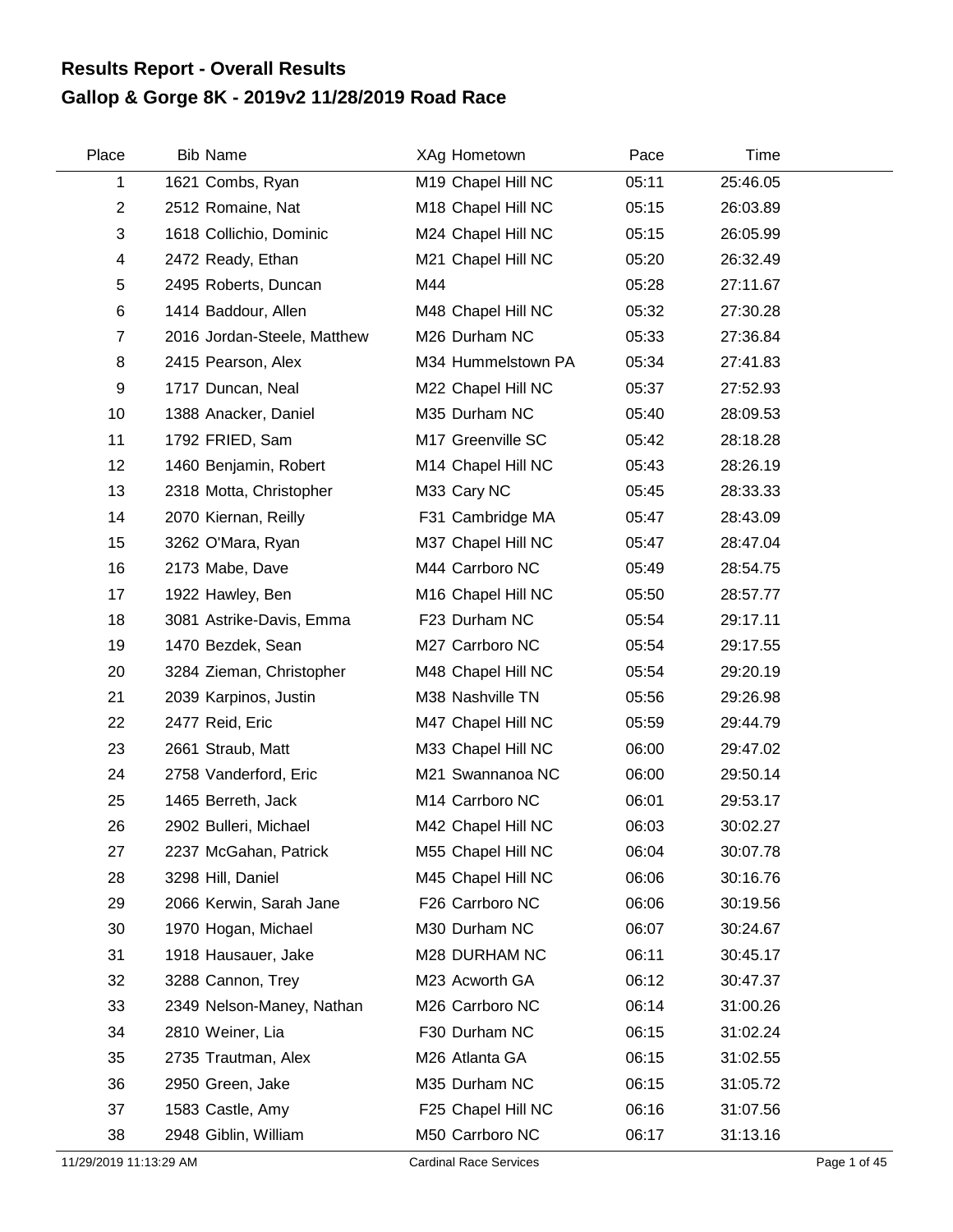| Place | <b>Bib Name</b>            |     | XAg Hometown            | Pace  | Time     |  |
|-------|----------------------------|-----|-------------------------|-------|----------|--|
| 39    | 2052 Kelley, Mike          |     | m60 Chapel Hill NC      | 06:17 | 31:16.04 |  |
| 40    | 2711 Thompson, Garner      |     | M17 Chapel Hill NC      | 06:18 | 31:19.54 |  |
| 41    | 2181 MacKay, Douglas       |     | M40 Carrboro NC         | 06:19 | 31:22.30 |  |
| 42    | 2161 Lowry, Joshua         |     | M42 Morrisville NC      | 06:20 | 31:26.66 |  |
| 43    | 1732 Embree, Stephen       |     | M40 Chapel Hill NC      | 06:20 | 31:29.76 |  |
| 44    | 1992 Ideus, Aaron          |     | M31 Hillsborough NC     | 06:21 | 31:33.20 |  |
| 45    | 2828 Wickman, Sara         |     | F30 DURHAM NC           | 06:22 | 31:38.48 |  |
| 46    | 2629 Soth, Thomas          |     | M46 Chapel Hill NC      | 06:22 | 31:39.65 |  |
| 47    | 1858 Graden, Joseph        |     | M20 Chapel Hill NC      | 06:23 | 31:41.80 |  |
| 48    | 2126 Leak, Paul            | M32 |                         | 06:23 | 31:41.98 |  |
| 49    | 3031 O'Donnell, Sean       |     | M16 Chapel Hill NC      | 06:24 | 31:48.03 |  |
| 50    | 1477 Birschbach, Ryan      |     | M27 Carrboro NC         | 06:24 | 31:48.79 |  |
| 51    | 2143 Levin, Halden         |     | F17 Chapel Hill NC      | 06:25 | 31:53.66 |  |
| 52    | 1459 Benjamin, Noah        |     | M <sub>19</sub> Cary NC | 06:26 | 32:00.16 |  |
| 53    | 2762 Velarde, Luis         |     | M27 CARY NC             | 06:27 | 32:01.69 |  |
| 54    | 1467 Berreth, Todd         |     | M50 Carrboro NC         | 06:27 | 32:05.22 |  |
| 55    | 1611 Clough, Jeff          |     | M39 Chapel Hill NC      | 06:30 | 32:16.94 |  |
| 56    | 2050 Kelley, Drew          |     | M39 Chapel Hill NC      | 06:31 | 32:21.33 |  |
| 57    | 1568 carlinnia, brian      |     | M49 Fletcher NC         | 06:31 | 32:22.41 |  |
| 58    | 1608 Clewley, Gavin        |     | M9 Hillsborough NC      | 06:31 | 32:24.35 |  |
| 59    | 3195 Ames, Milly           |     | F21 Chapel Hill NC      | 06:32 | 32:26.42 |  |
| 60    | 2174 Mabe, Joan            |     | F57 Carrboro NC         | 06:32 | 32:27.34 |  |
| 61    | 2429 Platts-Mills, Tim     |     | M45 Chapel Hill NC      | 06:32 | 32:28.45 |  |
| 62    | 2083 Klingensmith, Michael |     | M39 Durham NC           | 06:34 | 32:36.92 |  |
| 63    | 1925 Hawley, Matthew       |     | M13 Chapel Hill NC      | 06:34 | 32:39.95 |  |
| 64    | 2498 Roberts, Kathryn      | F43 |                         | 06:36 | 32:47.79 |  |
| 65    | 1668 Custis, Andrew        | M14 |                         | 06:36 | 32:50.14 |  |
| 66    | 2090 Koenig, Robert        |     | M35 Cambridge MA        | 06:36 | 32:50.54 |  |
| 67    | 3047 Ruis, Matthew         |     | M26 Durham NC           | 06:37 | 32:50.90 |  |
| 68    | 1697 Desormeau, Marc       |     | M49 Chapel Hill NC      | 06:37 | 32:51.55 |  |
| 69    | 1613 Coclanis, Angelo      |     | M33 Chapel Hill NC      | 06:37 | 32:53.68 |  |
| 70    | 2771 vorhaus, david        |     | M35 New York NY         | 06:38 | 32:58.03 |  |
| 71    | 3237 Alexander, William    |     | M15 Newport Beach CA    | 06:38 | 33:00.35 |  |
| 72    | 3153 Stoner, Benjamin      |     | M28 Chapel Hill NC      | 06:39 | 33:01.46 |  |
| 73    | 2084 Knepper, Wes          |     | M36 Carrboro NC         | 06:39 | 33:01.84 |  |
| 74    | 1938 Hecker, Brad          |     | M48 Mebane NC           | 06:39 | 33:02.90 |  |
| 75    | 1990 Hussey, Jon           |     | M57 Chapel Hill NC      | 06:39 | 33:03.12 |  |
| 76    | 2072 Kilgallen, Ryan       |     | M15 Chapel Hill NC      | 06:41 | 33:12.23 |  |
| 77    | 2883 Zolot, Adam           |     | M30 Jamestown NC        | 06:41 | 33:13.61 |  |
| 78    | 2323 Murphey, Corban       |     | M23 Chapel Hill NC      | 06:42 | 33:15.49 |  |
| 79    | 3142 Zieff, Gabriel        |     | M30 Chapel Hill NC      | 06:42 | 33:18.27 |  |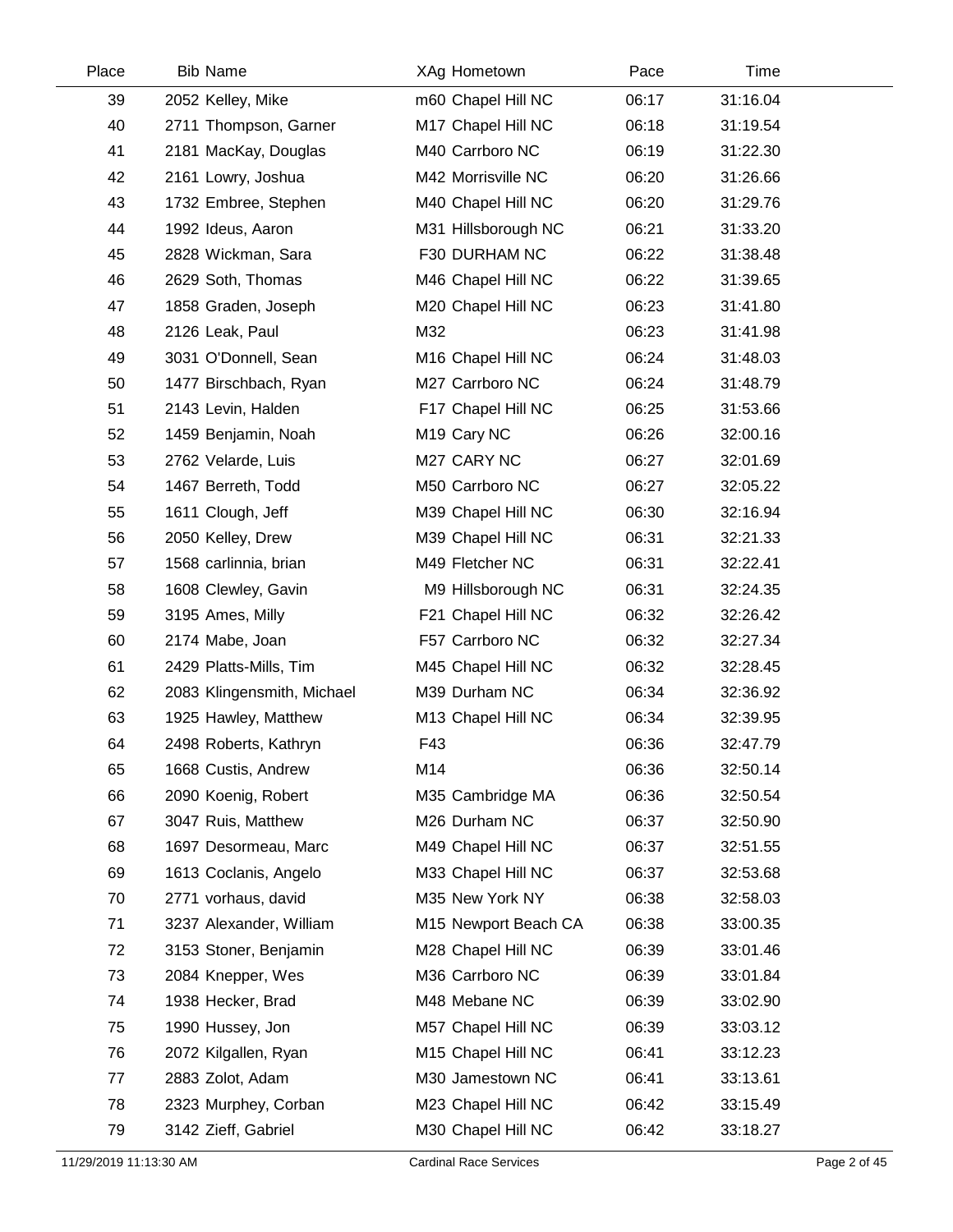| Place | <b>Bib Name</b>             | XAg Hometown         | Pace  | Time     |  |
|-------|-----------------------------|----------------------|-------|----------|--|
| 80    | 3189 Kallepalli, Satya      | M49 Carrboro NC      | 06:42 | 33:19.95 |  |
| 81    | 1439 bazemore, meredith     | f44 Chapel Hill NC   | 06:43 | 33:21.34 |  |
| 82    | 1859 Graham, Dalton         | M16 Chapel Hill NC   | 06:43 | 33:25.01 |  |
| 83    | 2997 Mazzoni, Rob           | M37 Chapel Hill NC   | 06:44 | 33:26.29 |  |
| 84    | 2945 Galloway, Griffin      | M12 Chapel Hill NC   | 06:44 | 33:30.26 |  |
| 85    | 1404 Arnosti, Nathan        | M28 Cambridge MA     | 06:45 | 33:31.74 |  |
| 86    | 2624 Sorgi, Zach            | M37 Charlotte NC     | 06:45 | 33:34.97 |  |
| 87    | 3236 Alexander, Marcus      | M54 Newport Beach CA | 06:46 | 33:36.69 |  |
| 88    | 2889 Bevilacqua, Ariana     | F28 Durham NC        | 06:46 | 33:36.88 |  |
| 89    | 2014 Johnson-Broache, Britt | F37 Durham NC        | 06:47 | 33:40.36 |  |
| 90    | 1405 Arnosti, Nick          | M30 New York NY      | 06:47 | 33:45.27 |  |
| 91    | 2406 Papke, Mercedes        | F33 Carrboro NC      | 06:48 | 33:46.49 |  |
| 92    | 2404 Papazoglou, Michael    | M48 Chapel Hill NC   | 06:49 | 33:52.99 |  |
| 93    | 3051 Savelli, Lindsay       | F27 Chapel Hill NC   | 06:50 | 33:56.66 |  |
| 94    | 1630 Cook, Gordon           | M40 Toronto TN       | 06:50 | 33:57.58 |  |
| 95    | 2944 Gallego Attis, Maria   | F46 Chapel Hill NC   | 06:50 | 33:57.65 |  |
| 96    | 2278 Miller, Adam           | M32 Chapel Hill NC   | 06:51 | 34:02.75 |  |
| 97    | 2267 Michael, Blake         | M33 Chapel Hill NC   | 06:52 | 34:09.33 |  |
| 98    | 1963 Hirschman, Dan         | M46 Chapel Hill NC   | 06:53 | 34:12.22 |  |
| 99    | 1544 Cabell, Grant          | M24 Carrboro NC      | 06:54 | 34:17.55 |  |
| 100   | 1939 Hecker, Lisa           | F44 Mebane NC        | 06:54 | 34:18.37 |  |
| 101   | 2538 Savelli, Christian     | M56 Chapel Hill NC   | 06:54 | 34:19.33 |  |
| 102   | 2776 Wade, Zoe              | F16 Hillsborough NC  | 06:55 | 34:24.90 |  |
| 103   | 3360 Merklein, Ethan        | M17 Chapel Hill NC   | 06:56 | 34:27.74 |  |
| 104   | 3361 Merklein, Sam          | M20 Chapel Hill NC   | 06:56 | 34:27.74 |  |
| 105   | 2545 Schmidt, Blaine        | m52 Chapel Hill NC   | 06:56 | 34:27.85 |  |
| 106   | 2115 LaMay, Ted             | M59 Chapel Hill NC   | 06:56 | 34:28.68 |  |
| 107   | 1777 Foster, Daniel         | M37 Chapel Hill NC   | 06:57 | 34:30.43 |  |
| 108   | 2149 liss, jason            | m43 Chapel Hill NC   | 06:57 | 34:30.78 |  |
| 109   | 1706 Dohlman, Camilla       | F24 Chapel Hill NC   | 06:57 | 34:33.84 |  |
| 110   | 2353 Nerkar, Santul         | M22 Chapel Hill NC   | 06:57 | 34:34.76 |  |
| 111   | 2814 Werden, Alex           | M25 Chapel Hill NC   | 06:58 | 34:37.02 |  |
| 112   | 2646 Hunt, John Clarke      | M31 Carrboro NC      | 06:58 | 34:37.14 |  |
| 113   | 2763 Venable, Sarah         | F21 Cary NC          | 06:58 | 34:37.55 |  |
| 114   | 3152 Richardson, Natalie    | F21 Chapel Hill NC   | 06:58 | 34:37.72 |  |
| 115   | 3117 Harlan, Robert         | M19 Asheville NC     | 06:59 | 34:40.87 |  |
| 116   | 2373 Norwood, Clare         | F37 Chapel Hill NC   | 06:59 | 34:42.68 |  |
| 117   | 2148 Lindenman, Heather     | F37 Chapel Hill NC   | 06:59 | 34:42.86 |  |
| 118   | 2791 Warren, Leigh          | F42 Durham NC        | 06:59 | 34:44.03 |  |
| 119   | 3093 Ziefle, Jon            | M36 Durham NC        | 07:00 | 34:46.51 |  |
| 120   | 2522 Rosenkrantz, Kurt      | M47 Chapel Hill NC   | 07:00 | 34:46.77 |  |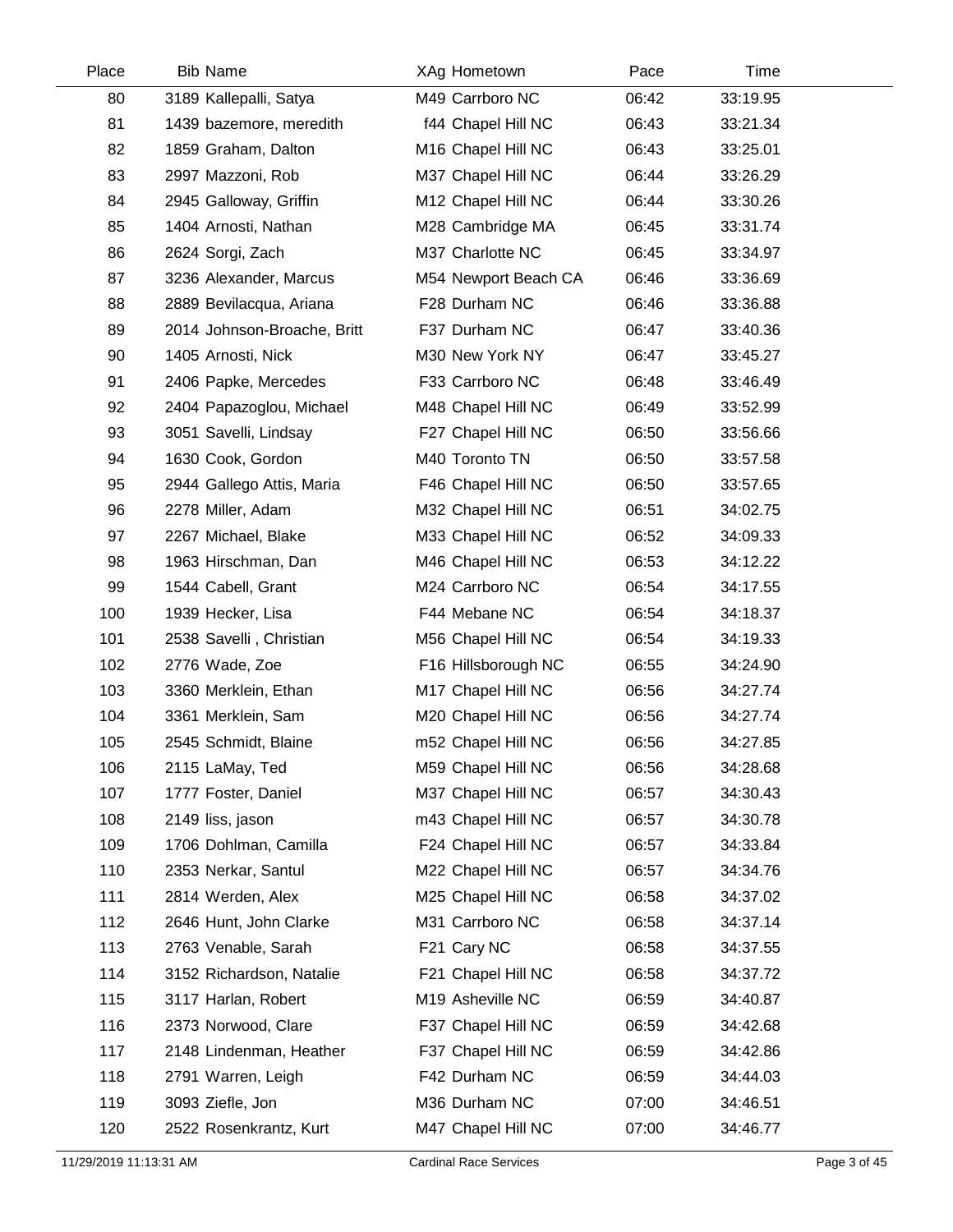| Place | <b>Bib Name</b>             |     | XAg Hometown       | Pace  | Time     |
|-------|-----------------------------|-----|--------------------|-------|----------|
| 121   | 2782 walker, craig          |     | m46 Durham NC      | 07:00 | 34:47.41 |
| 122   | 3029 O'Donnell, Kevin       |     | M19 Chapel Hill NC | 07:00 | 34:49.08 |
| 123   | 2266 Meyer, Truman          |     | M18 DURHAM NC      | 07:01 | 34:52.98 |
| 124   | 3317 Abrams, Jeffrey        |     | M51 Chapel Hill NC | 07:01 | 34:53.62 |
| 125   | 2263 Meyer, David           |     | M56 DURHAM NC      | 07:02 | 34:55.71 |
| 126   | 2265 Meyer, Greyson         |     | M23 DURHAM NC      | 07:02 | 34:55.91 |
| 127   | 1650 Coward, Will           |     | M45 DURHAM NC      | 07:03 | 35:00.39 |
| 128   | 2697 Taylor, Carson         |     | M24 Chapel Hill NC | 07:03 | 35:02.60 |
| 129   | 1919 Havice, Elizabeth      |     | F42 Carrboro NC    | 07:03 | 35:03.19 |
| 130   | 1625 Cook, Alex             |     | M14 Belmont MA     | 07:04 | 35:04.91 |
| 131   | 2640 Steffens, Jackson      |     | M14 DURHAM NC      | 07:04 | 35:05.52 |
| 132   | 1395 Ansons, lan            |     | M31 Baltimore MD   | 07:04 | 35:06.65 |
| 133   | 2361 Nieman, Jeffrey        |     | M42 Chapel Hill NC | 07:04 | 35:07.78 |
| 134   | 3123 Best, Kaitlyn          | F36 |                    | 07:05 | 35:10.40 |
| 135   | 3274 Goldstein, Jenny       |     | F48 Carrboro NC    | 07:05 | 35:12.18 |
| 136   | 3273 foster, sarah          |     | f47 Chapel Hill NC | 07:05 | 35:12.90 |
| 137   | 3041 Prince, Steven         |     | M44 DURHAM NC      | 07:06 | 35:17.25 |
| 138   | 3240 Langman, Matt          |     | M36 Raleigh NC     | 07:06 | 35:18.35 |
| 139   | 3295 Sawyer, Simon          |     | M52 Chapel Hill NC | 07:06 | 35:18.87 |
| 140   | 1949 Hensel, Douglas        |     | M46 Durham NC      | 07:07 | 35:21.63 |
| 141   | 2513 Ronquest, Rebecca      |     | F40 Raleigh NC     | 07:07 | 35:23.54 |
| 142   | 3126 Baucom, Sam            |     | M15 Chapel Hill NC | 07:07 | 35:24.29 |
| 143   | 1628 Cook, Brian            |     | M49 Atlanta GA     | 07:08 | 35:27.92 |
| 144   | 1362 Adams, Jackson         |     | M15 Pittsboro NC   | 07:08 | 35:29.22 |
| 145   | 1413 Ayers, Brandon         |     | M35 Carrboro NC    | 07:09 | 35:30.75 |
| 146   | 3196 Salemy, TIm            |     | M48 Carrboro NC    | 07:09 | 35:32.02 |
| 147   | 3118 Harlan, Brennan        |     | F26 Durham NC      | 07:09 | 35:32.86 |
| 148   | 1911 harris, william        |     | m43 Pittsboro NC   | 07:10 | 35:35.68 |
| 149   | 1892 Hacker, Drew           |     | M26 Atlanta GA     | 07:10 | 35:35.91 |
| 150   | 1669 Custis, David          | M43 |                    | 07:10 | 35:36.66 |
| 151   | 2499 Roberts, Sarah         |     | F38 Chapel Hill NC | 07:10 | 35:36.69 |
| 152   | 2196 Mann, Darrin           |     | M37 Durham NC      | 07:11 | 35:39.75 |
| 153   | 2479 Reintjes-Tolen, Sarah  |     | F33 Carrboro NC    | 07:11 | 35:41.26 |
| 154   | 3055 Smith, David           |     | M54 Chapel Hill NC | 07:11 | 35:41.96 |
| 155   | 2475 Rees, John             |     | M60 Chapel Hill NC | 07:11 | 35:44.23 |
| 156   | 2395 Ortolano III, Nicholas |     | M35 Durham NC      | 07:12 | 35:46.56 |
| 157   | 1533 Burton, Brandon        |     | M28 Mebane NC      | 07:12 | 35:46.63 |
| 158   | 2486 Rice, Gary             |     | M59 Mebane NC      | 07:12 | 35:47.14 |
| 159   | 1847 Gordon, Victor         |     | M42 Durham NC      | 07:12 | 35:47.71 |
| 160   | 2508 roedema, mike          |     | M39 Carrboro NC    | 07:13 | 35:49.60 |
| 161   | 3049 Sanchez, Leonardo      | M26 |                    | 07:13 | 35:50.57 |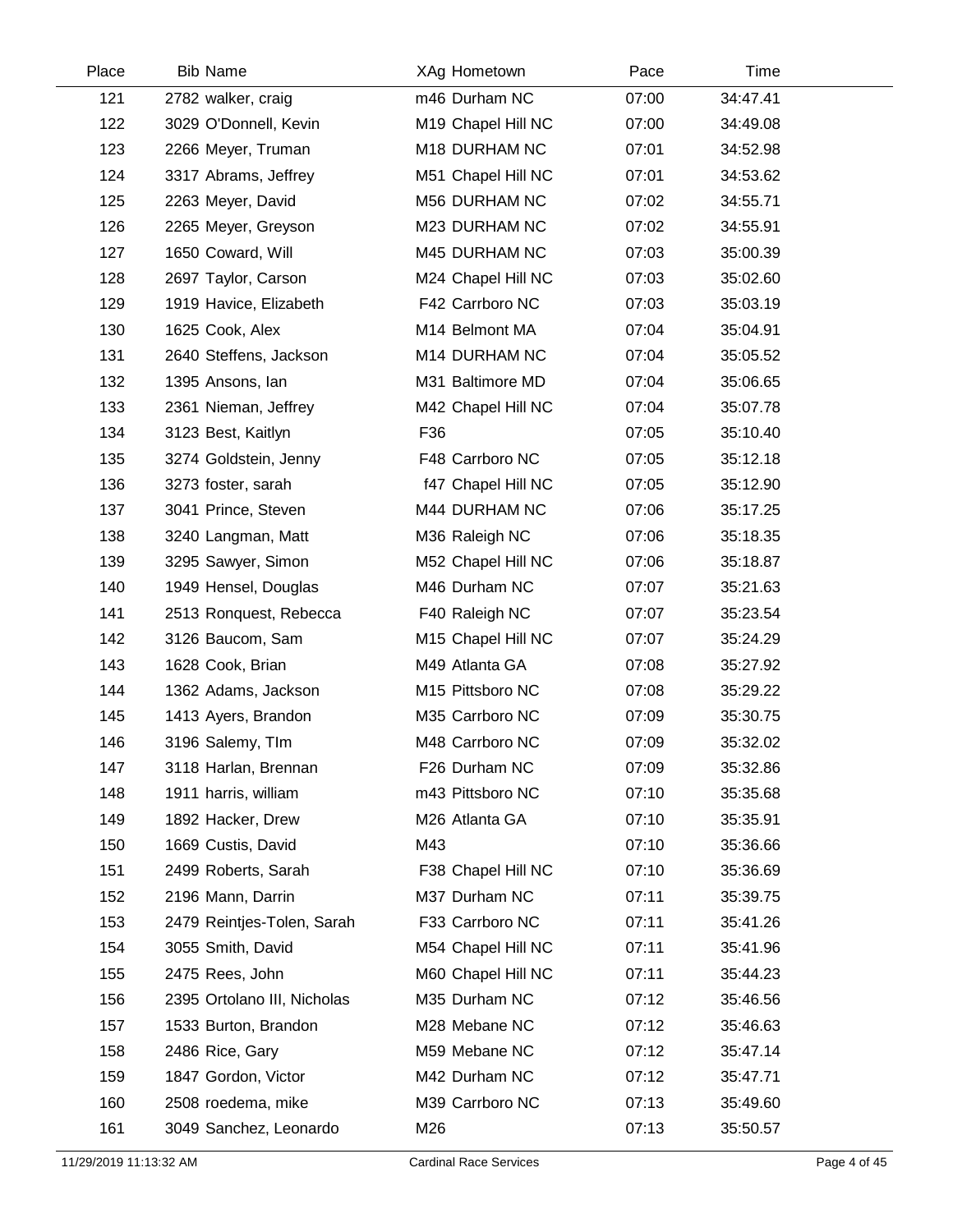| Place | <b>Bib Name</b>           | XAg Hometown           | Pace  | Time     |  |
|-------|---------------------------|------------------------|-------|----------|--|
| 162   | 3290 Nelson, Maleah       | F13 Chapel Hill NC     | 07:13 | 35:53.41 |  |
| 163   | 1887 Guo, Kevin           | M14 Chapel Hill NC     | 07:13 | 35:54.43 |  |
| 164   | 3182 Mann, Nick           | M16 Chapel Hill NC     | 07:14 | 35:57.65 |  |
| 165   | 3003 McIver, Kevin        | M34 Austin TX          | 07:14 | 35:58.04 |  |
| 166   | 3002 McGeary, Andrea      | F41 Durham NC          | 07:14 | 35:59.17 |  |
| 167   | 2689 Taekman, Josh        | M23 Carrboro NC        | 07:15 | 36:00.17 |  |
| 168   | 2779 Walden, John         | M22 Chapel Hill NC     | 07:15 | 36:01.24 |  |
| 169   | 1649 Couper, David        | M65 Chapel Hill NC     | 07:15 | 36:02.88 |  |
| 170   | 1875 Grindheim, Landon    | M37 Carrboro NC        | 07:16 | 36:04.56 |  |
| 171   | 1710 Donovan, Kevin       | M26 Chapel Hill NC     | 07:16 | 36:04.58 |  |
| 172   | 1936 Heck, Rainie         | F21 Chapel Hill NC     | 07:16 | 36:05.17 |  |
| 173   | 1580 Caruso, Suzanne      | F40                    | 07:16 | 36:05.23 |  |
| 174   | 2450 Pratson, Forrest     | M22 Chapel Hill NC     | 07:16 | 36:06.02 |  |
| 175   | 2807 Weeks, Elle          | F24 Carrboro NC        | 07:16 | 36:07.13 |  |
| 176   | 2594 Singer, Amy          | F42 Hillsborough NC    | 07:16 | 36:08.59 |  |
| 177   | 2503 Robinson, John       | M35 nashville TN       | 07:19 | 36:20.02 |  |
| 178   | 3210 pirone, mara         | F15 Carrboro NC        | 07:19 | 36:22.25 |  |
| 179   | 1589 Cawley, Grace        | F15 Carrboro NC        | 07:19 | 36:22.53 |  |
| 180   | 2405 Papke, Bjoern        | M39 Carrboro NC        | 07:19 | 36:22.72 |  |
| 181   | 2876 Younts, Ken          | M53 Chapel Hill NC     | 07:20 | 36:24.62 |  |
| 182   | 1779 Foster, Riley        | f23 Chapel Hill NC     | 07:20 | 36:25.07 |  |
| 183   | 1410 Astrachan, Owen      | M63 Chapel Hill NC     | 07:20 | 36:26.69 |  |
| 184   | 3062 Stephenson, Amelia   | F15 Carrboro NC        | 07:21 | 36:30.49 |  |
| 185   | 1675 Dampier, Christopher | M36 Charlottesville VA | 07:21 | 36:30.51 |  |
| 186   | 1639 Corley, James        | M33                    | 07:22 | 36:37.27 |  |
| 187   | 1873 Grill, Warren        | M52 Chapel Hill NC     | 07:22 | 36:38.20 |  |
| 188   | 1691 DeFranco, Mike       | M42 Carrboro NC        | 07:23 | 36:39.99 |  |
| 189   | 1600 Cihal, Jake          | M36                    | 07:23 | 36:42.50 |  |
| 190   | 3098 Smith, Maddie        | F23 Chapel Hill NC     | 07:23 | 36:42.97 |  |
| 191   | 2726 Torell, Josh         | M33 Carrboro NC        | 07:23 | 36:43.37 |  |
| 192   | 2264 Meyer, Gerald        | M57 Carrboro NC        | 07:24 | 36:48.92 |  |
| 193   | 1846 Gordon, Max          | M33 Durham NC          | 07:25 | 36:52.37 |  |
| 194   | 3254 Park, Sejin          | M18                    | 07:25 | 36:53.88 |  |
| 195   | 2289 Min, Nicholas        | M16 Chapel Hill NC     | 07:26 | 36:54.57 |  |
| 196   | 2017 Jorgensen, Emily     | F33 Carrboro NC        | 07:26 | 36:54.93 |  |
| 197   | 2866 Worsnip, Alex        | M32 Carrboro NC        | 07:26 | 36:55.64 |  |
| 198   | 3108 bowman, natalie      | f42 Chapel Hill NC     | 07:26 | 36:56.21 |  |
| 199   | 1795 Fruik, Angela        | F30 Durham NC          | 07:26 | 36:56.91 |  |
| 200   | 2675 Suchindran, Sujit    | M38 Atlanta GA         | 07:26 | 36:57.10 |  |
| 201   | 3082 Astrike-Davis, Evan  | M14 Durham NC          | 07:26 | 36:58.54 |  |
| 202   | 2298 Mitchell, Roger      | M69 Carrboro NC        | 07:27 | 37:01.36 |  |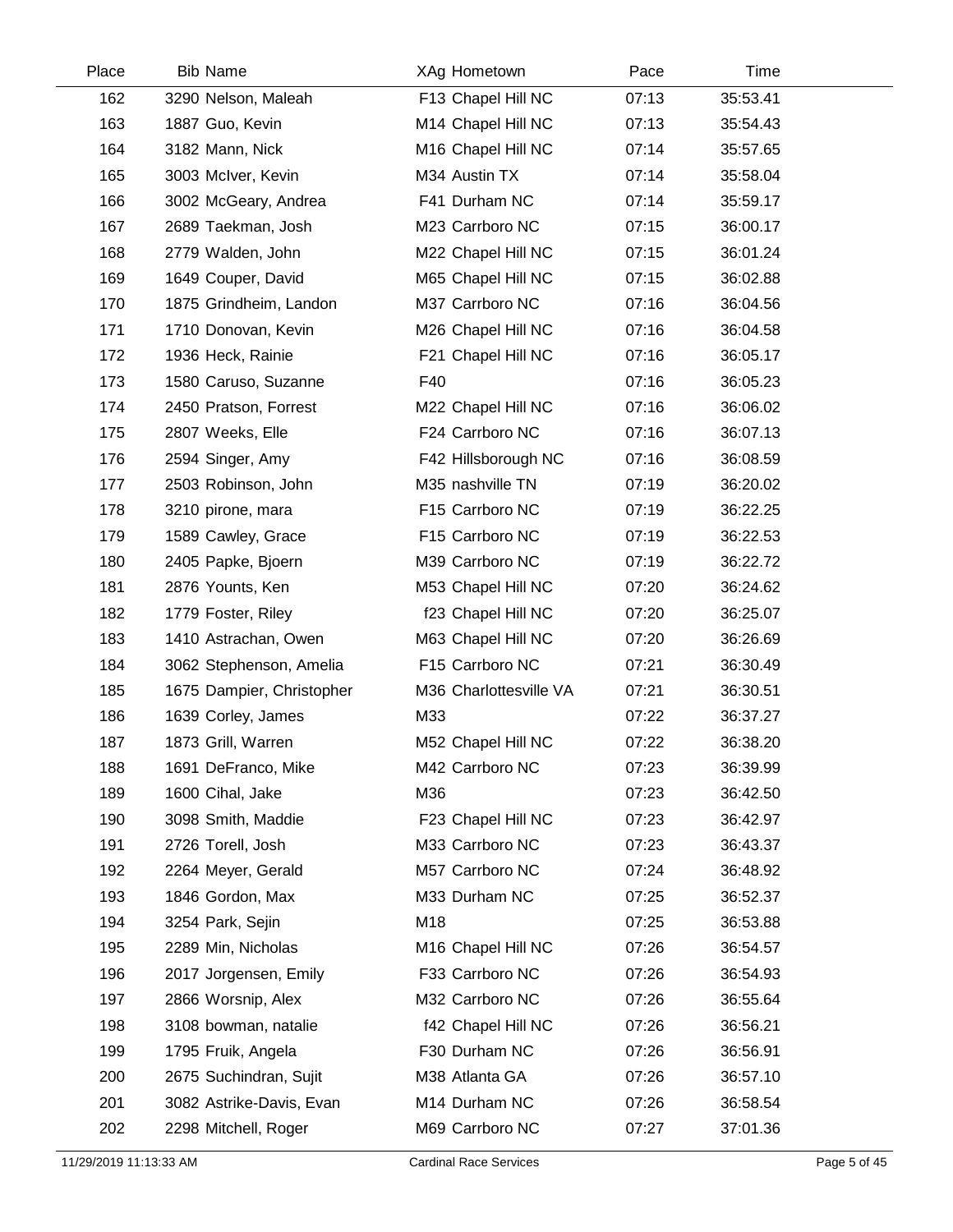| Place | <b>Bib Name</b>              | XAg Hometown              | Pace  | Time     |  |
|-------|------------------------------|---------------------------|-------|----------|--|
| 203   | 1522 Bryson, Andrew          | M31 Pittsboro NC          | 07:27 | 37:02.24 |  |
| 204   | 2972 Keaveny, Brian          | M36 Durham NC             | 07:27 | 37:03.91 |  |
| 205   | 2875 Younts, JoAnna          | F52 Chapel Hill NC        | 07:28 | 37:05.55 |  |
| 206   | 2655 Stolka, Kurt            | M38 Carrboro NC           | 07:28 | 37:06.19 |  |
| 207   | 2631 Sparrow, Madeleine      | F14 Chapel Hill NC        | 07:28 | 37:06.67 |  |
| 208   | 2252 McPherson, Jeanne-Marie | F22 Carrboro NC           | 07:28 | 37:07.46 |  |
| 209   | 3037 Parker, Ellen           | F48 Chapel Hill NC        | 07:28 | 37:07.76 |  |
| 210   | 3292 Howe, Katie             | F32 Chapel Hill NC        | 07:29 | 37:12.35 |  |
| 211   | 2410 Parker, Laura           | F39                       | 07:29 | 37:13.30 |  |
| 212   | 3293 Van Slyke, Adam         | M41 Carrboro NC           | 07:29 | 37:13.97 |  |
| 213   | 1944 Hemelt, Steve           | M37 Carrboro NC           | 07:30 | 37:14.80 |  |
| 214   | 1382 Amatuli, DJ             | M33 Chapel Hill NC        | 07:30 | 37:16.22 |  |
| 215   | 2964 Houck, Keith            | M61 Chapel Hill NC        | 07:30 | 37:17.58 |  |
| 216   | 1863 Greene, Andrew          | M53 Chapel Hill NC        | 07:31 | 37:19.73 |  |
| 217   | 1864 Greene, Caeden          | M18 Chapel Hill NC        | 07:31 | 37:20.98 |  |
| 218   | 2074 Kim, Jungsang           | M50 Chapel Hill NC        | 07:31 | 37:22.03 |  |
| 219   | 1566 Carey, Erin             | F38 Chapel Hill NC        | 07:32 | 37:25.82 |  |
| 220   | 2419 Peckham, Christopher    | M50 Chapel Hill NC        | 07:32 | 37:28.63 |  |
| 221   | 1516 Brown, Corey            | M41 Chapel Hill NC        | 07:33 | 37:30.36 |  |
| 222   | 1816 Gehrig, Joseph          | M16 Chapel Hill NC        | 07:33 | 37:30.81 |  |
| 223   | 1942 Helms, Craig            | M59 Chapel Hill NC        | 07:33 | 37:30.82 |  |
| 224   | 3113 KELLEY, Wesley          | M20 Chapel Hill NC        | 07:33 | 37:32.97 |  |
| 225   | 2618 Sobhani, Nadim          | M34 Carrboro NC           | 07:34 | 37:34.22 |  |
| 226   | 2212 Martin, Alia            | F17 Chapel Hill NC        | 07:34 | 37:36.12 |  |
| 227   | 2804 Webb, James             | M30 Charlotte NC          | 07:34 | 37:37.62 |  |
| 228   | 2747 turner, bertie          | M12 Chapel Hill NC        | 07:35 | 37:40.30 |  |
| 229   | 3243 Sampey, Catherine       | F47 Hillsborough NC       | 07:35 | 37:42.12 |  |
| 230   | 2105 Krouse, Nick            | M33 Chapel Hill NC        | 07:35 | 37:42.51 |  |
| 231   | 2834 Wild, Finley            | M12 Chapel Hill NC        | 07:36 | 37:44.02 |  |
| 232   | 2424 Pertz, Timothy          | M36 Pittsboro NC          | 07:36 | 37:45.15 |  |
| 233   | 1695 deshusses, elise        | F19 Chapel Hill NC        | 07:36 | 37:46.67 |  |
| 234   | 1517 Brown, Jeremy           | M43 Carrboro NC           | 07:36 | 37:47.35 |  |
| 235   | 1447 Bednarski, Juliana      | F29 Chadds Ford PA        | 07:36 | 37:47.65 |  |
| 236   | 2485 Rhoads, Donald          | M47 Durham NC             | 07:36 | 37:48.12 |  |
| 237   | 1682 Davis, Anthony          | M32 Chapel Hill NC        | 07:37 | 37:51.61 |  |
| 238   | 1894 Hamilton, Bill          | M52                       | 07:37 | 37:52.13 |  |
| 239   | 1796 Funk, Isaac             | M <sub>18</sub> GRAHAM NC | 07:38 | 37:54.40 |  |
| 240   | 2510 Rogers, Nora            | F43 Carrboro NC           | 07:38 | 37:54.87 |  |
| 241   | 2217 Martinson, Christina    | F40 Durham NC             | 07:38 | 37:57.18 |  |
| 242   | 1748 Fein, Aaron             | M42 Chapel Hill NC        | 07:38 | 37:57.41 |  |
| 243   | 1765 Flanagan, Matthew       | M27 Chapel Hill NC        | 07:38 | 37:57.79 |  |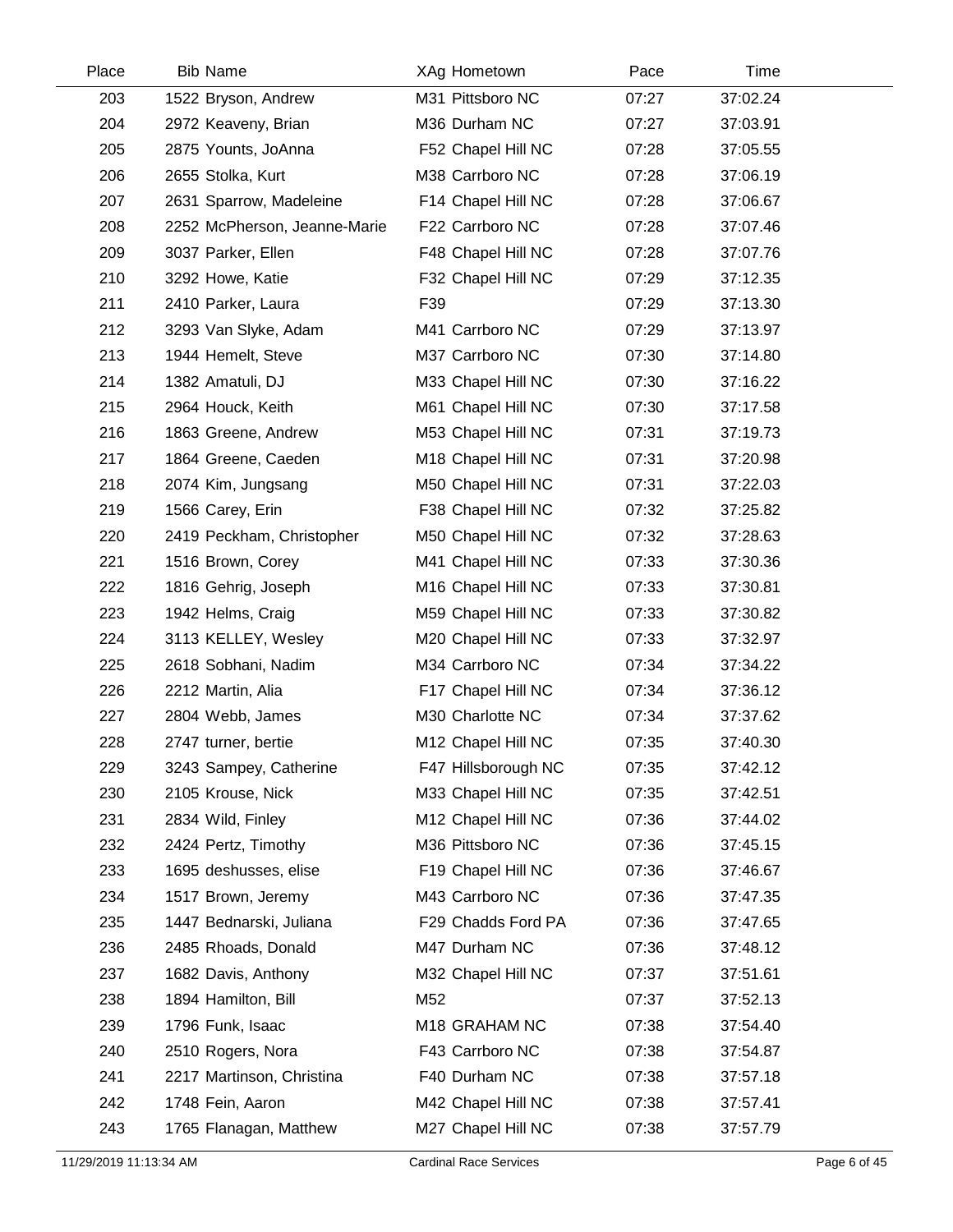| Place | <b>Bib Name</b>          | XAg Hometown                   | Pace  | Time     |  |
|-------|--------------------------|--------------------------------|-------|----------|--|
| 244   | 1693 Denniston, Charliss | F32 Chapel Hill NC             | 07:38 | 37:58.07 |  |
| 245   | 3181 White, Avery        | M19 Chapel Hill NC             | 07:38 | 37:58.48 |  |
| 246   | 1620 Collins, Brendan    | M26 Chapel Hill NC             | 07:39 | 37:58.75 |  |
| 247   | 2737 Trout, Susan        | F46 Chapel Hill NC             | 07:39 | 38:01.46 |  |
| 248   | 1761 Fiorito, Agustin    | M48 Chapel Hill NC             | 07:40 | 38:04.79 |  |
| 249   | 3285 Jensen, Melissa     | F34 Chapel Hill NC             | 07:40 | 38:06.05 |  |
| 250   | 1484 blunden, brent      | m55 Chapel Hill NC             | 07:40 | 38:06.26 |  |
| 251   | 2282 Millikan, Chris     | M51 Chapel Hill NC             | 07:40 | 38:06.79 |  |
| 252   | 2970 Johnson, Leah       | F40 DURHAM NC                  | 07:40 | 38:07.26 |  |
| 253   | 1545 Cabell, Jackson     | M21 Carrboro NC                | 07:41 | 38:10.65 |  |
| 254   | 1469 Beyerlein, Aaron    | M43 Carrboro NC                | 07:41 | 38:12.94 |  |
| 255   | 3184 Kuyper, Andrew      | M27 Carrboro NC                | 07:42 | 38:14.06 |  |
| 256   | 1598 Cid, Manuel         | M49 Chapel Hill NC             | 07:42 | 38:16.11 |  |
| 257   | 3139 Rath, Heiko         | M50 Durham NC                  | 07:43 | 38:18.70 |  |
| 258   | 1453 Benedick, David     | M44 Chapel Hill NC             | 07:43 | 38:20.27 |  |
| 259   | 1518 Brunger, James      | M45                            | 07:43 | 38:20.80 |  |
| 260   | 2665 Strauss, Niko       | M <sub>16</sub> Chapel Hill NC | 07:43 | 38:21.45 |  |
| 261   | 2664 Strauss, Jade       | F18 Chapel Hill NC             | 07:43 | 38:21.53 |  |
| 262   | 2635 Stanford, Katie     | F28 Raleigh NC                 | 07:44 | 38:24.66 |  |
| 263   | 2443 Poteat, Max         | M17 Chapel Hill NC             | 07:44 | 38:26.16 |  |
| 264   | 2823 Whitaker, Erinn     | F36 Chapel Hill NC             | 07:44 | 38:26.40 |  |
| 265   | 2075 Kim, Veronica       | F21 Chapel Hill NC             | 07:44 | 38:26.65 |  |
| 266   | 1656 Crockett, Jason     | M43 DURHAM NC                  | 07:45 | 38:29.52 |  |
| 267   | 2680 Swartz, Troy        | M56 Chapel Hill NC             | 07:46 | 38:33.65 |  |
| 268   | 1815 Gaylord, Charles    | M16 Arlington VA               | 07:46 | 38:33.76 |  |
| 269   | 1989 Huppert, David      | M41 Carrboro NC                | 07:46 | 38:35.31 |  |
| 270   | 1907 Hardy, David        | M59 Carrboro NC                | 07:46 | 38:35.96 |  |
| 271   | 2481 Revell, Dustin      | M27 Birmingham AL              | 07:46 | 38:37.08 |  |
| 272   | 2253 McPherson, John     | M48 Apex NC                    | 07:48 | 38:43.49 |  |
| 273   | 2695 Taxman, Steven      | M55 Chapel Hill NC             | 07:48 | 38:44.09 |  |
| 274   | 2416 Pearson, Joanna     | F39 Carrboro NC                | 07:48 | 38:44.66 |  |
| 275   | 1560 Carbaugh, Michael   | M31 Carrboro NC                | 07:48 | 38:45.97 |  |
| 276   | 1503 Brewer, Abigail     | F27 Carrboro NC                | 07:48 | 38:46.06 |  |
| 277   | 2184 MacKinnon, Matthew  | M47 Chapel Hill NC             | 07:48 | 38:46.39 |  |
| 278   | 1387 Amoabeng, Michael   | M31 DURHAM NC                  | 07:48 | 38:47.79 |  |
| 279   | 3349 Cerwin, Erika       | F39 Chapel Hill NC             | 07:48 | 38:47.91 |  |
| 280   | 2525 Royle, David        | M64 Washington DC              | 07:49 | 38:48.90 |  |
| 281   | 2194 Mangalea, Mike      | M32 Greenwood CO               | 07:49 | 38:50.06 |  |
| 282   | 1981 Howard, David       | M53 Durham NC                  | 07:49 | 38:50.40 |  |
| 283   | 2497 Roberts, Jason      | M43 Chapel Hill NC             | 07:49 | 38:52.26 |  |
| 284   | 1696 Deshusses, Marc     | M53 Chapel Hill NC             | 07:50 | 38:54.38 |  |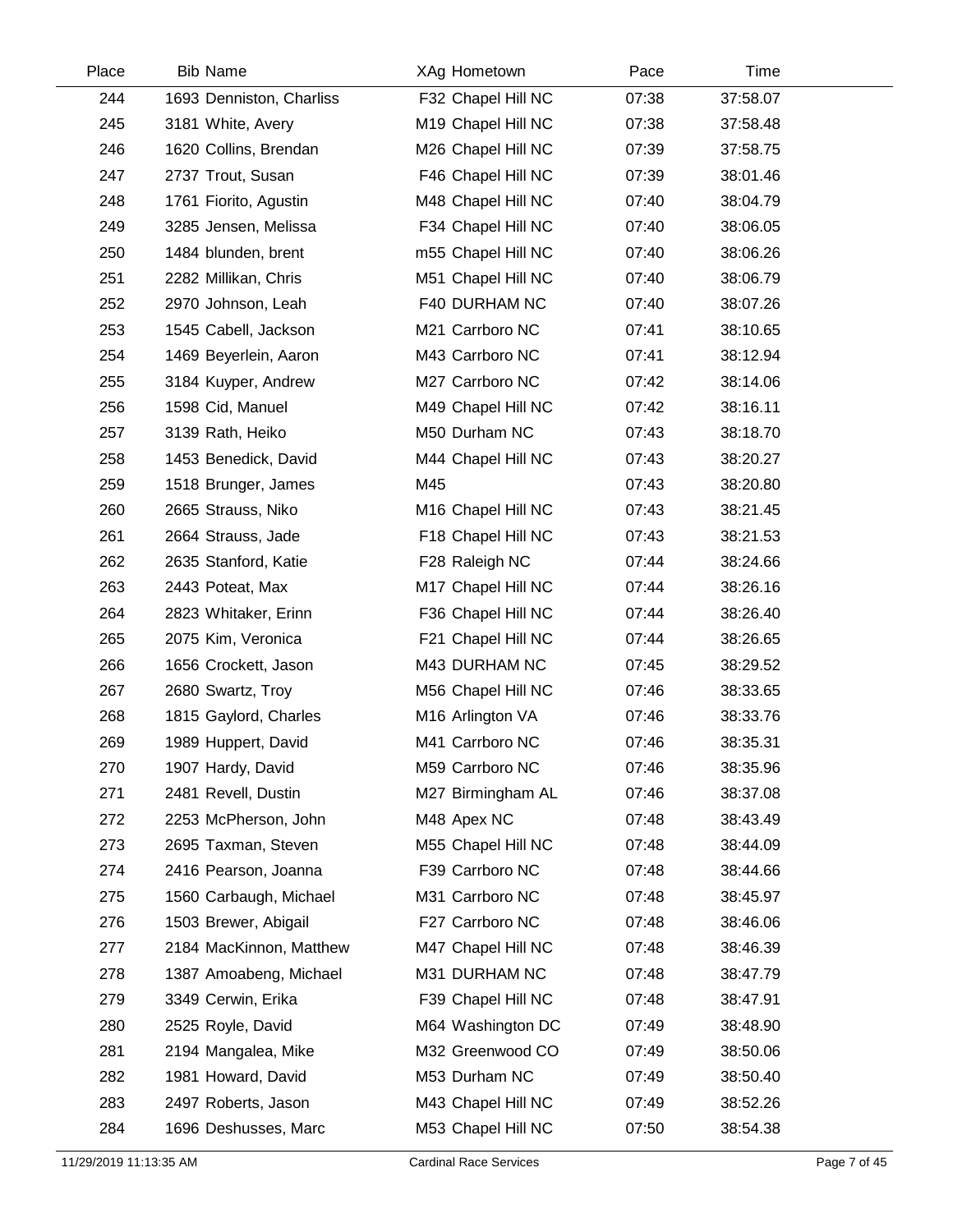| Place | <b>Bib Name</b>           | XAg Hometown       | Pace  | Time     |  |
|-------|---------------------------|--------------------|-------|----------|--|
| 285   | 2338 Nager, Sierra        | F23 Durham NC      | 07:50 | 38:54.54 |  |
| 286   | 2492 Ringelberg, Nicholas | M25 Carrboro NC    | 07:50 | 38:55.24 |  |
| 287   | 2009 Jeffs, Alexander     | M24 Cary NC        | 07:50 | 38:55.36 |  |
| 288   | 2690 Tallon, Joanna       | F40 Chapel Hill NC | 07:50 | 38:55.57 |  |
| 289   | 1504 Brickey, Julia       | F25 Chapel Hill NC | 07:50 | 38:56.03 |  |
| 290   | 1953 Herrick, Jeffrey     | M46 Carrboro NC    | 07:50 | 38:57.42 |  |
| 291   | 1812 Gay, Glenn           | M53 Chapel Hill NC | 07:51 | 38:58.39 |  |
| 292   | 3069 Verma, Lalit         | M51 Chapel Hill NC | 07:51 | 38:59.96 |  |
| 293   | 3309 Easthom, James       | m55 Chapel Hill NC | 07:51 | 39:01.60 |  |
| 294   | 2531 Salemson, Jeremy     | M50 Chapel Hill NC | 07:52 | 39:03.41 |  |
| 295   | 2651 Stifler, Lisa        | F41 DURHAM NC      | 07:52 | 39:03.98 |  |
| 296   | 3234 Parker, Jay          | M48 Chapel Hill NC | 07:52 | 39:05.40 |  |
| 297   | 3141 Springer, Deborah    | F46 Durham NC      | 07:52 | 39:05.87 |  |
| 298   | 2759 Vanderwoude, Phil    | M52 Chapel Hill NC | 07:52 | 39:06.40 |  |
| 299   | 2245 McKay, Daniel        | M44 Chapel Hill NC | 07:52 | 39:07.93 |  |
| 300   | 2363 Niemeyer, John       | M43 Chapel Hill NC | 07:53 | 39:09.43 |  |
| 301   | 3218 Sharp, Brandon       | M44 Chapel Hill NC | 07:53 | 39:09.82 |  |
| 302   | 1848 Gordon, Will         | M14 Durham NC      | 07:53 | 39:10.00 |  |
| 303   | 2660 Straub, Magdalena    | F29 Durham NC      | 07:53 | 39:10.50 |  |
| 304   | 2468 Ratner, Rebeccah     | F32 Washington DC  | 07:53 | 39:13.20 |  |
| 305   | 2940 Fowler, Natalie      | F49 Chapel Hill NC | 07:54 | 39:16.91 |  |
| 306   | 2788 Ward, Dalen          | M24 Greensboro NC  | 07:54 | 39:17.20 |  |
| 307   | 2118 lang, michael        | M31 Raleigh NC     | 07:54 | 39:18.08 |  |
| 308   | 3225 Scott, Justin        | M44                | 07:55 | 39:20.47 |  |
| 309   | 2297 Mitchell, Jonathan   | M40 Brooklyn NY    | 07:55 | 39:20.90 |  |
| 310   | 3213 Troester, Melissa    | F47 Carrboro NC    | 07:55 | 39:21.18 |  |
| 311   | 1856 Goulet, Juliette     | F37                | 07:55 | 39:21.72 |  |
| 312   | 2709 Thomas, Sonia        | F53 Chapel Hill NC | 07:56 | 39:23.47 |  |
| 313   | 2667 Streisel, Christine  | F24 DURHAM NC      | 07:56 | 39:23.54 |  |
| 314   | 2710 Thomas, Tiana        | F25 DURHAM NC      | 07:56 | 39:23.73 |  |
| 315   | 2728 Torell, Matt         | M36 Carrboro NC    | 07:56 | 39:24.22 |  |
| 316   | 3018 Mullikin, Beth       | F46 Greenville SC  | 07:56 | 39:25.32 |  |
| 317   | 1797 Funk, John           | M49 GRAHAM NC      | 07:56 | 39:26.87 |  |
| 318   | 1486 Boggess, John        | M55 Chapel Hill NC | 07:57 | 39:28.51 |  |
| 319   | 2529 Rueckeis, Samantha   | F19 Chapel Hill NC | 07:57 | 39:29.36 |  |
| 320   | 1876 Grinnan, Harrison    | M24 Richmond VA    | 07:57 | 39:30.17 |  |
| 321   | 2528 Rueckeis, Cath       | F23 Chapel Hill NC | 07:57 | 39:30.25 |  |
| 322   | 2602 Smith, Bruce         | M56 Mebane NC      | 07:57 | 39:31.40 |  |
| 323   | 2833 Wild, Dan            | M42 Chapel Hill NC | 07:57 | 39:31.77 |  |
| 324   | 3347 Moisen, Antonio      | M39 Carrboro NC    | 07:57 | 39:32.99 |  |
| 325   | 2214 Martin, Ken          | M51 Chapel Hill NC | 07:58 | 39:34.73 |  |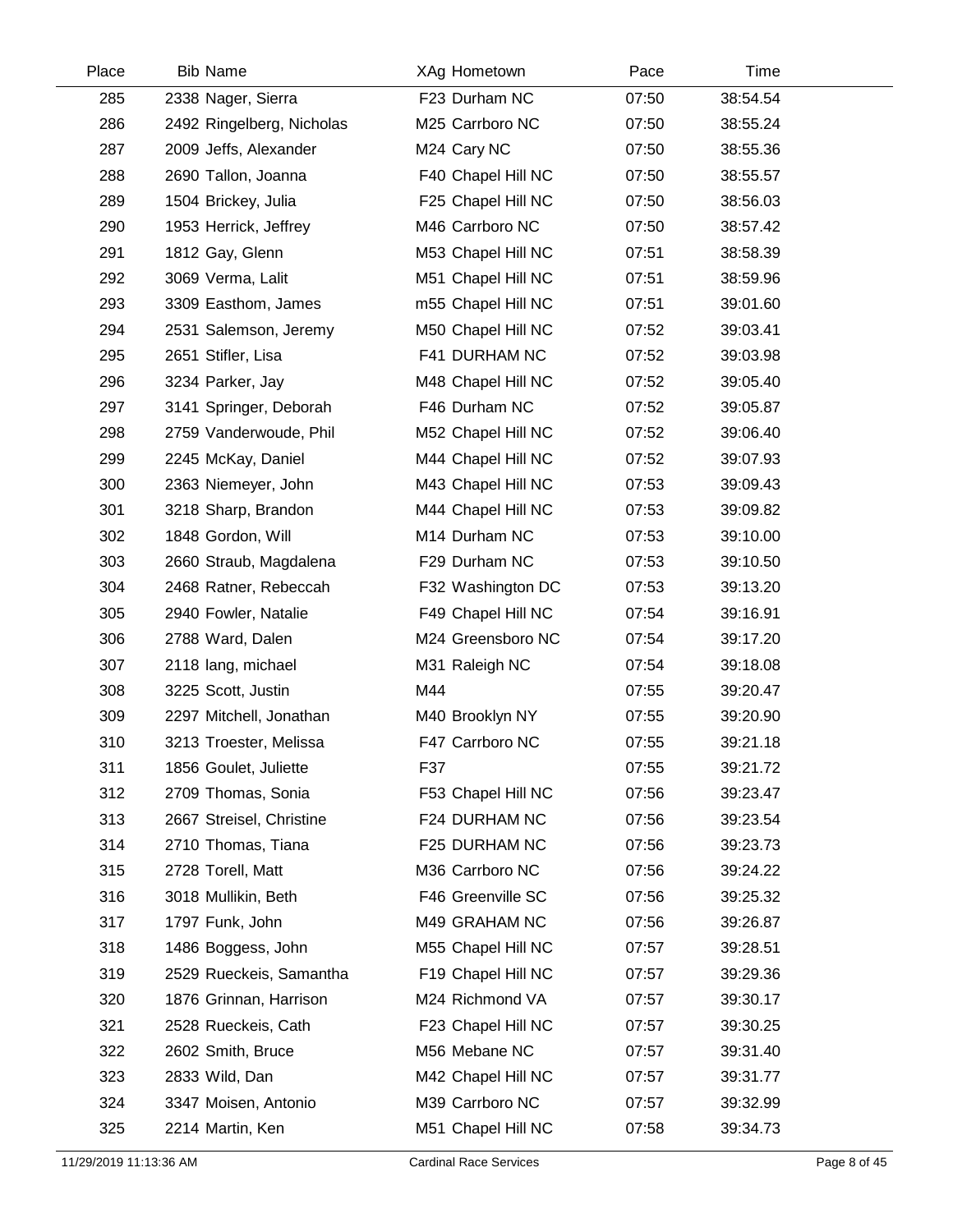| Place | <b>Bib Name</b>          |     | XAg Hometown       | Pace  |          | Time |  |
|-------|--------------------------|-----|--------------------|-------|----------|------|--|
| 326   | 2887 Bedford, James      |     | M34 Chapel Hill NC | 07:58 | 39:35.23 |      |  |
| 327   | 2342 Nave, Brittany      |     | F34 Durham NC      | 07:58 | 39:36.73 |      |  |
| 328   | 1719 Duronio, Bob        |     | M55 Chapel Hill NC | 07:58 | 39:36.93 |      |  |
| 329   | 2676 Sullivan, Kathleen  |     | F46 Chapel Hill NC | 07:58 | 39:36.98 |      |  |
| 330   | 1476 Billy, Sean         |     | M18 Chapel Hill NC | 07:58 | 39:37.96 |      |  |
| 331   | 2907 Buzzard, Peter      |     | M39 Carrboro NC    | 07:59 | 39:38.61 |      |  |
| 332   | 2085 Knuth, Chad         |     | M24 Chapel Hill NC | 07:59 | 39:38.92 |      |  |
| 333   | 2587 Shur, Jim           |     | M59 Pittsboro NC   | 07:59 | 39:40.50 |      |  |
| 334   | 3162 Castle, Andrew      |     | M34 Chapel Hill NC | 07:59 | 39:41.27 |      |  |
| 335   | 2809 Weeks, Kevin        |     | M56 Carrboro NC    | 07:59 | 39:41.44 |      |  |
| 336   | 1952 Herndon, Delaney    |     | F24 New Orleans LA | 07:59 | 39:42.00 |      |  |
| 337   | 3171 Mikhaylyants, Vadim |     | M29 Chapel Hill NC | 07:59 | 39:42.40 |      |  |
| 338   | 2868 Wright, Sue         |     | F60 Harrisburg PA  | 08:00 | 39:44.28 |      |  |
| 339   | 2197 MANN, MORGAN        |     | F22 Chapel Hill NC | 08:00 | 39:44.54 |      |  |
| 340   | 3050 Savelli, Katie      |     | F54 Chapel Hill NC | 08:00 | 39:45.28 |      |  |
| 341   | 1728 Elsasser-Root, Ann  |     | F30 Chapel Hill NC | 08:00 | 39:45.58 |      |  |
| 342   | 2514 Root, Adam          |     | M30 Chapel Hill NC | 08:00 | 39:45.82 |      |  |
| 343   | 2346 Neher, Saskia       |     | F41 Pittsboro NC   | 08:00 | 39:46.93 |      |  |
| 344   | 2718 Tierney, Braden     | M25 |                    | 08:00 | 39:46.98 |      |  |
| 345   | 2801 Weare, Walter       |     | M41 Pittsboro NC   | 08:00 | 39:47.32 |      |  |
| 346   | 2654 Stolka, Kristen     |     | F39 Carrboro NC    | 08:00 | 39:48.03 |      |  |
| 347   | 2222 Matti, Michael      |     | M62 Durham NC      | 08:01 | 39:48.15 |      |  |
| 348   | 1653 Crabill, Robert     |     | M53 Carrboro NC    | 08:01 | 39:49.42 |      |  |
| 349   | 3137 Bahat, Ron          |     | M53 Chapel Hill NC | 08:01 | 39:50.09 |      |  |
| 350   | 3138 Phillips, Tevvel    |     | F14 Chapel Hill NC | 08:01 | 39:50.19 |      |  |
| 351   | 2480 Reisinger, Deb      |     | F50 Chapel Hill NC | 08:01 | 39:51.96 |      |  |
| 352   | 2403 Palko, David        |     | M32 RALEIGH NC     | 08:02 | 39:56.59 |      |  |
| 353   | 2630 Spadafora, Jamie    | F39 |                    | 08:03 | 39:58.89 |      |  |
| 354   | 1704 Disser, Andrew      |     | M40 Chapel Hill NC | 08:03 | 40:00.32 |      |  |
| 355   | 2377 nunez, josh         |     | M46 Atlanta GA     | 08:03 | 40:02.36 |      |  |
| 356   | 2259 merritt, kathy      |     | F65 DURHAM NC      | 08:04 | 40:03.09 |      |  |
| 357   | 2045 Kauftheil, Randy    |     | M61 Chapel Hill NC | 08:04 | 40:04.38 |      |  |
| 358   | 1363 Adams, Jennifer     |     | F43 Pittsboro NC   | 08:04 | 40:04.92 |      |  |
| 359   | 2113 Lakas, Natalie      |     | F40 Chapel Hill NC | 08:04 | 40:07.71 |      |  |
| 360   | 1726 Eisenacher, Martin  |     | M32 Chicago IL     | 08:04 | 40:07.86 |      |  |
| 361   | 2223 Matute, Daniel      |     | M37 Chapel Hill NC | 08:05 | 40:10.33 |      |  |
| 362   | 3222 Windham, Scott      |     | M49 Chapel Hill NC | 08:05 | 40:11.59 |      |  |
| 363   | 1445 Bedford, Lindsay    |     | F36 Chapel Hill NC | 08:05 | 40:12.35 |      |  |
| 364   | 2863 Woodward, Kyle      |     | M35 Chapel Hill NC | 08:06 | 40:13.94 |      |  |
| 365   | 3297 Lackey, Steve       |     | M49 Chapel Hill NC | 08:06 | 40:14.14 |      |  |
| 366   | 1497 Bowen, Mimi         |     | F25 Durham NC      | 08:06 | 40:16.27 |      |  |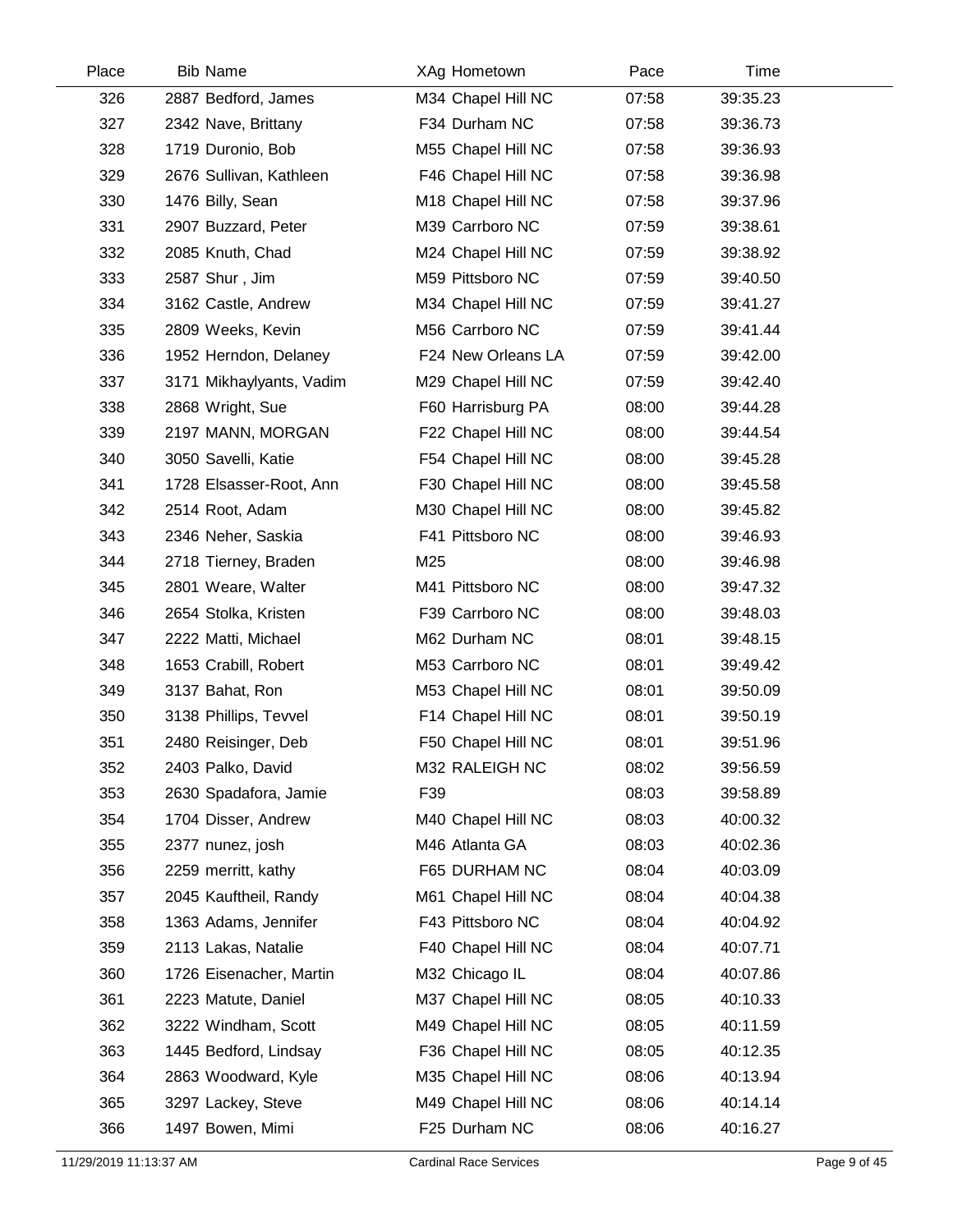| Place | <b>Bib Name</b>               | XAg Hometown           | Pace  | Time     |  |
|-------|-------------------------------|------------------------|-------|----------|--|
| 367   | 3094 Wipper, Dennis           | M65 Chapel Hill NC     | 08:06 | 40:16.98 |  |
| 368   | 2563 Seils, Damon             | M46 Carrboro NC        | 08:07 | 40:20.11 |  |
| 369   | 2246 McLane, Patrick          | M29 RALEIGH NC         | 08:07 | 40:21.07 |  |
| 370   | 2901 Buchanan, Bridget        | F17 Chapel Hill NC     | 08:07 | 40:22.36 |  |
| 371   | 2638 Stecklein, Mark          | M62                    | 08:08 | 40:23.12 |  |
| 372   | 1574 Carroll, Sarah           | F41 Carrboro NC        | 08:08 | 40:25.59 |  |
| 373   | 1743 Escamilla Martinez, Jose | M43 Carrboro NC        | 08:08 | 40:27.66 |  |
| 374   | 3064 Stotts, Jonathan         | M34 Richmond VA        | 08:09 | 40:27.98 |  |
| 375   | 1818 Gehrig, Thomas           | M50 Chapel Hill NC     | 08:09 | 40:28.29 |  |
| 376   | 3270 Ritter, Joao             | M25 Carrboro NC        | 08:09 | 40:29.55 |  |
| 377   | 2969 Jacobson, Noa            | F13 Chapel Hill NC     | 08:09 | 40:31.70 |  |
| 378   | 3008 Mersereau, Adam          | M46 Chapel Hill NC     | 08:09 | 40:31.98 |  |
| 379   | 3089 Godfrey, Logan           | M14 Chapel Hill NC     | 08:09 | 40:32.61 |  |
| 380   | 2139 Lenox, Adam              | M20 Charlottesville VA | 08:10 | 40:34.04 |  |
| 381   | 1678 Danner, Harrison         | M19 Carrboro NC        | 08:10 | 40:34.28 |  |
| 382   | 2120 Larkins, Jessie          | F38 Durham NC          | 08:10 | 40:37.02 |  |
| 383   | 1652 Cox, Emily               | F38 Durham NC          | 08:10 | 40:37.13 |  |
| 384   | 1393 Andrews, Sara            | F38 Durham NC          | 08:10 | 40:37.19 |  |
| 385   | 2178 MacDonald, Anna          | F35 Durham NC          | 08:10 | 40:37.27 |  |
| 386   | 2620 Solum, Chloe             | F13 Chapel Hill NC     | 08:10 | 40:37.42 |  |
| 387   | 2891 billings, ed             | M58 Chapel Hill NC     | 08:10 | 40:37.60 |  |
| 388   | 3264 Bloom, Shelly            | F66 Durham NC          | 08:11 | 40:38.32 |  |
| 389   | 2096 Kramer, Karla            | F47 Silver Spring MD   | 08:11 | 40:38.73 |  |
| 390   | 1441 Beatty, Brian Gyro       | M56 Hillsborough NC    | 08:11 | 40:40.15 |  |
| 391   | 1871 Griffin, Tom             | M74 Cary NC            | 08:11 | 40:40.40 |  |
| 392   | 2621 Solum, Derek             | M47 Chapel Hill NC     | 08:11 | 40:41.12 |  |
| 393   | 1781 Fox, Allison             | F27 Charlotte NC       | 08:11 | 40:41.86 |  |
| 394   | 2601 Smart, Luke              | M39 Cincinnati OH      | 08:12 | 40:43.63 |  |
| 395   | 1375 Alexander, John          | M53 Chapel Hill NC     | 08:12 | 40:43.70 |  |
| 396   | 2723 Tomaska, Filip           | M25                    | 08:12 | 40:44.90 |  |
| 397   | 2949 Gottfredson, Nisha       | F35 Chapel Hill NC     | 08:12 | 40:44.95 |  |
| 398   | 1508 Brinson, Noah            | M11 Chapel Hill NC     | 08:12 | 40:45.65 |  |
| 399   | 2802 Weaver, Chris            | M50 Carrboro NC        | 08:13 | 40:48.14 |  |
| 400   | 1996 Isenstein, Arin          | F41 Chapel Hill NC     | 08:13 | 40:48.83 |  |
| 401   | 1987 Hunter, Isiah            | M32 Atlanta GA         | 08:13 | 40:49.89 |  |
| 402   | 1425 Baquero, Ashley          | F39 Durham NC          | 08:13 | 40:50.02 |  |
| 403   | 3325 Lewis, Geoffrey          | M48 Chapel Hill NC     | 08:13 | 40:50.40 |  |
| 404   | 2968 Jacobson, Cy             | M11 Chapel Hill NC     | 08:14 | 40:53.12 |  |
| 405   | 2104 Krouse, Becca            | F32 Chapel Hill NC     | 08:14 | 40:54.26 |  |
| 406   | 1913 Harrison, William        | M13 Chapel Hill NC     | 08:14 | 40:54.48 |  |
| 407   | 2598 Siracusa, John           | M38 Chapel Hill NC     | 08:14 | 40:55.77 |  |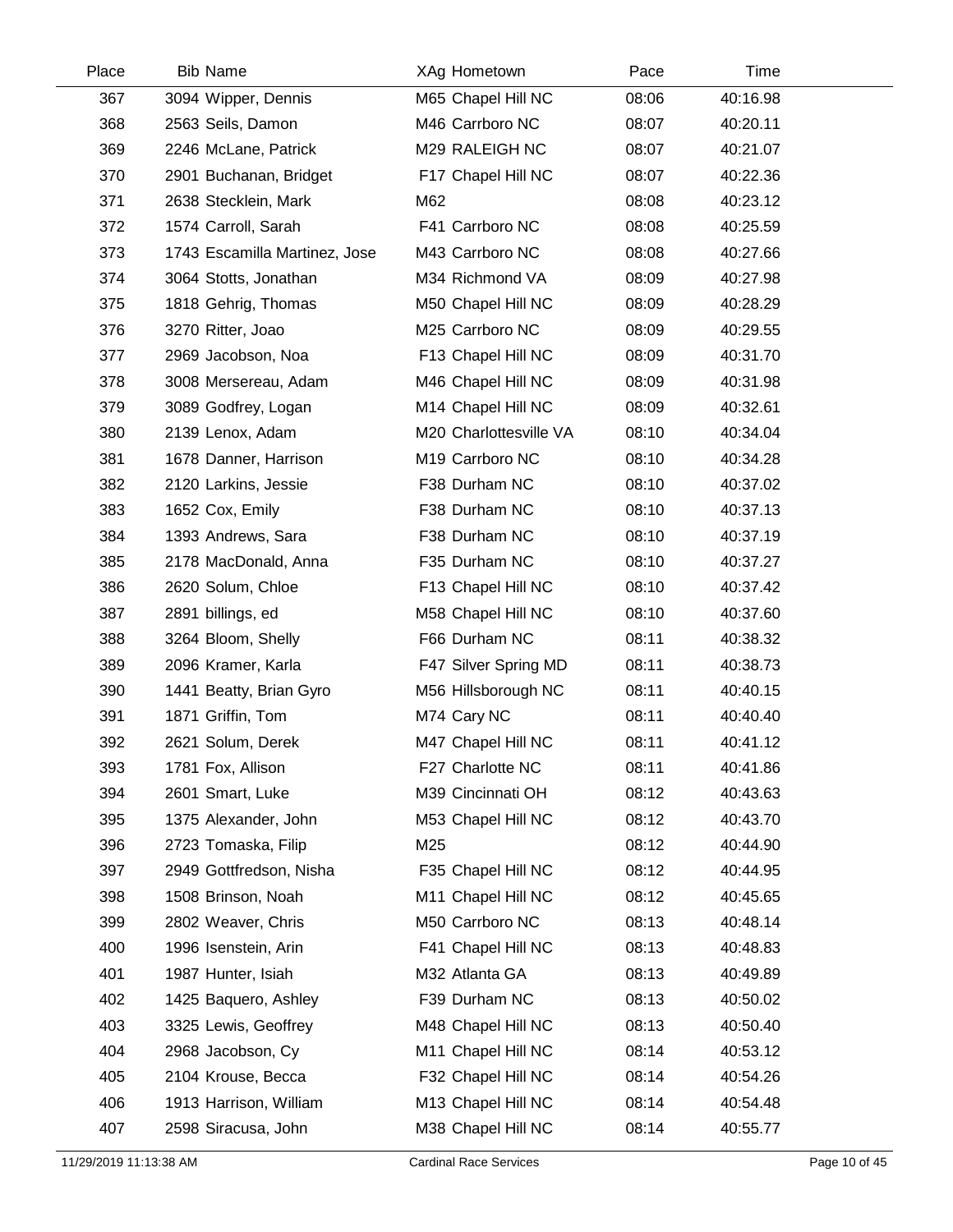| Place | <b>Bib Name</b>          | XAg Hometown         | Pace  | Time     |  |
|-------|--------------------------|----------------------|-------|----------|--|
| 408   | 1605 Clewley, Amelia     | F7 Hillsborough NC   | 08:14 | 40:56.94 |  |
| 409   | 3282 Davis, Parker       | M16 Chapel Hill NC   | 08:14 | 40:56.96 |  |
| 410   | 1607 Clewley, Derek      | M46 Hillsborough NC  | 08:14 | 40:57.27 |  |
| 411   | 1828 Gilbert, Eric       | M48 Chapel Hill NC   | 08:15 | 40:58.80 |  |
| 412   | 2946 Galloway, Tommy     | M49 Chapel Hill NC   | 08:15 | 40:58.81 |  |
| 413   | 2806 Weeks, Cyndy        | F55 Carrboro NC      | 08:16 | 41:03.15 |  |
| 414   | 2321 Mullis, Randy       | M59 Carrboro NC      | 08:16 | 41:04.08 |  |
| 415   | 2892 Blackwell, DaRon    | M26 Hurdle Mills NC  | 08:16 | 41:06.84 |  |
| 416   | 1733 Engelland, Justin   | M44                  | 08:17 | 41:10.97 |  |
| 417   | 1829 Gilbert, Virginia   | F51 Chapel Hill NC   | 08:17 | 41:12.33 |  |
| 418   | 1917 Hassin, Bryan       | M40 Chapel Hill NC   | 08:18 | 41:12.67 |  |
| 419   | 1904 Harbert, Allie      | F25 Chapel Hill NC   | 08:18 | 41:14.03 |  |
| 420   | 2368 Northen, John       | M69 Chapel Hill NC   | 08:18 | 41:14.26 |  |
| 421   | 1905 Harbert, Carolyn    | F26 Chapel Hill NC   | 08:18 | 41:14.42 |  |
| 422   | 3332 Keefe, Stephen      | M52 DURHAM NC        | 08:18 | 41:16.28 |  |
| 423   | 2097 Krause, Elliot      | M23 Chapel Hill NC   | 08:18 | 41:16.43 |  |
| 424   | 1584 Catherall, David    | M24 DURHAM NC        | 08:19 | 41:18.68 |  |
| 425   | 1813 Gay, Michelle       | F50 Chapel Hill NC   | 08:19 | 41:19.84 |  |
| 426   | 3100 Cantrell, McLaren   | M18 Chapel Hill NC   | 08:19 | 41:20.81 |  |
| 427   | 1471 Bigelow, Allie      | F46 Chapel Hill NC   | 08:19 | 41:20.96 |  |
| 428   | 1912 Harrison, Stuart    | M47 Chapel Hill NC   | 08:19 | 41:21.83 |  |
| 429   | 1721 Dvorak, Shayla      | F33 Chapel Hill NC   | 08:19 | 41:21.87 |  |
| 430   | 2153 Lohmer, Daniel      | M32 Durham NC        | 08:19 | 41:22.35 |  |
| 431   | 2154 Lohmer, Lauren      | F32 Durham NC        | 08:20 | 41:23.28 |  |
| 432   | 3233 Jenkins, Anna       | F37 Durham NC        | 08:20 | 41:23.39 |  |
| 433   | 2914 chase, william      | M65 Pittsboro NC     | 08:20 | 41:23.56 |  |
| 434   | 2783 Walker, Rebecca     | F50 Chapel Hill NC   | 08:20 | 41:26.08 |  |
| 435   | 1837 Godsey, Tim         | M58 Chapel Hill NC   | 08:20 | 41:27.18 |  |
| 436   | 2020 Joshi, Uday         | M42 New Hyde Park NY | 08:21 | 41:28.64 |  |
| 437   | 1874 Grimaldo, Anthony   | M29 Washington DC    | 08:21 | 41:29.26 |  |
| 438   | 1984 Hudec, Thaddeus     | M12 Chapel Hill NC   | 08:21 | 41:30.50 |  |
| 439   | 3106 Van Sant, Laura     | F53 Chapel Hill NC   | 08:21 | 41:31.69 |  |
| 440   | 1590 Center, John        | M63 Chapel Hill NC   | 08:21 | 41:31.79 |  |
| 441   | 2641 Steffens, Elizabeth | F42 DURHAM NC        | 08:22 | 41:35.12 |  |
| 442   | 1532 Burr, Matt          | M39 Carrboro NC      | 08:22 | 41:35.13 |  |
| 443   | 2033 Kaplan, Melanie     | F29 Washington DC    | 08:22 | 41:35.98 |  |
| 444   | 2290 Min, Sherene        | F48 Chapel Hill NC   | 08:23 | 41:39.04 |  |
| 445   | 2578 Shakib, Christopher | M52 Jacksonville FL  | 08:23 | 41:40.07 |  |
| 446   | 2236 Mcentee, David      | M53 Chapel Hill NC   | 08:23 | 41:40.95 |  |
| 447   | 1832 Glass-Steel, Paul   | M45 Chapel Hill NC   | 08:24 | 41:43.22 |  |
| 448   | 2058 Kennedy, Katherine  | F37 Durham NC        | 08:24 | 41:44.73 |  |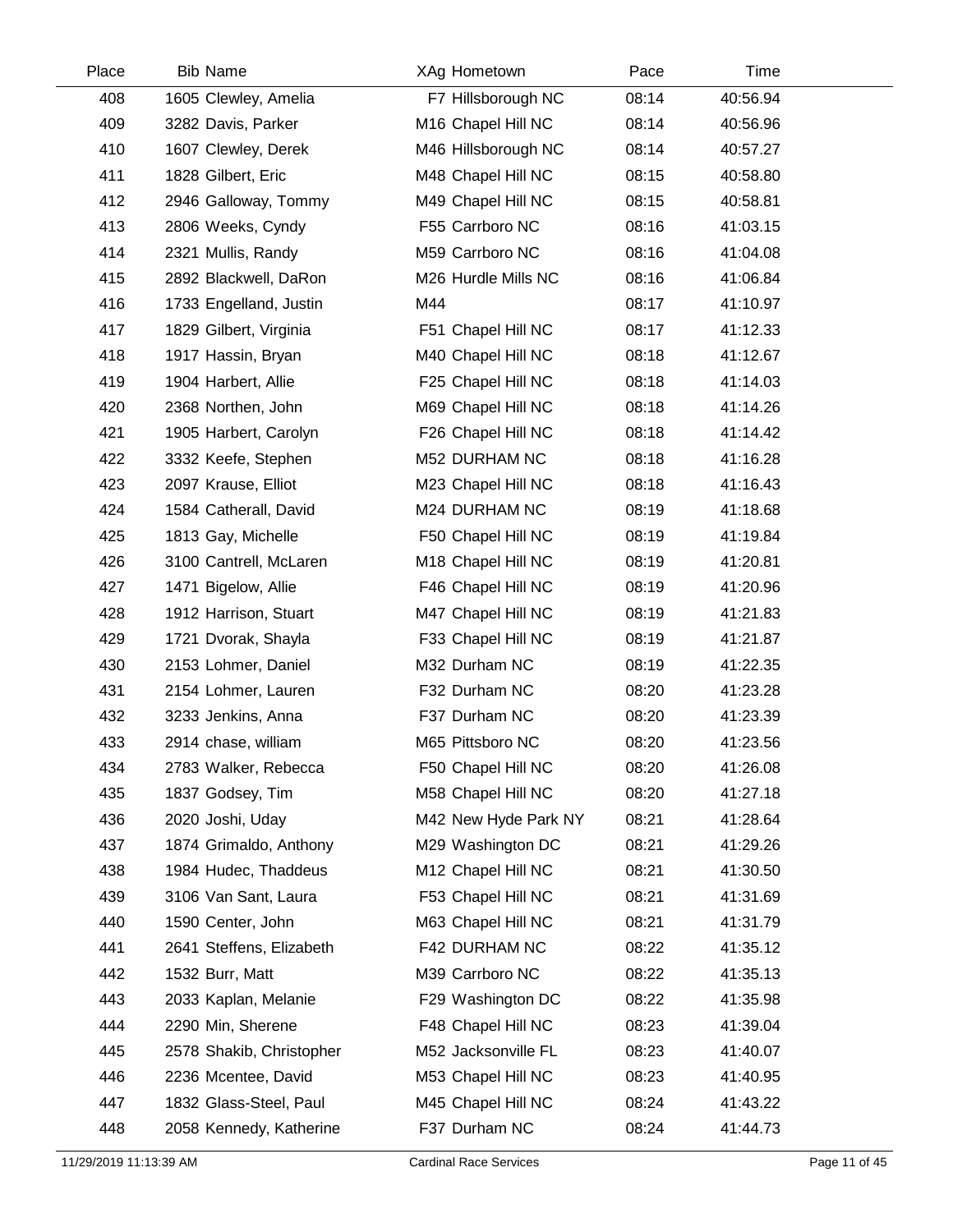| Place | <b>Bib Name</b>         |                                  |                 | XAg Hometown         | Pace  | Time     |  |
|-------|-------------------------|----------------------------------|-----------------|----------------------|-------|----------|--|
| 449   | 1645 Coughlin, Amy      |                                  |                 | F45 Chapel Hill NC   | 08:24 | 41:46.69 |  |
| 450   | 2579 Shank, James       |                                  |                 | M59 Chapel Hill NC   | 08:25 | 41:47.96 |  |
| 451   | 2536 Sarubbi, Joseph    |                                  |                 | M35 Chapel Hill NC   | 08:25 | 41:49.11 |  |
| 452   |                         | 1713 Downs-Canner, Stephanie     |                 | F36 Chapel Hill NC   | 08:25 | 41:49.32 |  |
| 453   | 2978 Kollins, Katharine |                                  |                 | F39 Chapel Hill NC   | 08:25 | 41:50.06 |  |
| 454   | 2856 Wood, Bill         |                                  |                 | M43 Chapel Hill NC   | 08:25 | 41:50.56 |  |
| 455   | 3238 Alexander, Sophia  |                                  |                 | F17 Newport Beach CA | 08:25 | 41:50.64 |  |
| 456   | 2535 Santarpia, Michael |                                  | M39             |                      | 08:25 | 41:51.09 |  |
| 457   | 2931 DeVito, Maura      |                                  |                 | F39 Durham NC        | 08:25 | 41:51.33 |  |
| 458   | 1489 Bonnici, Paul      |                                  |                 | M37 Chapel Hill NC   | 08:25 | 41:51.56 |  |
| 459   | 1569 Caron, Hannah      |                                  |                 | F28 Knightdale NC    | 08:26 | 41:52.36 |  |
| 460   | 2019 Joshi, Neil        |                                  |                 | M13 Chapel Hill NC   | 08:26 | 41:52.38 |  |
| 461   | 2757 Vanderford, Dana   |                                  | F <sub>28</sub> |                      | 08:26 | 41:53.87 |  |
| 462   | 2430 Pliego, Alonzo     |                                  |                 | M19 Chapel Hill NC   | 08:26 | 41:54.00 |  |
| 463   | 2138 Lenhardt, Jason    |                                  |                 | M42 Chapel Hill NC   | 08:26 | 41:54.58 |  |
| 464   | 2112 Lachiewicz, Paul   |                                  |                 | M68 Chapel Hill NC   | 08:26 | 41:54.64 |  |
| 465   | 2825 White, Susan       |                                  |                 | F56 Glencoe IL       | 08:26 | 41:54.79 |  |
| 466   | 2169 Lundquist, Ella    |                                  |                 | F23 Durham NC        | 08:26 | 41:55.94 |  |
| 467   | 3176 Naismith, Jack     |                                  |                 | M16 Chapel Hill NC   | 08:26 | 41:56.16 |  |
| 468   |                         | 1890 Gutierrez McCarty, Jennifer |                 | F38 Chapel Hill NC   | 08:26 | 41:56.57 |  |
| 469   |                         | 2035 Kappelman, Alexander        |                 | M10 Chapel Hill NC   | 08:26 | 41:57.09 |  |
| 470   | 1783 Fram, Matt         |                                  |                 | M33 Chapel Hill NC   | 08:27 | 41:58.04 |  |
| 471   | 1782 Fram, Casey        |                                  |                 | F30 Chapel Hill NC   | 08:27 | 41:59.47 |  |
| 472   | 1552 Canner, Gary       |                                  |                 | M38 Chapel Hill NC   | 08:27 | 42:01.23 |  |
| 473   | 2979 Kollins, Scott     |                                  |                 | M49 Chapel Hill NC   | 08:27 | 42:01.47 |  |
| 474   | 2789 Ward, Taryn        |                                  |                 | F43 Chapel Hill NC   | 08:28 | 42:02.34 |  |
| 475   | 3324 Chappell, Maggie   |                                  |                 | F23 Raleigh NC       | 08:28 | 42:02.73 |  |
| 476   | 3319 Fisher, Coby       |                                  |                 | M23 Chapel Hill NC   | 08:28 | 42:02.93 |  |
| 477   | 2129 Lee, Andy          |                                  |                 | M14 Chapel Hill NC   | 08:28 | 42:03.27 |  |
| 478   | 3315 Fisher, Tucker     |                                  |                 | M27 Chapel Hill NC   | 08:28 | 42:03.68 |  |
| 479   | 2560 Seawell, Scottie   |                                  |                 | F55 Carrboro NC      | 08:28 | 42:03.74 |  |
| 480   | 2057 Kennedy, Daniel    |                                  |                 | M40 Durham NC        | 08:28 | 42:05.91 |  |
| 481   | 2842 Willcox, Alexandra |                                  |                 | F24 Washington DC    | 08:29 | 42:08.04 |  |
| 482   | 2121 Lartz, Keri        |                                  |                 | F29 Durham NC        | 08:29 | 42:09.38 |  |
| 483   | 1982 Howard, Tom        |                                  |                 | M32 Durham NC        | 08:29 | 42:09.86 |  |
| 484   | 2133 Lee, James         |                                  |                 | M9 Chapel Hill NC    | 08:29 | 42:10.64 |  |
| 485   | 2967 Jacobs, George     |                                  |                 | M60 Pittsboro NC     | 08:30 | 42:12.66 |  |
| 486   | 3125 Baucom, Martin     |                                  |                 | M51 Chapel Hill NC   | 08:30 | 42:13.39 |  |
| 487   | 2871 Yoder, Jason       |                                  |                 | M47 Carrboro NC      | 08:30 | 42:14.50 |  |
| 488   |                         | 2254 McPherson, Meghan           |                 | F16 Apex NC          | 08:30 | 42:14.66 |  |
| 489   | 1746 Fanning, Alan      |                                  |                 | M55 Carrboro NC      | 08:30 | 42:16.67 |  |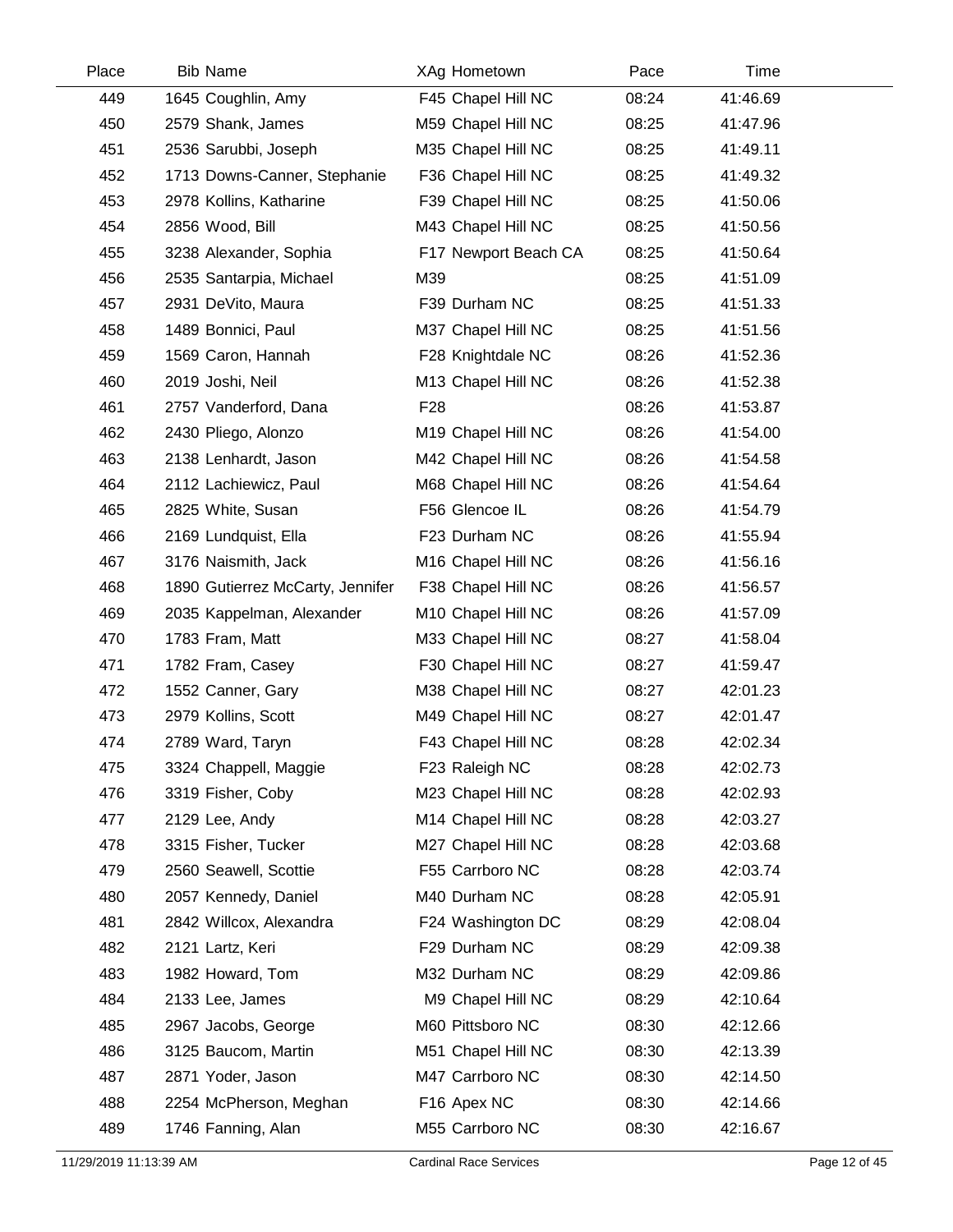| Place | <b>Bib Name</b>          | XAg Hometown        | Pace  | Time     |  |
|-------|--------------------------|---------------------|-------|----------|--|
| 490   | 2307 Moran, Leo          | M26 Raleigh NC      | 08:31 | 42:19.43 |  |
| 491   | 1655 Crncic, Johnny      | M42 Carrboro NC     | 08:31 | 42:22.08 |  |
| 492   | 2924 Crncic, Joe         | M6 Carrboro NC      | 08:32 | 42:22.70 |  |
| 493   | 2345 Necarsulmer, Julie  | F27 Chapel Hill NC  | 08:32 | 42:22.89 |  |
| 494   | 1751 Field, Kevin        | M24 Chapel Hill NC  | 08:32 | 42:23.37 |  |
| 495   | 1928 Hayes, Adam         | M36 Raleigh NC      | 08:32 | 42:24.06 |  |
| 496   | 2041 Kast, Maximilian    | M39 Chapel Hill NC  | 08:32 | 42:26.24 |  |
| 497   | 1524 Buck, Scott         | M61 Chapel Hill NC  | 08:33 | 42:27.16 |  |
| 498   | 2449 Prachniak, Kelly    | F33 West Chester PA | 08:33 | 42:27.90 |  |
| 499   | 2742 Tulchin, Matthew    | M46 Chapel Hill NC  | 08:33 | 42:28.53 |  |
| 500   | 2251 McNeilly, Kevin     | F68 Carrboro NC     | 08:33 | 42:30.02 |  |
| 501   | 3289 Cannon, Paul        | M57 Acworth GA      | 08:33 | 42:31.66 |  |
| 502   | 2792 Warring, Laeticia   | F56 Chapel Hill NC  | 08:34 | 42:33.60 |  |
| 503   | 2882 zirkle, chandler    | M26 Chapel Hill NC  | 08:34 | 42:34.42 |  |
| 504   | 2322 Mullis, Robin       | F62 Carrboro NC     | 08:34 | 42:34.68 |  |
| 505   | 3217 Sharp, Elizabeth    | F41 Chapel Hill NC  | 08:35 | 42:37.34 |  |
| 506   | 2119 Lapham, Ruby        | F15 Hillsborough NC | 08:35 | 42:37.45 |  |
| 507   | 2971 kast, krystal       | F39 Chapel Hill NC  | 08:35 | 42:38.34 |  |
| 508   | 2552 Schueler, Mark      | M40 Durham NC       | 08:35 | 42:40.35 |  |
| 509   | 1827 GIL GONZALEZ, Maria | F31                 | 08:35 | 42:42.00 |  |
| 510   | 2376 Noyes, Lawson       | M77 Mebane NC       | 08:36 | 42:46.31 |  |
| 511   | 1564 Caress, Baxter      | M9 Chapel Hill NC   | 08:36 | 42:46.77 |  |
| 512   | 2688 Szymkowski, Mary    | F56 DURHAM NC       | 08:36 | 42:46.86 |  |
| 513   | 1929 Hayes, Janet        | F63 Durham NC       | 08:37 | 42:47.80 |  |
| 514   | 2879 Zavadil, John       | M55 Cary NC         | 08:37 | 42:47.81 |  |
| 515   | 1563 Caren, Neal         | M46 Chapel Hill NC  | 08:37 | 42:50.06 |  |
| 516   | 3223 Lambert, Brent      | M58 Chapel Hill NC  | 08:37 | 42:50.50 |  |
| 517   | 3214 Walsh, Gretchen     | F47 Chapel Hill NC  | 08:37 | 42:50.51 |  |
| 518   | 2065 Kerwin, Rosie       | F22 Carrboro NC     | 08:37 | 42:51.69 |  |
| 519   | 1427 Barber, Liz         | F39 Chapel Hill NC  | 08:38 | 42:51.98 |  |
| 520   | 2708 Thomas, Jody        | M48 Chapel Hill NC  | 08:38 | 42:52.64 |  |
| 521   | 2841 wilkinson, michael  | m59 Mebane NC       | 08:38 | 42:53.93 |  |
| 522   | 1658 Crook, Marija       | F21 Carrboro NC     | 08:38 | 42:54.82 |  |
| 523   | 1711 Douglass, Robert    | M38 Chapel Hill NC  | 08:38 | 42:54.94 |  |
| 524   | 2597 Singer, Jake        | M19 New York NY     | 08:39 | 42:57.53 |  |
| 525   | 2743 tullo, john         | M61 Chapel Hill NC  | 08:39 | 42:59.70 |  |
| 526   | 2051 Kelley, Hilary      | F36 Atlanta GA      | 08:39 | 43:01.71 |  |
| 527   | 2069 Kichler, Lance      | M32 Atlanta GA      | 08:40 | 43:02.53 |  |
| 528   | 2973 Kelly, Jo           | F24 Chapel Hill NC  | 08:40 | 43:03.71 |  |
| 529   | 2291 Mingoue, Mike       | M58 Chapel Hill NC  | 08:40 | 43:04.83 |  |
| 530   | 3314 Abrams, Josh        | M19 Chapel Hill NC  | 08:40 | 43:04.87 |  |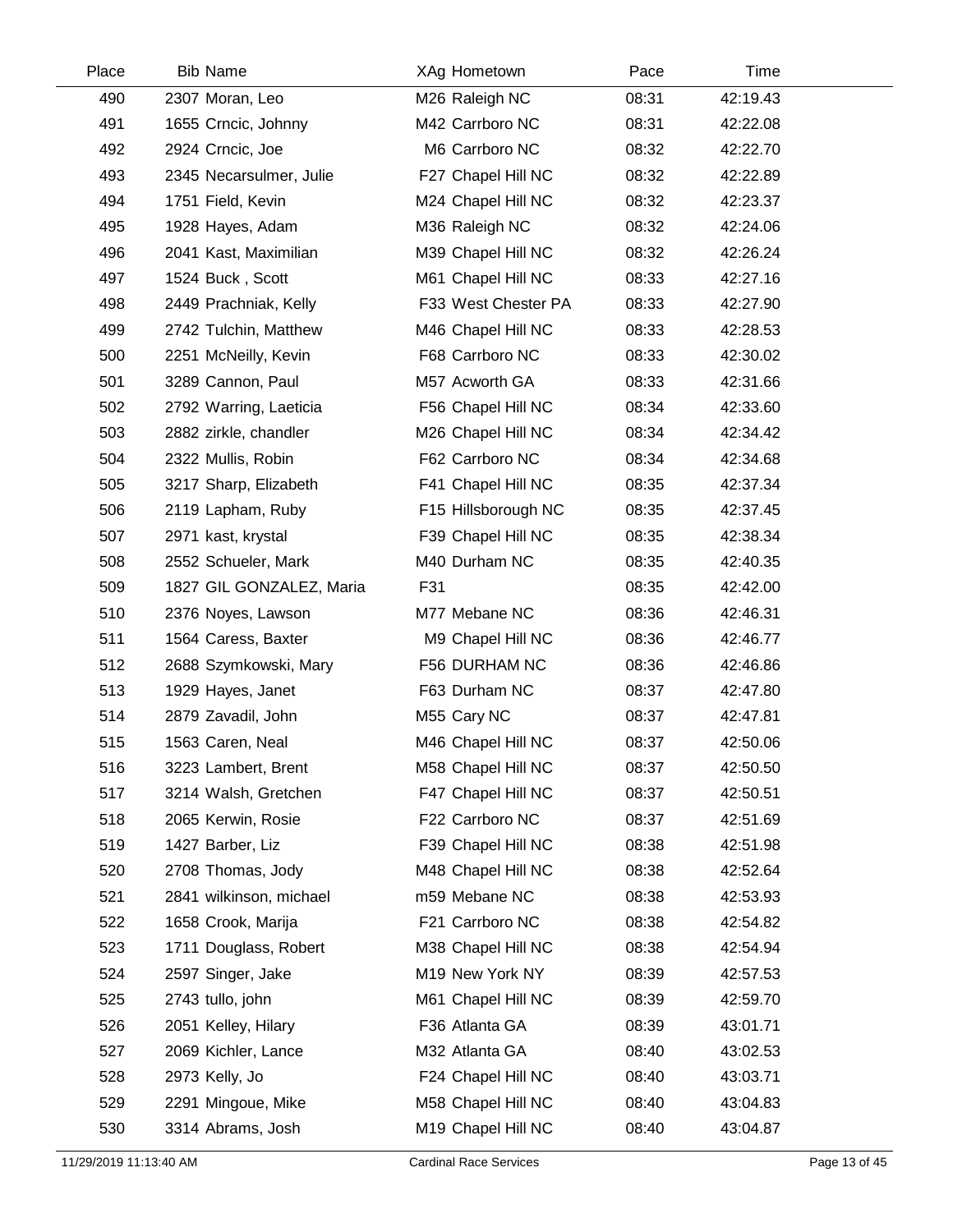| Place | <b>Bib Name</b>             |                 | XAg Hometown        | Pace  | Time     |  |
|-------|-----------------------------|-----------------|---------------------|-------|----------|--|
| 531   | 1397 Archer, David          |                 | M22 Carrboro NC     | 08:41 | 43:07.09 |  |
| 532   | 2518 Rose, Josh             |                 | M55 Chapel Hill NC  | 08:41 | 43:08.98 |  |
| 533   | 2517 rose, evan             |                 | m23 Chapel Hill NC  | 08:41 | 43:09.12 |  |
| 534   | 2516 Rose, Eli              |                 | M21 Chapel Hill NC  | 08:41 | 43:09.39 |  |
| 535   | 2898 Broadwell-Gulde, Anna  |                 | F28 Chapel Hill NC  | 08:41 | 43:11.15 |  |
| 536   | 3011 Metz, Kevin            |                 | M39 Chapel Hill NC  | 08:41 | 43:11.30 |  |
| 537   | 1582 Casellas, Jochi        |                 | M48 Chapel Hill NC  | 08:41 | 43:11.71 |  |
| 538   | 2707 Thomas, Jennifer       |                 | F34 Hillsborough NC | 08:42 | 43:11.95 |  |
| 539   | 2615 Smith-Overman, Brianna |                 | F31 DURHAM NC       | 08:42 | 43:16.53 |  |
| 540   | 1698 dewald, laura          |                 | F62 Carrboro NC     | 08:42 | 43:16.78 |  |
| 541   | 2362 Nieman, Stephanie      |                 | F35 Chapel Hill NC  | 08:43 | 43:16.93 |  |
| 542   | 2616 Smith-Overman, lan     |                 | M33 Hyattsville MD  | 08:43 | 43:17.34 |  |
| 543   | 2189 Mainil, Tricia         |                 | F49 WAKE FOREST N   | 08:44 | 43:24.19 |  |
| 544   | 1638 Copeland, Leon         |                 | M23 Chapel Hill NC  | 08:44 | 43:26.12 |  |
| 545   | 2006 Jasper, Megan          | F30             |                     | 08:45 | 43:28.81 |  |
| 546   | 1998 Ivey, Benjamin         |                 | M29 Chapel Hill NC  | 08:45 | 43:29.24 |  |
| 547   | 2787 Wangen, Mary           |                 | F29 Carrboro NC     | 08:45 | 43:30.34 |  |
| 548   | 2158 Lovelace, Ashleigh     |                 | F24 Chapel Hill NC  | 08:45 | 43:31.03 |  |
| 549   | 1947 Henry, Lucy            |                 | F42 Carrboro NC     | 08:46 | 43:31.77 |  |
| 550   | 1948 Henry, Thomas          |                 | M43 Carrboro NC     | 08:46 | 43:32.05 |  |
| 551   | 1836 Godsey, Eric           |                 | M25 Chapel Hill NC  | 08:46 | 43:32.18 |  |
| 552   | 1899 Hamon, Laura           |                 | F25 Chapel Hill NC  | 08:46 | 43:33.31 |  |
| 553   | 1898 Hamon, Kate            |                 | F33 Durham NC       | 08:46 | 43:33.52 |  |
| 554   | 1843 Goodman, Rob           | M40             |                     | 08:46 | 43:34.59 |  |
| 555   | 3339 Keefe, Ahrianna        |                 | F18 DURHAM NC       | 08:46 | 43:35.09 |  |
| 556   | 3320 Kauffman, Kayla        |                 | F27 Durham NC       | 08:46 | 43:35.72 |  |
| 557   | 1513 Broscious, Rachael     |                 | F29 Chapel Hill NC  | 08:46 | 43:36.14 |  |
| 558   | 3338 Keefe, Melanie         |                 | F54 DURHAM NC       | 08:47 | 43:39.56 |  |
| 559   | 1809 Gauger, Matthew        |                 | M42 Durham NC       | 08:47 | 43:39.66 |  |
| 560   | 1909 Harrawood, Emily       |                 | F33 Carrboro NC     | 08:48 | 43:42.28 |  |
| 561   | 2938 Epplein, Meira         |                 | F45 Chapel Hill NC  | 08:48 | 43:43.17 |  |
| 562   | 2179 MacDonald, Katie       |                 | F38 Washington DC   | 08:48 | 43:45.09 |  |
| 563   | 2865 Wopat, Susan           |                 | F28 Durham NC       | 08:48 | 43:46.23 |  |
| 564   | 2836 Wilds, Emma            |                 | F18 Chapel Hill NC  | 08:49 | 43:46.88 |  |
| 565   | 3177 Naismith, Will         |                 | M14 Chapel Hill NC  | 08:49 | 43:47.07 |  |
| 566   | 2177 Mabrey, Thomas         |                 | M61 Durham NC       | 08:49 | 43:48.65 |  |
| 567   | 3245 Schultz, Brian         | M <sub>55</sub> |                     | 08:49 | 43:49.50 |  |
| 568   | 2146 Limbo, Harro           |                 | M45 Evanston IL     | 08:49 | 43:50.04 |  |
| 569   | 1727 Elliott, Joanneke      |                 | F56 Chapel Hill NC  | 08:49 | 43:51.46 |  |
| 570   | 2911 Castillo, Allan        |                 | M35 DURHAM NC       | 08:49 | 43:51.55 |  |
| 571   | 2313 Morningstar, Riley     |                 | M23 seneca SC       | 08:50 | 43:52.12 |  |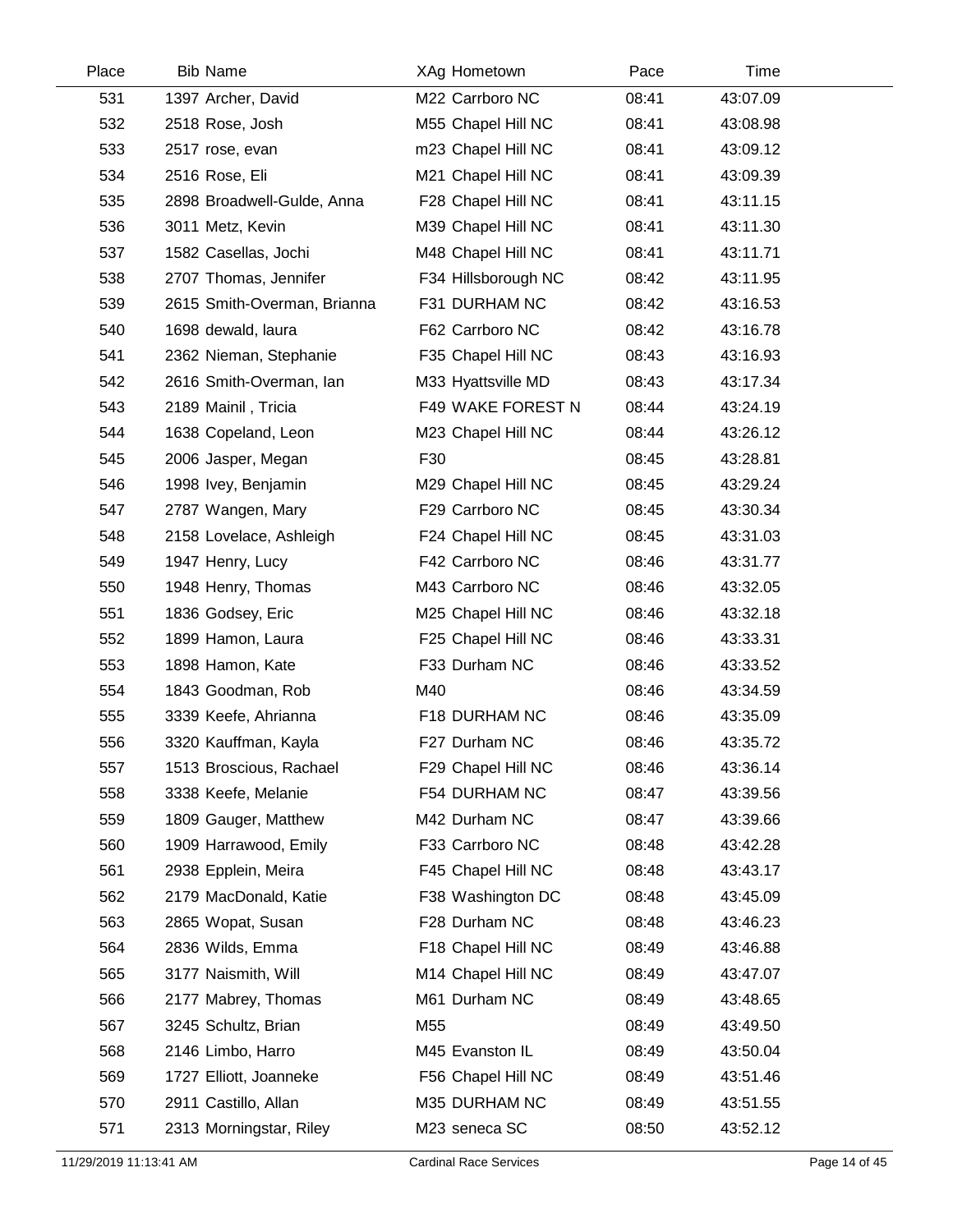| Place | <b>Bib Name</b>            |                 | XAg Hometown           | Pace  | Time     |
|-------|----------------------------|-----------------|------------------------|-------|----------|
| 572   | 2151 Lloyd, Rachel         |                 | F20 Chapel Hill NC     | 08:50 | 43:52.29 |
| 573   | 1662 Cruthirds, Kristi     |                 | F38 Chapel Hill NC     | 08:50 | 43:52.64 |
| 574   | 2722 Tolton, Camilla       |                 | F46 Chapel Hill NC     | 08:50 | 43:54.80 |
| 575   | 1972 Holaday, Sue          |                 | F51 Durham NC          | 08:50 | 43:56.45 |
| 576   | 2573 Serrano, Neftali      |                 | M44 Chapel Hill NC     | 08:51 | 43:58.02 |
| 577   | 2886 Zolotor, Molly        |                 | F15 Carrboro NC        | 08:51 | 43:58.02 |
| 578   | 2910 Caruana, Marc         |                 | M50 Carrboro NC        | 08:51 | 43:58.12 |
| 579   | 2417 pearson, lawrence     |                 | M68 Shelby NC          | 08:51 | 43:58.59 |
| 580   | 2885 Zolotor, Adam         |                 | M48 Carrboro NC        | 08:51 | 43:59.14 |
| 581   | 2749 Tweedy, Jonathan      |                 | M41 Carrboro NC        | 08:51 | 43:59.85 |
| 582   | 1753 Figueroa, Michael     |                 | M35 Chapel Hill NC     | 08:51 | 43:59.96 |
| 583   | 3175 Naismith, David       |                 | M49 Chapel Hill NC     | 08:52 | 44:02.54 |
| 584   | 1530 Burke, Bob            |                 | M64 Carrboro NC        | 08:52 | 44:02.96 |
| 585   | 2032 Kanopoulos, Nichole   |                 | F32 Carrboro NC        | 08:52 | 44:04.72 |
| 586   | 2257 Mehlenbacher, Eleanor | F <sub>25</sub> |                        | 08:52 | 44:04.85 |
| 587   | 2042 Kasten, Michael       |                 | M47 Chapel Hill NC     | 08:52 | 44:05.36 |
| 588   | 1768 Flournoy, Mark        |                 | M26 Arlington VA       | 08:53 | 44:06.77 |
| 589   | 2822 WHALEN, krista        |                 | F30 Durham NC          | 08:53 | 44:07.09 |
| 590   | 3203 Schoenrock, Derek     |                 | M30 Durham NC          | 08:53 | 44:07.23 |
| 591   | 3334 Wollin, Timothy       |                 | M39 Durham NC          | 08:53 | 44:09.92 |
| 592   | 2198 Manning, Jacob        |                 | M34 Carrboro NC        | 08:53 | 44:11.17 |
| 593   | 1443 Beckert, Kristi       |                 | F42 Chapel Hill NC     | 08:54 | 44:12.26 |
| 594   | 1714 Doyle, John           |                 | M37 Carrboro NC        | 08:54 | 44:13.52 |
| 595   | 1654 Crittenden, Hilary    |                 | F48 Chapel Hill NC     | 08:54 | 44:14.67 |
| 596   | 2392 Orantes, Mauricio     |                 | M36 Brooklyn NY        | 08:54 | 44:15.35 |
| 597   | 2929 DeMarcus, Forrest     |                 | M42 Carrboro NC        | 08:55 | 44:19.99 |
| 598   | 3076 Zengerle, Asa         |                 | M12 Chapel Hill NC     | 08:55 | 44:21.34 |
| 599   | 3021 Murphy, Brian         |                 | M55 Durham NC          | 08:56 | 44:24.47 |
| 600   | 1976 Holmes, Mary          |                 | F40 Carrboro NC        | 08:56 | 44:25.09 |
| 601   | 1791 Fried, Gabriel        |                 | M13 Greenville SC      | 08:56 | 44:25.16 |
| 602   | 3015 Morris, Anna          |                 | F11 Carrboro NC        | 08:56 | 44:25.81 |
| 603   | 1606 Clewley, Andrea       |                 | F42 Hillsborough NC    | 08:57 | 44:28.59 |
| 604   | 2036 Kappelman, Michael    |                 | M46 Chapel Hill NC     | 08:58 | 44:31.66 |
| 605   | 1805 Garcia, Jamie         |                 | F27 DURHAM NC          | 08:58 | 44:34.32 |
| 606   | 1507 Brinson, Lee          |                 | M44 Chapel Hill NC     | 08:58 | 44:34.61 |
| 607   | 1955 Hesse, Marcus         |                 | M33 Chapel Hill NC     | 08:58 | 44:35.68 |
| 608   | 3359 O'Connor, Erin        |                 | F27 Charlotte NC 28209 | 08:59 | 44:36.88 |
| 609   | 3358 Hennings, Kevin       |                 | M33 Charlotte NC       | 08:59 | 44:37.04 |
| 610   | 2547 Schopler, Camden      |                 | F10 Annapolis MD       | 08:59 | 44:38.70 |
| 611   | 3120 Rhee, Howard          |                 | M44 Carrboro NC        | 08:59 | 44:39.29 |
| 612   | 2548 Schopler, David       |                 | M46 Annapolis MD       | 08:59 | 44:40.25 |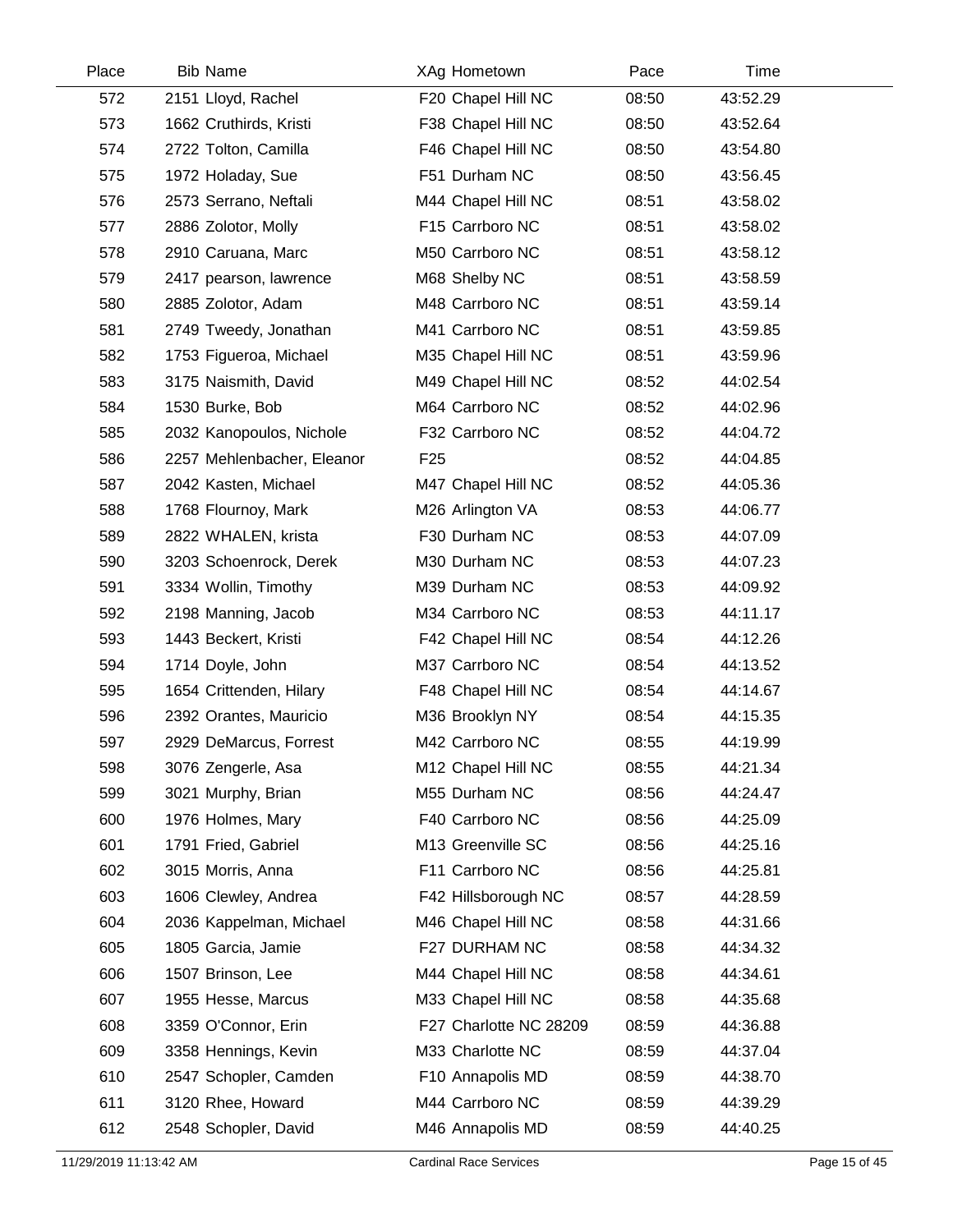| Place | <b>Bib Name</b>            | XAg Hometown        | Pace  | Time     |  |
|-------|----------------------------|---------------------|-------|----------|--|
| 613   | 1971 Holaday, Chris        | M53 Durham NC       | 09:00 | 44:41.50 |  |
| 614   | 1361 Adams, Avery          | F12 Pittsboro NC    | 09:00 | 44:41.65 |  |
| 615   | 1814 Gaylord, Alison       | F21 Arlington VA    | 09:00 | 44:41.75 |  |
| 616   | 1610 Clossick, Tina        | F48 Chapel Hill NC  | 09:00 | 44:45.55 |  |
| 617   | 2011 Jewitt, Caitlin       | F35 Blacksburg VA   | 09:00 | 44:45.59 |  |
| 618   | 1364 Adams, Ned            | M46 Pittsboro NC    | 09:01 | 44:48.05 |  |
| 619   | 1707 Dohlman, Henrik       | M59 Chapel Hill NC  | 09:01 | 44:50.77 |  |
| 620   | 2844 Williams, Christianna | F55 Chapel Hill NC  | 09:02 | 44:51.78 |  |
| 621   | 1386 Amoabeng, Melissa     | F30 DURHAM NC       | 09:02 | 44:51.86 |  |
| 622   | 2995 Magin, Justin         | M23 Chapel Hill NC  | 09:02 | 44:53.03 |  |
| 623   | 2994 Macleod, Kirstin      | f23 Chapel Hill NC  | 09:02 | 44:53.10 |  |
| 624   | 2425 Philip, Doug          | M44 Durham NC       | 09:02 | 44:53.47 |  |
| 625   | 2775 Wade, Michael         | M61 Hillsborough NC | 09:03 | 44:56.25 |  |
| 626   | 2283 Mills, Karin          | F53 Carrboro NC     | 09:03 | 44:56.28 |  |
| 627   | 3232 Swartzer, Steven      | M39 Carrboro NC     | 09:03 | 44:57.34 |  |
| 628   | 1435 Barter, Elsa          | F28 Chapel Hill NC  | 09:03 | 44:58.50 |  |
| 629   | 2617 Snipes, Andy          | M34 Carrboro NC     | 09:03 | 44:59.24 |  |
| 630   | 1964 Histed, Mark          | M42 Washington DC   | 09:03 | 44:59.61 |  |
| 631   | 2784 Walter, Michael       | M31 DURHAM NC       | 09:04 | 45:01.26 |  |
| 632   | 1825 Gerber, Ann           | F54 Chapel Hill NC  | 09:04 | 45:01.50 |  |
| 633   | 2643 stein, jaime          | f47 Carrboro NC     | 09:04 | 45:01.52 |  |
| 634   | 3135 Baker, Rhys           | M32 Washington DC   | 09:04 | 45:02.10 |  |
| 635   | 2750 Urrutia, Kristine     | F49 Chapel Hill NC  | 09:04 | 45:05.98 |  |
| 636   | 2274 Millar, Ben           | M22 Chapel Hill NC  | 09:05 | 45:06.21 |  |
| 637   | 2093 Kopec, Doug           | M62 Carrboro NC     | 09:05 | 45:06.55 |  |
| 638   | 3303 Guye, Michael         | M42 BURLINGTON NC   | 09:05 | 45:06.71 |  |
| 639   | 2233 McCoy, Megan          | F25 Chapel Hill NC  | 09:05 | 45:10.46 |  |
| 640   | 2366 Noel, Nichole         | F18 Chapel Hill NC  | 09:06 | 45:14.27 |  |
| 641   | 3121 Dellinger, Jackson    | M22 DURHAM NC       | 09:07 | 45:17.02 |  |
| 642   | 1597 Cid, Lucas            | M11 Chapel Hill NC  | 09:07 | 45:18.66 |  |
| 643   | 1910 Harrington, Jeff      | M22 Carrboro NC     | 09:07 | 45:20.33 |  |
| 644   | 2982 Kyazimzade, Sayyad    | M30 Chapel Hill NC  | 09:08 | 45:21.99 |  |
| 645   | 2895 Bomba, Lauren         | F35 Washington DC   | 09:08 | 45:22.02 |  |
| 646   | 2724 Tomaszewski, Brianne  | F29 Chapel Hill NC  | 09:08 | 45:24.06 |  |
| 647   | 1775 Ford, Meeghan         | F35 Durham NC       | 09:08 | 45:24.64 |  |
| 648   | 1683 Davis, Jordan         | F29 Durham NC       | 09:08 | 45:24.74 |  |
| 649   | 2813 Wentz, Catherine      | F56 Arlington VA    | 09:08 | 45:25.44 |  |
| 650   | 2991 Lynch, Katherine      | F26 Chapel Hill NC  | 09:09 | 45:26.88 |  |
| 651   | 3016 Morris, Ingrid        | F43 Carrboro NC     | 09:09 | 45:27.70 |  |
| 652   | 1930 Haywood, Drew         | M41 Chapel Hill NC  | 09:09 | 45:28.66 |  |
| 653   | 3014 Mir, Rob              | M40 Chapel Hill NC  | 09:09 | 45:28.75 |  |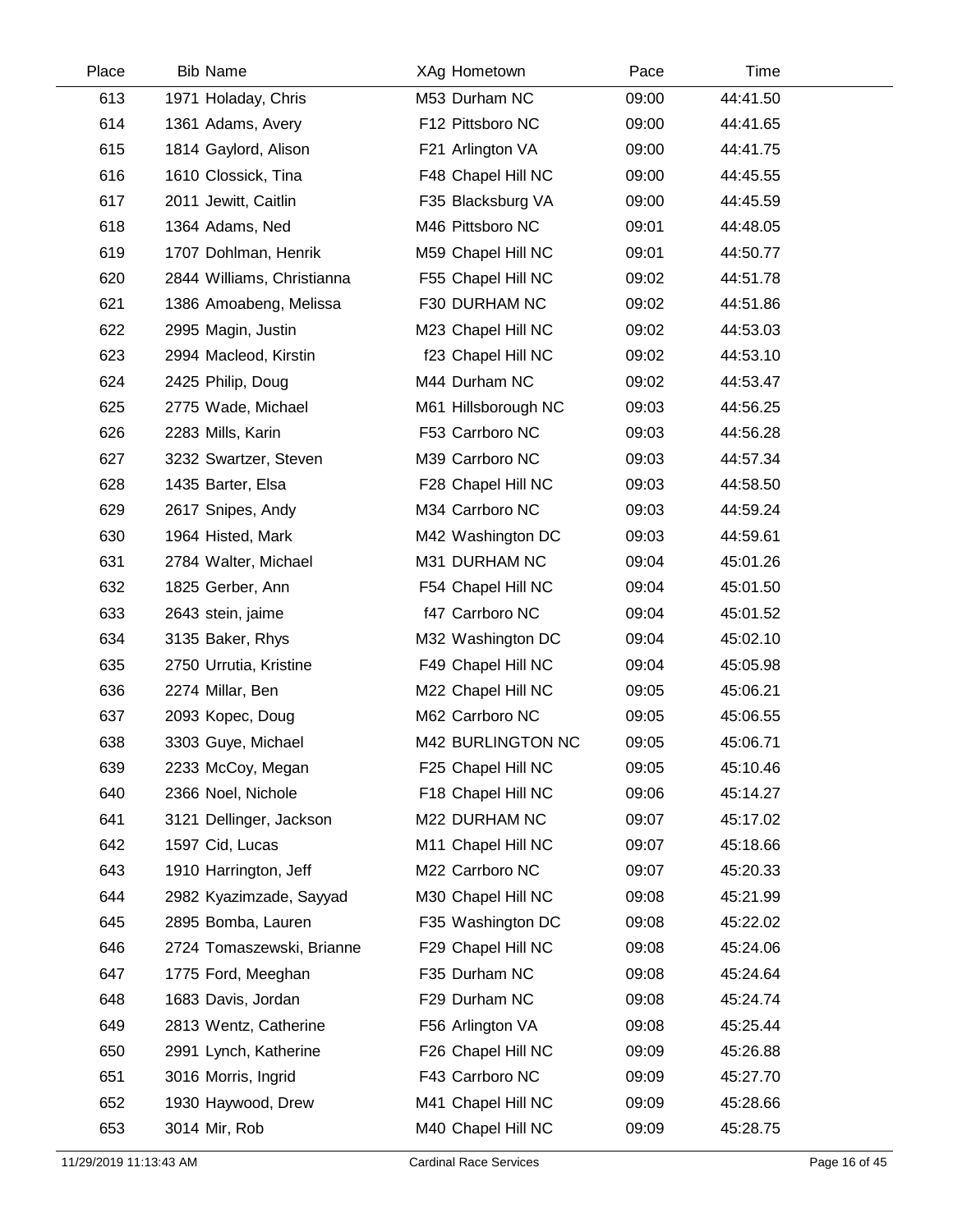| Place | <b>Bib Name</b>             | XAg Hometown           | Pace  | Time     |  |
|-------|-----------------------------|------------------------|-------|----------|--|
| 654   | 3074 Woodbury, Stella       | F11 Chapel Hill NC     | 09:09 | 45:29.04 |  |
| 655   | 1617 Cohen, Lena            | F19 Carrboro NC        | 09:09 | 45:29.45 |  |
| 656   | 2082 Kleinman, Dawn         | F54 Carrboro NC        | 09:09 | 45:29.58 |  |
| 657   | 1616 Cohen, Danielle        | F24 Carrboro NC        | 09:09 | 45:30.04 |  |
| 658   | 1940 Hegland, Don           | M47 Chapel Hill NC     | 09:09 | 45:30.48 |  |
| 659   | 1478 Blackmer, Amy          | F28 Chapel Hill NC     | 09:10 | 45:31.14 |  |
| 660   | 3353 ducker, katherine      | f40 San Francisco CA   | 09:10 | 45:31.19 |  |
| 661   | 1604 Clay, Anna Katherine   | F40 Charlottesville VA | 09:10 | 45:31.68 |  |
| 662   | 3116 Harlan, William        | M56 Asheville NC       | 09:10 | 45:32.51 |  |
| 663   | 1692 Denniston, Alex        | M33 Falmouth ME        | 09:10 | 45:32.61 |  |
| 664   | 2369 Northup, Krista        | F42 Chapel Hill NC     | 09:10 | 45:32.99 |  |
| 665   | 2071 Kilgallen, Brian       | M47 Chapel Hill NC     | 09:10 | 45:33.30 |  |
| 666   | 1422 Balawejder, Anthony    | M68 Cranberry Twsp PA  | 09:10 | 45:34.21 |  |
| 667   | 2586 Shubert, Tiffany       | F49 Chapel Hill NC     | 09:10 | 45:34.95 |  |
| 668   | 2599 Skolnik, Jeff          | M46                    | 09:10 | 45:35.80 |  |
| 669   | 1462 Bennett, Bill          | M67 Chapel Hill NC     | 09:10 | 45:35.94 |  |
| 670   | 3150 tzioumis, emma         | f37 Carrboro NC        | 09:11 | 45:36.21 |  |
| 671   | 2873 Younts, Chandler       | F21 Chapel Hill NC     | 09:11 | 45:36.36 |  |
| 672   | 2698 Taylor, Ken            | M56 Chapel Hill NC     | 09:11 | 45:36.58 |  |
| 673   | 3212 Pirone, Jason          | M49 Carrboro NC        | 09:11 | 45:37.53 |  |
| 674   | 1965 Hobler, Diana          | F41 Chapel Hill NC     | 09:11 | 45:38.58 |  |
| 675   | 1966 Hobler, Sebastian      | M11 Chapel Hill NC     | 09:11 | 45:38.66 |  |
| 676   | 2753 Vandegrift, Camilla    | F12 Chapel Hill NC     | 09:11 | 45:39.67 |  |
| 677   | 2874 Younts, Henley         | F18 Chapel Hill NC     | 09:11 | 45:39.74 |  |
| 678   | 3299 Hobler, Mattheus       | M12 Chapel Hill NC     | 09:11 | 45:39.79 |  |
| 679   | 1636 Copeland, Audrey       | F25 Chapel Hill NC     | 09:11 | 45:40.65 |  |
| 680   | 3211 Pirone, Luca           | F12 Carrboro NC        | 09:11 | 45:40.91 |  |
| 681   | 1374 Alexander, Emily       | F22 Chapel Hill NC     | 09:12 | 45:41.95 |  |
| 682   | 3022 Nagy, Ashley           | F36 Chapel Hill NC     | 09:12 | 45:43.07 |  |
| 683   | 2596 Singer, Gregory        | M49 New York NY        | 09:12 | 45:44.31 |  |
| 684   | 2736 Trocki, Aaron          | M41 Carrboro NC        | 09:12 | 45:45.01 |  |
| 685   | 1585 Cavanaugh, Mark        | m46 Chapel Hill NC     | 09:12 | 45:45.52 |  |
| 686   | 2227 McCallion, Megan       | F48 Chapel Hill NC     | 09:13 | 45:47.10 |  |
| 687   | 2912 Cavanaugh, Sean        | M33 Chapel Hill NC     | 09:13 | 45:47.10 |  |
| 688   | 2358 Nguyen, Nghi           | F31 DURHAM NC          | 09:13 | 45:48.58 |  |
| 689   | 1448 Behrns, Andrew         | M33                    | 09:13 | 45:49.45 |  |
| 690   | 3247 Mouw, Mary             | F51 Chapel Hill NC     | 09:14 | 45:52.05 |  |
| 691   | 2920 Cooper, Leigh          | F43 Chapel Hill NC     | 09:14 | 45:52.39 |  |
| 692   | 2100 Krause, Paul           | M53 Chapel Hill NC     | 09:14 | 45:53.70 |  |
| 693   | 1831 Glass-Steel, Christine | F45 Chapel Hill NC     | 09:14 | 45:54.11 |  |
| 694   | 1482 Blue, Christopher      | M51 Hillsborough NC    | 09:14 | 45:55.11 |  |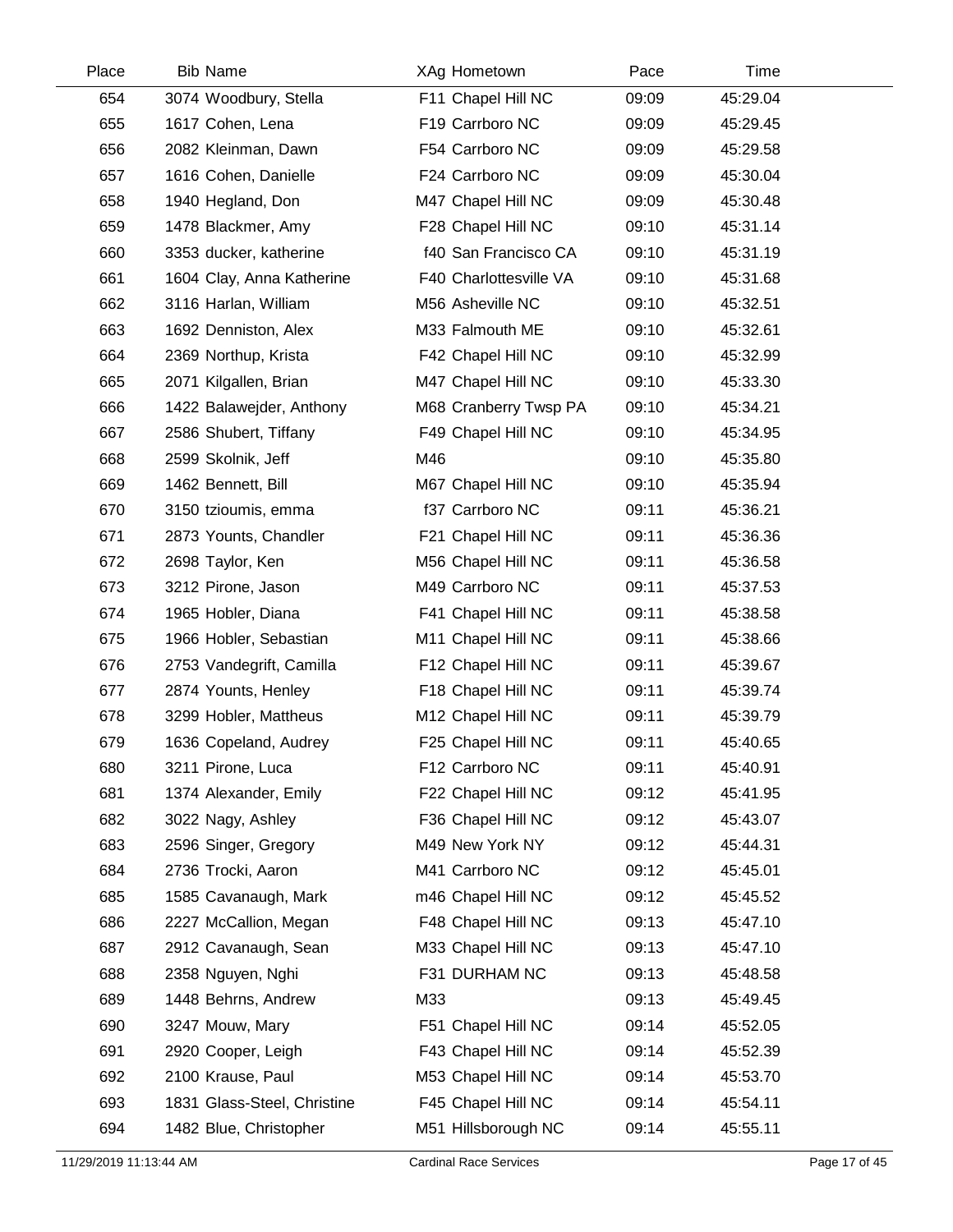| Place | <b>Bib Name</b>          | XAg Hometown         | Pace  | Time     |  |
|-------|--------------------------|----------------------|-------|----------|--|
| 695   | 2905 Buzzard, Caitlin    | F13 Carrboro NC      | 09:14 | 45:55.44 |  |
| 696   | 2906 Buzzard, Maxwell    | M12 Carrboro NC      | 09:15 | 45:56.07 |  |
| 697   | 2760 Vavalle, Emily      | F40 Chapel Hill NC   | 09:15 | 45:57.23 |  |
| 698   | 2007 Jaspers, Ilona      | F50 Carrboro NC      | 09:15 | 45:58.44 |  |
| 699   | 2441 Porter, Warren      | M50 Chapel Hill NC   | 09:15 | 45:58.51 |  |
| 700   | 2390 ONeill, Kelsey      | F33 Carrboro NC      | 09:15 | 45:58.55 |  |
| 701   | 1500 Branson, Sheri      | F61 Chapel Hill NC   | 09:15 | 45:59.38 |  |
| 702   | 2367 Noel, Richard       | M51 Chapel Hill NC   | 09:15 | 46:00.05 |  |
| 703   | 2089 Knuth, Olivia       | F22 Chapel Hill NC   | 09:15 | 46:00.38 |  |
| 704   | 1962 Hirschman, Caitlin  | f47 Chapel Hill NC   | 09:15 | 46:00.61 |  |
| 705   | 1419 Baker, Jim          | M36 Carrboro NC      | 09:16 | 46:01.11 |  |
| 706   | 1420 Baker, Katie        | F31 Charlotte NC     | 09:16 | 46:01.14 |  |
| 707   | 3087 Godfrey, Jake       | M46 Chapel Hill NC   | 09:16 | 46:02.52 |  |
| 708   | 3090 Godfrey, Sophie     | F11 Chapel Hill NC   | 09:16 | 46:02.79 |  |
| 709   | 1986 Sterling, Sarah     | F30 Carrboro NC      | 09:16 | 46:03.06 |  |
| 710   | 2030 Kalavsky, Mickey    | M43 Carrboro NC      | 09:16 | 46:03.34 |  |
| 711   | 2765 Verbiest, Dirk      | M58 Durham NC        | 09:16 | 46:03.86 |  |
| 712   | 2028 Kalavsky, Bryer     | M10 Carrboro NC      | 09:16 | 46:04.13 |  |
| 713   | 1718 Dunn, Phillip       | M57 Cary NC          | 09:16 | 46:04.28 |  |
| 714   | 1835 Goad, Dakota        | M28 Charlotte NC     | 09:16 | 46:04.62 |  |
| 715   | 3073 Ward, Jeff          | M43 Chapel Hill NC   | 09:16 | 46:05.25 |  |
| 716   | 2922 Cotton, Michael     | M17 Chapel Hill NC   | 09:16 | 46:05.58 |  |
| 717   | 1705 Doctor, Dana        | F29 Carrboro NC      | 09:17 | 46:06.01 |  |
| 718   | 1622 Congdon, Kelly      | F41 GRAHAM NC        | 09:17 | 46:06.08 |  |
| 719   | 2542 Schaefer, Henry     | M58 Pittsboro NC     | 09:17 | 46:06.24 |  |
| 720   | 2003 Jarrett, Kelly      | F42 Carrboro NC      | 09:17 | 46:07.66 |  |
| 721   | 2466 Ramsden, Dale       | M55 Chapel Hill NC   | 09:17 | 46:08.54 |  |
| 722   | 1494 Bossert, Kellie     | F37 Siler City NC    | 09:17 | 46:08.56 |  |
| 723   | 2652 stinchcombe, tom    | m50 Hillsborough NC  | 09:17 | 46:09.80 |  |
| 724   | 1631 Cook, James         | M34 Mountain View CA | 09:17 | 46:10.55 |  |
| 725   | 3194 Himmel, Claire      | F16 Chapel Hill NC   | 09:18 | 46:11.46 |  |
| 726   | 2078 Kirkman, Amanda     | F33 Charlotte NC     | 09:18 | 46:11.66 |  |
| 727   | 2080 Klaver, Sean        | M32 Toano VA         | 09:18 | 46:13.95 |  |
| 728   | 2260 Mervak, Benjamin    | M35 Carrboro NC      | 09:18 | 46:14.15 |  |
| 729   | 2239 McHale, Aaron James | M34 Durham NC        | 09:18 | 46:14.89 |  |
| 730   | 2240 McHale, Kimberly    | F34 Durham NC        | 09:18 | 46:15.57 |  |
| 731   | 2921 Cotton, Christine   | F54 Chapel Hill NC   | 09:18 | 46:15.69 |  |
| 732   | 1577 Carter, J.P.        | M37 Hillsborough NC  | 09:19 | 46:16.06 |  |
| 733   | 2208 Markiewicz, Damien  | M33                  | 09:19 | 46:18.86 |  |
| 734   | 3340 VanderLoop, Maria   | F46 Snow Camp NC     | 09:19 | 46:20.41 |  |
| 735   | 2301 Monahan, Rose       | F43 Chapel Hill NC   | 09:20 | 46:21.54 |  |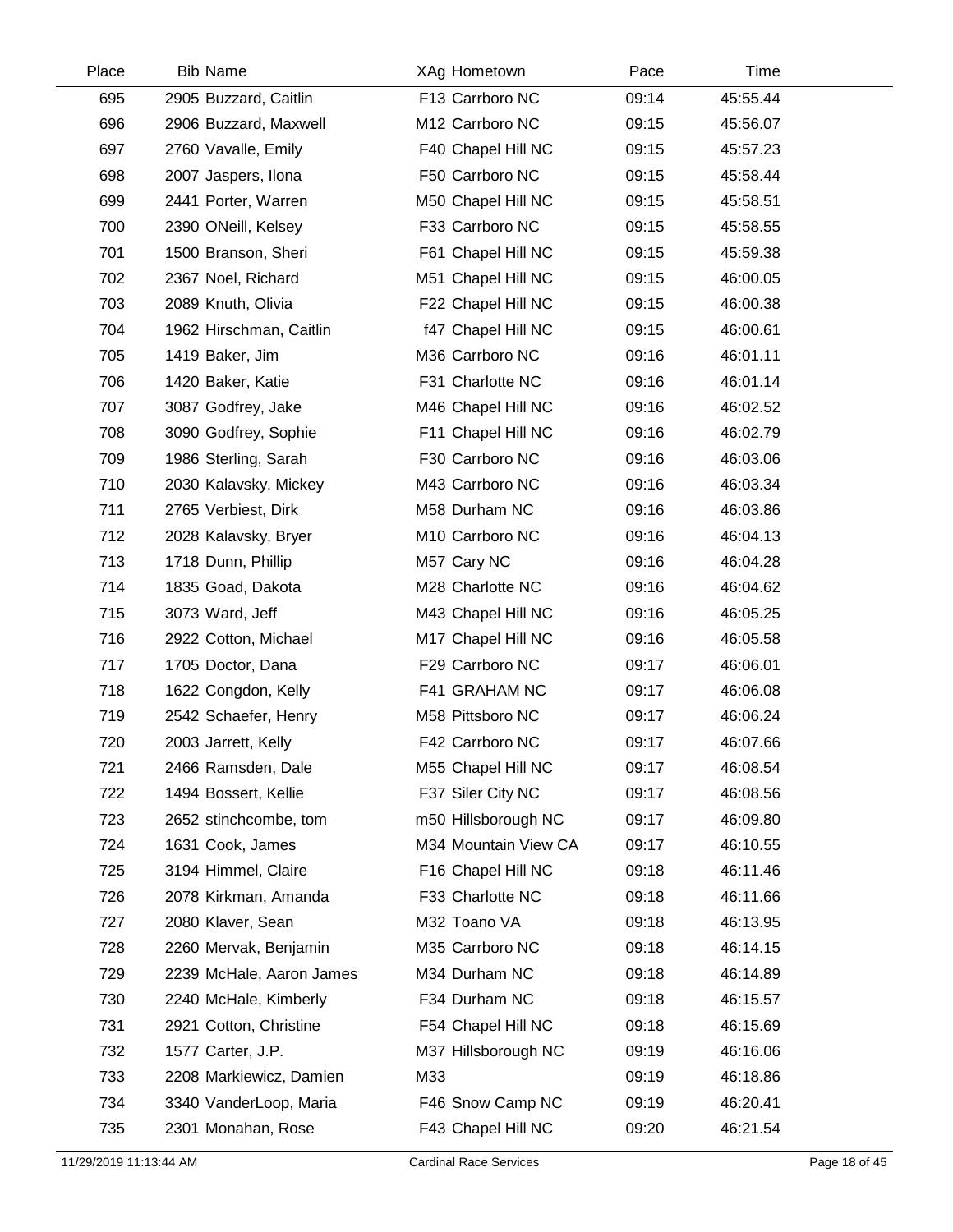| Place | <b>Bib Name</b>            | XAg Hometown          | Pace  | Time     |  |
|-------|----------------------------|-----------------------|-------|----------|--|
| 736   | 2300 Monahan, Paul         | m56 Chapel Hill NC    | 09:20 | 46:21.58 |  |
| 737   | 2193 mandeville-long, anne | f60 Chapel Hill NC    | 09:20 | 46:23.41 |  |
| 738   | 3095 Eddins, Moli          | F23 Chapel Hill NC    | 09:20 | 46:23.57 |  |
| 739   | 2204 Marcus, Sheila        | F62 Ann Arbor MI      | 09:20 | 46:23.89 |  |
| 740   | 1440 Beals, Kendall        | F28 Knoxville TN      | 09:20 | 46:24.54 |  |
| 741   | 1528 Burgert, Jessica      | F46 Chapel Hill NC    | 09:20 | 46:25.02 |  |
| 742   | 3010 Mersereau, Sadie      | F9 Chapel Hill NC     | 09:20 | 46:25.11 |  |
| 743   | 1529 Burgert, Woody        | M49 Chapel Hill NC    | 09:20 | 46:25.55 |  |
| 744   | 1994 Ingram, Lara          | F32 Carrboro NC       | 09:21 | 46:26.24 |  |
| 745   | 3026 Nish, Tim             | M35                   | 09:21 | 46:27.40 |  |
| 746   | 3226 Brown, Les            | M68 Durham NC         | 09:21 | 46:28.52 |  |
| 747   | 1916 Hart, Zeke            | M30 Chapel Hill NC    | 09:21 | 46:29.30 |  |
| 748   | 2983 Lazorko, Catherine    | F55 Carrboro NC       | 09:21 | 46:30.43 |  |
| 749   | 3128 Sharpless, William    | M22 Chapel Hill NC    | 09:22 | 46:31.47 |  |
| 750   | 2581 sharpless, norman     | m53 Chapel Hill NC    | 09:22 | 46:31.72 |  |
| 751   | 3127 sharpless, leigh      | f20 Chapel Hill NC    | 09:22 | 46:31.78 |  |
| 752   | 2754 Vandegrift, Sara      | F42 Chapel Hill NC    | 09:22 | 46:31.98 |  |
| 753   | 2786 walton, steven        | m25 DURHAM NC         | 09:22 | 46:32.64 |  |
| 754   | 2937 Doran, Sandra         | F59 Virginia Beach VA | 09:22 | 46:33.68 |  |
| 755   | 2175 mabe, lizzie          | F18 Carrboro NC       | 09:22 | 46:34.98 |  |
| 756   | 2183 MacKinnon, Katherine  | F18 Chapel Hill NC    | 09:22 | 46:35.01 |  |
| 757   | 2550 Schraff, Quintin      | F19 Chapel Hill NC    | 09:23 | 46:39.00 |  |
| 758   | 1526 Bucy-Anderson, DeAnna | F19 Chapel Hill NC    | 09:23 | 46:39.00 |  |
| 759   | 2171 Lyu, Peter            | M29 Brighton MA       | 09:23 | 46:39.23 |  |
| 760   | 3252 Park, Chul            | M50                   | 09:23 | 46:39.34 |  |
| 761   | 2432 Podkul, Tim           | M38 Chapel Hill NC    | 09:23 | 46:39.42 |  |
| 762   | 2261 Mervak, Timothy       | M63 Ann Arbor MI      | 09:23 | 46:39.81 |  |
| 763   | 2853 Wojcik, Deb           | F44 Chapel Hill NC    | 09:23 | 46:40.19 |  |
| 764   | 2738 TRUE, Karin           | F47 Chapel Hill NC    | 09:24 | 46:41.01 |  |
| 765   | 2713 Thompson, Virginia    | F15 Chapel Hill NC    | 09:24 | 46:41.11 |  |
| 766   | 2059 Kenney, Nicholas      | M44 Winchester MA     | 09:24 | 46:41.23 |  |
| 767   | 1455 Benjamin, Anne        | F49 Chapel Hill NC    | 09:24 | 46:41.38 |  |
| 768   | 2117 Lang, Dan             | M27 Raleigh NC        | 09:24 | 46:41.73 |  |
| 769   | 3070 Villareal, Reinan     | M38 DURHAM NC         | 09:24 | 46:42.12 |  |
| 770   | 2170 Lyu, Jennifer         | F24 Brighton MA       | 09:24 | 46:42.15 |  |
| 771   | 3328 Kenney, Brendan       | M40                   | 09:24 | 46:43.14 |  |
| 772   | 1450 Behrns, Kevin         | M61                   | 09:24 | 46:43.77 |  |
| 773   | 2381 O'Brien, Richard      | M39 Chapel Hill NC    | 09:24 | 46:43.92 |  |
| 774   | 2382 O'Brien, Sarah        | F37 Chapel Hill NC    | 09:24 | 46:43.95 |  |
| 775   | 2632 Spinarski, Susan      | F45 Chapel Hill NC    | 09:24 | 46:45.45 |  |
| 776   | 1378 Allred, Jessica       | F35 Chapel Hill NC    | 09:25 | 46:46.13 |  |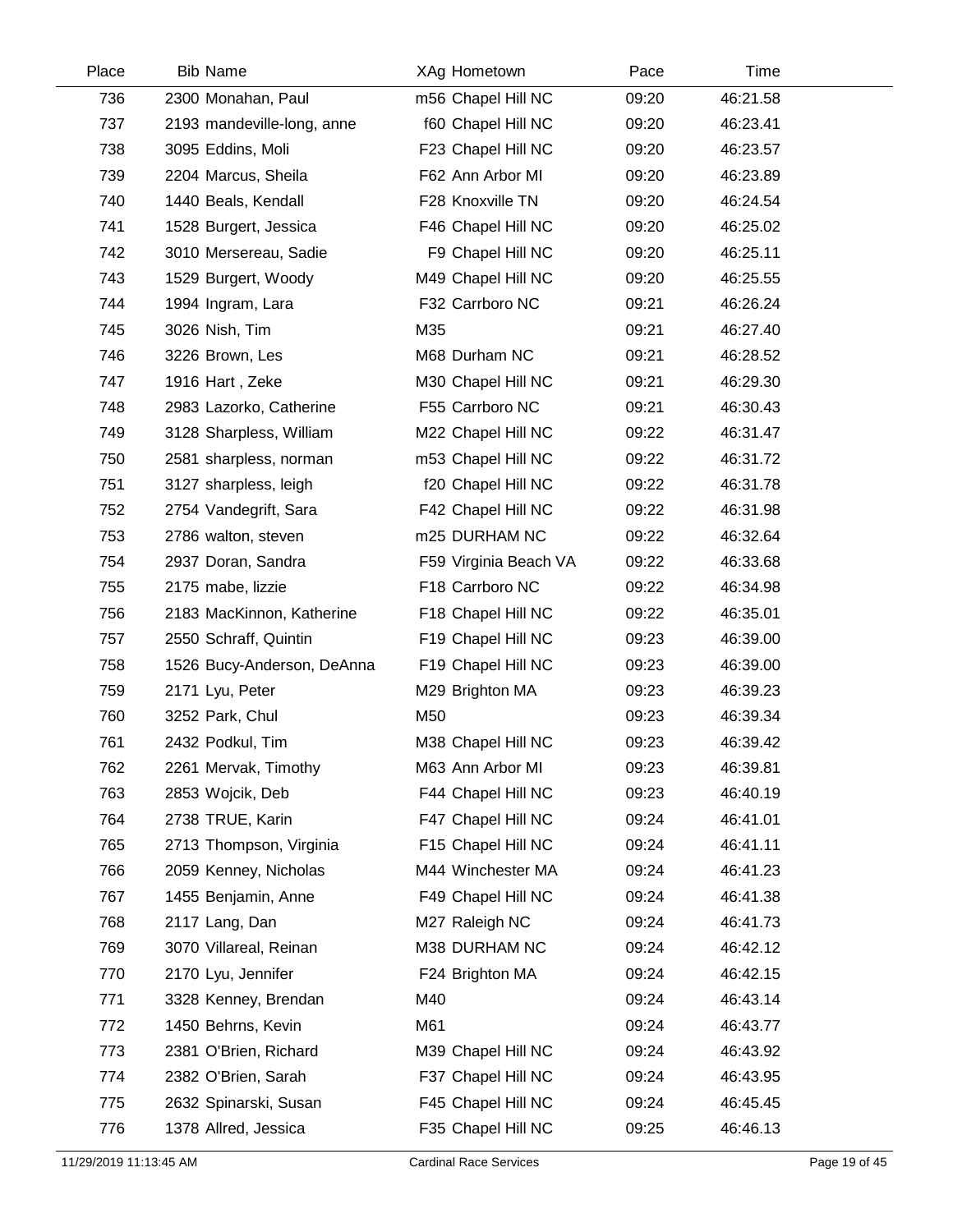| Place | <b>Bib Name</b>            | XAg Hometown        | Pace  | Time     |  |
|-------|----------------------------|---------------------|-------|----------|--|
| 777   | 1536 Bustamante, Mele      | M39 Durham NC       | 09:25 | 46:48.34 |  |
| 778   | 2305 Moore, Kelley         | F39                 | 09:25 | 46:48.41 |  |
| 779   | 1442 Beaver, Melinda       | F39 Durham NC       | 09:25 | 46:49.43 |  |
| 780   | 2206 Marion, Summer        | F33 Winchester MA   | 09:25 | 46:50.11 |  |
| 781   | 1985 Humphreys, Cerys      | F24 Chapel Hill NC  | 09:26 | 46:50.65 |  |
| 782   | 1740 Ervin, Luke           | M25 Asheville NC    | 09:26 | 46:51.79 |  |
| 783   | 1739 Ervin, Lindsey        | F27 New York NY     | 09:26 | 46:52.13 |  |
| 784   | 2332 Murrieta, Xochilt     | F42 Roxboro NC      | 09:26 | 46:54.76 |  |
| 785   | 3167 Wojnovich, Alexa      | F18 Chapel Hill NC  | 09:26 | 46:54.93 |  |
| 786   | 2268 Michel, Karin         | F45 Hillsborough NC | 09:27 | 46:55.90 |  |
| 787   | 2908 Buzzard, Rebecca      | F39 Carrboro NC     | 09:27 | 46:56.10 |  |
| 788   | 1969 Hofweber, Thomas      | M50 Chapel Hill NC  | 09:27 | 46:56.67 |  |
| 789   | 2800 Watts, Lisa           | F59 Durham NC       | 09:27 | 46:57.22 |  |
| 790   | 1754 Figueroa, Monica      | F35 Chapel Hill NC  | 09:27 | 46:57.86 |  |
| 791   | 1960 Higgins, Christopher  | M33 Carrboro NC     | 09:27 | 46:58.89 |  |
| 792   | 2692 Tarquini, Amy         | F27 Raleigh NC      | 09:27 | 46:59.40 |  |
| 793   | 1588 Caviness, Lewis       | M57 Hillsborough NC | 09:27 | 47:00.36 |  |
| 794   | 3202 Jervis, Dayne         | M31 New York NY     | 09:28 | 47:00.58 |  |
| 795   | 1883 Gualtieri-Reed, Maeve | F20 Chapel Hill NC  | 09:28 | 47:01.13 |  |
| 796   | 2098 Krause, Jan           | F51 Chapel Hill NC  | 09:28 | 47:01.14 |  |
| 797   | 1884 Gualtieri-Reed, Tom   | M51 Chapel Hill NC  | 09:28 | 47:01.57 |  |
| 798   | 2610 Smith, Liane          | F49 Chapel Hill NC  | 09:28 | 47:02.16 |  |
| 799   | 2408 Park, Eliza           | F40 Carrboro NC     | 09:28 | 47:02.58 |  |
| 800   | 3305 sullivan, daniel      | m74 Chapel Hill NC  | 09:28 | 47:04.08 |  |
| 801   | 2565 sellers, don          | M69 Siler City NC   | 09:28 | 47:05.17 |  |
| 802   | 2702 Tchir, Cherrie        | F56 Chapel Hill NC  | 09:29 | 47:05.99 |  |
| 803   | 1554 Cannon, Kathleen      | F24 Durham NC       | 09:29 | 47:06.04 |  |
| 804   | 2562 Sehgal, Nikhil        | M33                 | 09:29 | 47:06.41 |  |
| 805   | 2703 Tchir, James          | M48                 | 09:29 | 47:06.51 |  |
| 806   | 2721 Tocci, Nick           | M22 Chapel Hill NC  | 09:29 | 47:07.69 |  |
| 807   | 3039 Perlmutt, Lars        | M38 Chapel Hill NC  | 09:29 | 47:07.74 |  |
| 808   | 2060 Kent, Erin            | F41 Chapel Hill NC  | 09:29 | 47:09.56 |  |
| 809   | 3250 Jones, Victoria       | F20 Chapel Hill NC  | 09:30 | 47:10.46 |  |
| 810   | 1591 Chadwick, Melissa     | F30 Carrboro NC     | 09:30 | 47:10.77 |  |
| 811   | 2768 Villa Torres, Laura   | F38 Chapel Hill NC  | 09:30 | 47:10.91 |  |
| 812   | 2141 Levin, Bengt          | M12 Chapel Hill NC  | 09:30 | 47:13.41 |  |
| 813   | 2101 Kretschmer, Matthew   | M31 Chapel Hill NC  | 09:30 | 47:13.47 |  |
| 814   | 2484 Reyes, Teresa         | F42 Roxboro NC      | 09:30 | 47:13.74 |  |
| 815   | 2870 wurzelmann, mary      | f28 Carrboro NC     | 09:31 | 47:16.53 |  |
| 816   | 2888 Adamo, Allyson        | F43 Chapel Hill NC  | 09:31 | 47:17.05 |  |
| 817   | 1690 Deen, Susan           | F44 Chapel Hill NC  | 09:31 | 47:18.43 |  |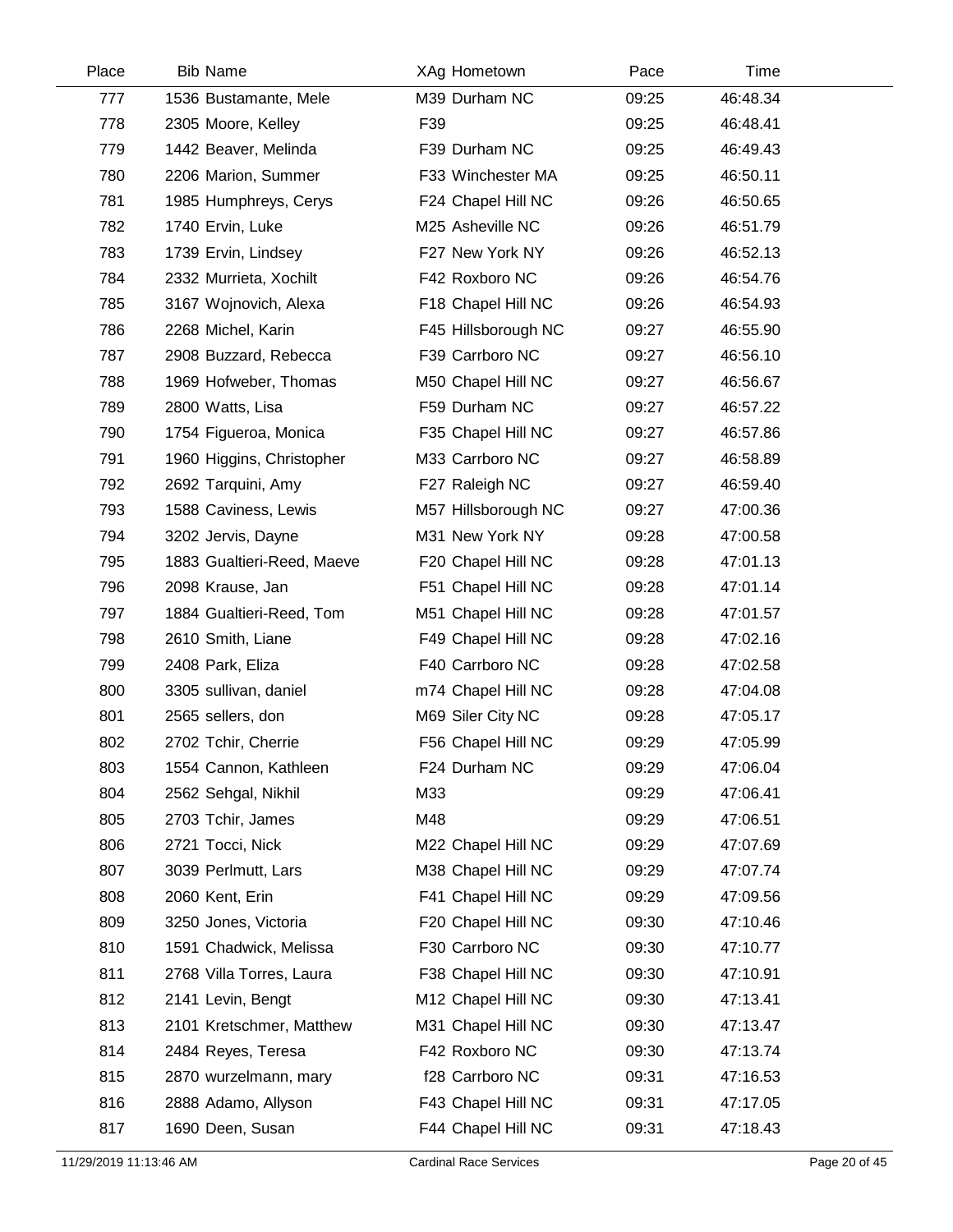| Place | <b>Bib Name</b>           | XAg Hometown        | Pace  | Time     |  |
|-------|---------------------------|---------------------|-------|----------|--|
| 818   | 3024 Neville, Noel        | M11 Chapel Hill NC  | 09:31 | 47:18.55 |  |
| 819   | 2992 Macdonald, Gretchen  | F30                 | 09:32 | 47:20.45 |  |
| 820   | 1772 Flynn, Tegan         | F27 Chapel Hill NC  | 09:32 | 47:20.63 |  |
| 821   | 3009 Mersereau, Jennifer  | F45 Chapel Hill NC  | 09:32 | 47:20.82 |  |
| 822   | 2462 Ramamurti, Paige     | F37 Washington DC   | 09:32 | 47:21.03 |  |
| 823   | 1463 Berger, Casey        | F32 Carrboro NC     | 09:32 | 47:21.71 |  |
| 824   | 3302 Mazzone, Christopher | M32 Durham NC       | 09:32 | 47:21.92 |  |
| 825   | 1906 Hardaway, Andrew     | M35 Carrboro NC     | 09:32 | 47:22.12 |  |
| 826   | 2595 Singer, Chloe        | F16 New York NY     | 09:32 | 47:22.52 |  |
| 827   | 1799 Fussman, Chet        | M60 jacksonville FL | 09:32 | 47:22.83 |  |
| 828   | 1794 Friedman, Sarah      | F33                 | 09:32 | 47:23.45 |  |
| 829   | 2956 Heafner, Dylan       | M25 Chapel Hill NC  | 09:32 | 47:23.48 |  |
| 830   | 2881 Ziemba, Natalie      | F31 Durham NC       | 09:32 | 47:23.84 |  |
| 831   | 2727 Torell, Kent         | M28 Raleigh NC      | 09:32 | 47:24.19 |  |
| 832   | 2482 Revelle, Rachael     | F33 Carrboro NC     | 09:33 | 47:26.41 |  |
| 833   | 2483 revelle, thomas      | m33 Carrboro NC     | 09:33 | 47:26.85 |  |
| 834   | 2365 Noel, Laura          | F52 Chapel Hill NC  | 09:33 | 47:27.02 |  |
| 835   | 1900 Handly, Erin         | F38 Durham NC       | 09:34 | 47:31.03 |  |
| 836   | 3265 Steinwand, Blaire    | F34 Carrboro NC     | 09:34 | 47:31.15 |  |
| 837   | 2442 Poteat, John         | M55 Chapel Hill NC  | 09:34 | 47:31.45 |  |
| 838   | 2761 Veal, Matthew        | M41 Morrisville NC  | 09:34 | 47:33.43 |  |
| 839   | 3356 OFÇÖBrien, Tim       | M68 Durham NC       | 09:34 | 47:34.19 |  |
| 840   | 2603 Smith, Emma          | F26 Hillsborough NC | 09:34 | 47:34.65 |  |
| 841   | 3206 Wright, Tucker       | M19 Chapel Hill NC  | 09:34 | 47:34.85 |  |
| 842   | 1369 Alberino, Annie      | F13 Potomac MD      | 09:34 | 47:35.04 |  |
| 843   | 1755 Finken, Deborah      | F44 Chapel Hill NC  | 09:34 | 47:35.25 |  |
| 844   | 2413 Patton, Megan        | F34 BURLINGTON NC   | 09:35 | 47:35.44 |  |
| 845   | 3023 Negreiros, Thiago    | M38 midlothian VA   | 09:35 | 47:36.35 |  |
| 846   | 1370 Alberino, Charlie    | M16 Potomac MD      | 09:35 | 47:36.63 |  |
| 847   | 3067 Tauchen, Christine   | F32 Richmond VA     | 09:35 | 47:37.67 |  |
| 848   | 2725 Toney, Raymond       | M55 Chapel Hill NC  | 09:35 | 47:37.77 |  |
| 849   | 2941 Frank, Chris         | M67 Carrboro NC     | 09:35 | 47:38.89 |  |
| 850   | 2489 Riebling, Cindy      | F49 Durham NC       | 09:35 | 47:39.55 |  |
| 851   | 3294 Unger, Fabiula       | F42 Chapel Hill NC  | 09:35 | 47:40.04 |  |
| 852   | 2423 Persie, Ashley       | F29 Carrboro NC     | 09:36 | 47:40.55 |  |
| 853   | 3336 Moorman, Colleen     | F34 Ithaca NY       | 09:36 | 47:41.06 |  |
| 854   | 2347 Nelson, James        | M35 Carrboro NC     | 09:36 | 47:41.53 |  |
| 855   | 1372 Alberino, Scott      | M44 Potomac MD      | 09:36 | 47:41.69 |  |
| 856   | 2473 Reed, Jason          | M37 Moncure NC      | 09:36 | 47:41.87 |  |
| 857   | 2781 Walhaug, Warren      | M66 Mebane NC       | 09:36 | 47:42.17 |  |
| 858   | 1923 Hawley, Charlotte    | F11 Chapel Hill NC  | 09:36 | 47:42.53 |  |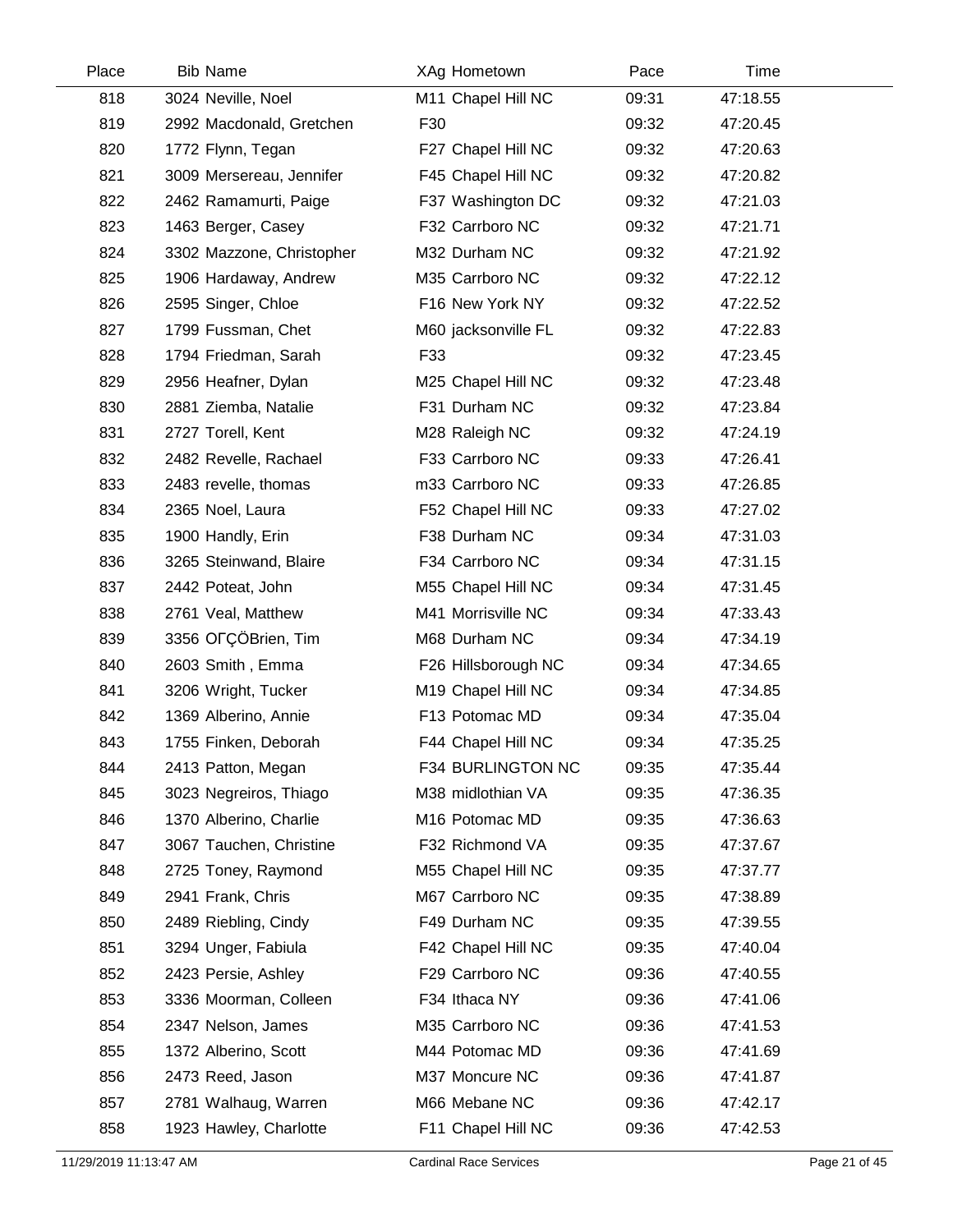| Place | <b>Bib Name</b>           | XAg Hometown        | Pace  | Time     |  |
|-------|---------------------------|---------------------|-------|----------|--|
| 859   | 2444 Pottenger, David     | M61 Durham NC       | 09:36 | 47:43.48 |  |
| 860   | 2165 Ludlow, Camden       | M25 Chapel Hill NC  | 09:36 | 47:43.49 |  |
| 861   | 1924 Hawley, Dawna        | F49 Chapel Hill NC  | 09:36 | 47:44.34 |  |
| 862   | 1723 Edwards, Don         | M58 East Longmeadow | 09:37 | 47:45.67 |  |
| 863   | 1511 Broscious, Evan      | M25 Chapel Hill NC  | 09:37 | 47:47.70 |  |
| 864   | 2837 Wilds, Mason         | M18 Chapel Hill NC  | 09:37 | 47:49.09 |  |
| 865   | 2583 Sherman, Jenn        | F39 Chapel Hill NC  | 09:37 | 47:49.56 |  |
| 866   | 2018 Joseph, Steven       | M53 Chapel Hill NC  | 09:38 | 47:52.38 |  |
| 867   | 2561 Sedway, Jan          | F49 Chapel Hill NC  | 09:38 | 47:53.92 |  |
| 868   | 2766 Verbiest, Sarah      | F53 Durham NC       | 09:38 | 47:54.08 |  |
| 869   | 2364 Nix, Brock           | M36 Atlanta GA      | 09:38 | 47:54.53 |  |
| 870   | 2700 Taylor, Lauren       | F32 Atlanta GA      | 09:38 | 47:54.98 |  |
| 871   | 2427 Phillips, Mason      | M33 Brooklyn NY     | 09:38 | 47:54.99 |  |
| 872   | 2215 Martin, Rachel       | F28 Chapel Hill NC  | 09:39 | 47:56.34 |  |
| 873   | 2250 McNaughton, Michelle | F46 Chapel Hill NC  | 09:39 | 47:57.05 |  |
| 874   | 3221 Dain, Mary           | F34 Chapel Hill NC  | 09:39 | 47:57.89 |  |
| 875   | 1381 Alston, Kwame        | M26 Carrboro NC     | 09:39 | 47:59.31 |  |
| 876   | 2448 Prabucki, Bernard    | M58 Carrboro NC     | 09:39 | 47:59.91 |  |
| 877   | 2000 Ivins, Amber         | F33 Carrboro NC     | 09:39 | 48:00.09 |  |
| 878   | 2694 tawil, peter         | m41 Chapel Hill NC  | 09:40 | 48:01.25 |  |
| 879   | 1849 Gorsage, Justin      | M38 Durham NC       | 09:40 | 48:04.09 |  |
| 880   | 2706 Teske, Kathryn       | F13 Carrboro NC     | 09:41 | 48:06.64 |  |
| 881   | 2572 Serrano, Karen       | F45 Chapel Hill NC  | 09:41 | 48:07.82 |  |
| 882   | 2577 Shaffer, Gary        | M53 Topsham ME      | 09:42 | 48:13.19 |  |
| 883   | 2957 Heafner, Zach        | M22 Chapel Hill NC  | 09:42 | 48:13.57 |  |
| 884   | 2808 Weeks, Gillie        | F19 Carrboro NC     | 09:42 | 48:14.28 |  |
| 885   | 2673 Stroup, Catie        | F31                 | 09:42 | 48:14.90 |  |
| 886   | 1498 Boyle, Lauren        | F19 Carrboro NC     | 09:43 | 48:15.73 |  |
| 887   | 2699 Taylor, Kyla         | F35 Durham NC       | 09:43 | 48:16.18 |  |
| 888   | 2962 Hinkson, Steve       | M39 Chapel Hill NC  | 09:43 | 48:17.92 |  |
| 889   | 1845 Gordon, Kelly        | F43 Durham NC       | 09:43 | 48:18.63 |  |
| 890   | 2963 Horne, Gina          | F50 Mebane NC       | 09:43 | 48:19.36 |  |
| 891   | 1830 Girault, Jessica     | F28 Carrboro NC     | 09:43 | 48:19.90 |  |
| 892   | 3148 Phillips, Annabelle  | F22 Chapel Hill NC  | 09:44 | 48:21.13 |  |
| 893   | 1999 Ivey, Carla          | F30 Chapel Hill NC  | 09:44 | 48:22.28 |  |
| 894   | 2741 Tulchin, Lisa        | F51 Chapel Hill NC  | 09:44 | 48:23.98 |  |
| 895   | 3192 Himmel, Theresa      | F51 Chapel Hill NC  | 09:45 | 48:26.28 |  |
| 896   | 1872 Grill, Julie         | F55 Chapel Hill NC  | 09:45 | 48:27.63 |  |
| 897   | 3030 O'Donnell, Michele   | F53 Chapel Hill NC  | 09:45 | 48:28.13 |  |
| 898   | 2428 Pierce, Kathleen     | F42 Carrboro NC     | 09:45 | 48:29.34 |  |
| 899   | 3038 Peng, Drew           | M41 Carrboro NC     | 09:46 | 48:30.16 |  |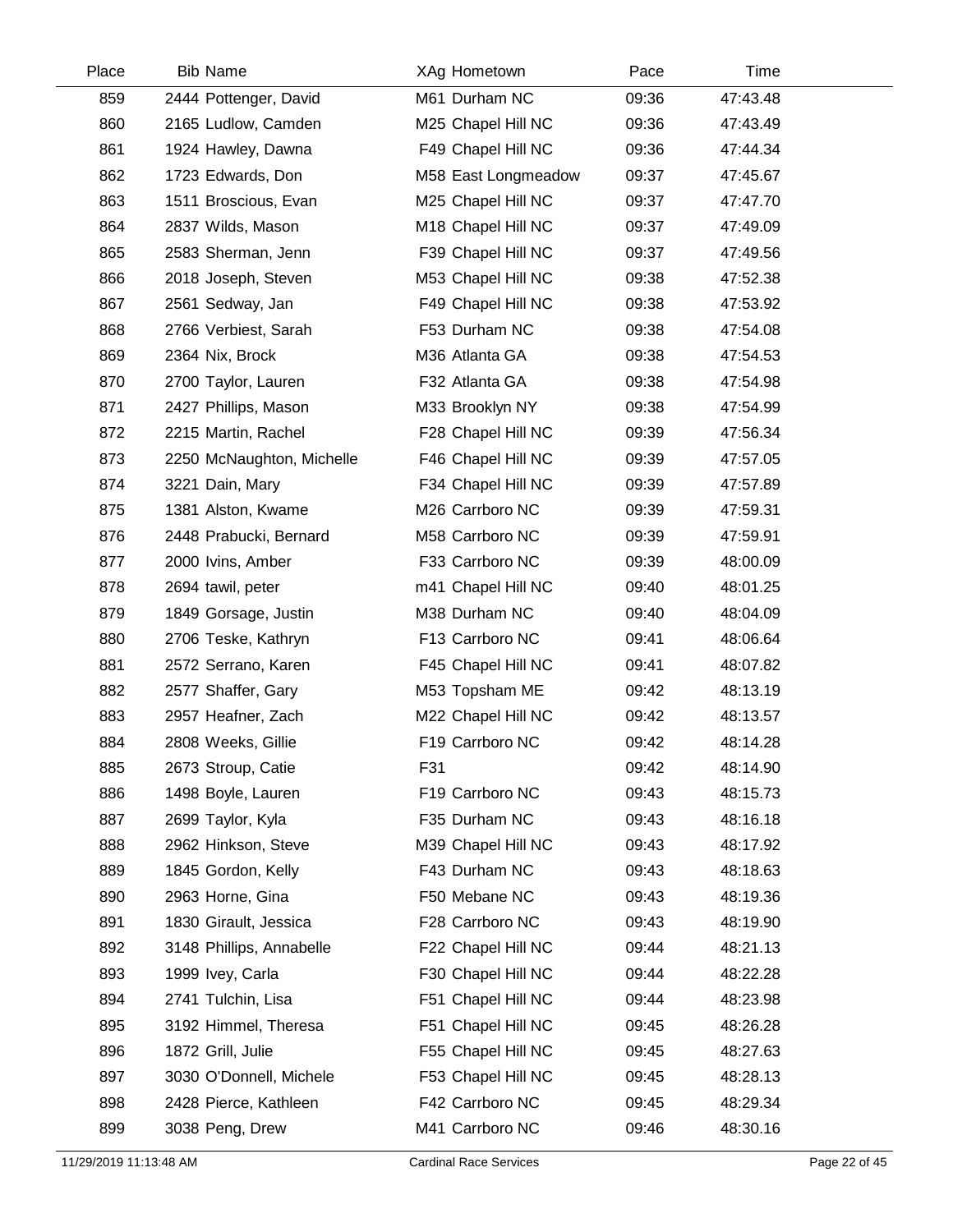| Place | <b>Bib Name</b>           | XAg Hometown         | Pace  | Time     |  |
|-------|---------------------------|----------------------|-------|----------|--|
| 900   | 2136 Lee, Sophia          | F16 Chapel Hill NC   | 09:46 | 48:30.90 |  |
| 901   | 2549 Schraff, Lucy        | F17 Chapel Hill NC   | 09:46 | 48:31.39 |  |
| 902   | 1474 Biggers, Larissa     | F52 Chapel Hill NC   | 09:46 | 48:31.68 |  |
| 903   | 1426 Barbee, Blaine       | F37 Chapel Hill NC   | 09:46 | 48:34.16 |  |
| 904   | 2108 Kusunose, Kyle       | M32                  | 09:46 | 48:34.22 |  |
| 905   | 2496 Roberts, Jason       | m35 Chapel Hill NC   | 09:46 | 48:34.48 |  |
| 906   | 2109 Kusunose, Marissa    | F <sub>29</sub>      | 09:46 | 48:34.48 |  |
| 907   | 2719 Tilley, Erin         | F38 Chapel Hill NC   | 09:47 | 48:35.08 |  |
| 908   | 3054 Singh, Tina          | F49 Chapel Hill NC   | 09:47 | 48:38.38 |  |
| 909   | 1551 Campo-Manton, Sandra | F45 Pittsboro NC     | 09:47 | 48:38.70 |  |
| 910   | 2241 McHale, Tammy        | F58 Cedar Grove NC   | 09:48 | 48:42.79 |  |
| 911   | 3197 Stevens, Rhett       | M14 Chapel Hill NC   | 09:48 | 48:43.20 |  |
| 912   | 1978 Hoogervorst, Amy     | F51 Chapel Hill NC   | 09:48 | 48:43.37 |  |
| 913   | 3260 Hoogervorst, Doug    | M49 Chapel Hill NC   | 09:48 | 48:43.85 |  |
| 914   | 1575 Carson, Audrey       | F18 Chapel Hill NC   | 09:48 | 48:44.07 |  |
| 915   | 1885 Guild, Peter         | M68 Chapel Hill NC   | 09:49 | 48:45.39 |  |
| 916   | 2691 Tarantino, Lisa      | F52 Chapel Hill NC   | 09:49 | 48:46.58 |  |
| 917   | 1895 Hamilton, Caroline   | F25 Chapel Hill NC   | 09:49 | 48:49.81 |  |
| 918   | 1366 Adrianson, Adam      | M43                  | 09:50 | 48:50.57 |  |
| 919   | 3271 Ritter, Juliana      | F24 San Francisco CA | 09:50 | 48:51.16 |  |
| 920   | 2249 McLaurin, Jennifer   | F39 Pittsboro NC     | 09:50 | 48:51.52 |  |
| 921   | 2426 Philip, Emily        | F36 Durham NC        | 09:50 | 48:52.74 |  |
| 922   | 3027 Nunn, Sylvia         | F12 Chapel Hill NC   | 09:50 | 48:54.04 |  |
| 923   | 3028 Nunn, Charles        | M51 Chapel Hill NC   | 09:50 | 48:54.62 |  |
| 924   | 2124 Latta, Nick          | M26 Durham NC        | 09:51 | 48:56.12 |  |
| 925   | 2740 Tsihlis, Nick        | M42 Carrboro NC      | 09:51 | 48:56.23 |  |
| 926   | 2211 Marston, Kimberly    | F36 Carrboro NC      | 09:51 | 48:56.61 |  |
| 927   | 1681 Davis, Anna          | F37 manteo NC        | 09:52 | 49:04.43 |  |
| 928   | 3354 Min, James           | M48                  | 09:53 | 49:05.93 |  |
| 929   | 2909 Carroll, Rachel      | F34 DURHAM NC        | 09:53 | 49:07.49 |  |
| 930   | 1785 Frantz, Elman        | M63 Chapel Hill NC   | 09:53 | 49:08.07 |  |
| 931   | 1786 Frantz Marlin, Emily | F32 Chapel Hill NC   | 09:53 | 49:08.36 |  |
| 932   | 2501 Robinson, Caroline   | F29 nashville TN     | 09:53 | 49:08.88 |  |
| 933   | 2277 Millar, Will         | M14 Chapel Hill NC   | 09:53 | 49:09.31 |  |
| 934   | 1865 Greene, Casey        | F14 Chapel Hill NC   | 09:54 | 49:09.95 |  |
| 935   | 3020 Munna, Christopher   | M26 Chapel Hill NC   | 09:54 | 49:10.35 |  |
| 936   | 1967 Hoerger, Susan       | F59 Chapel Hill NC   | 09:54 | 49:11.23 |  |
| 937   | 1968 Hoerger, Tom         | M60 Chapel Hill NC   | 09:54 | 49:11.37 |  |
| 938   | 2152 Loewenthal, Ethan    | M41 Chapel Hill NC   | 09:54 | 49:12.30 |  |
| 939   | 2609 Smith, Katrina       | F54 Mebane NC        | 09:54 | 49:12.67 |  |
| 940   | 2135 Lee, Richard         | M41 Chapel Hill NC   | 09:54 | 49:13.00 |  |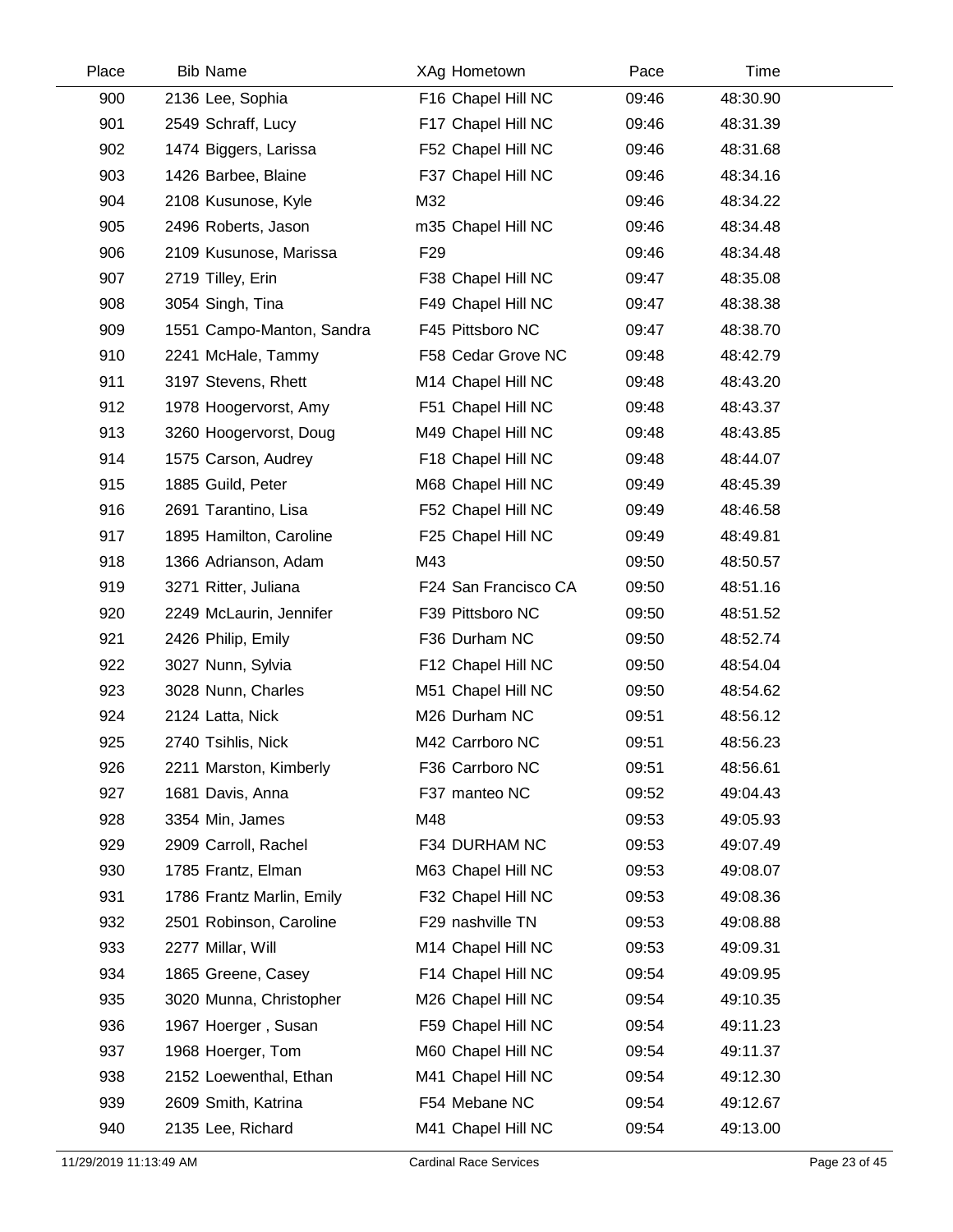| Place | <b>Bib Name</b>            | XAg Hometown       | Pace  | Time     |  |
|-------|----------------------------|--------------------|-------|----------|--|
| 941   | 3174 Lovelace, Natalie     | F21 Chapel Hill NC | 09:55 | 49:15.50 |  |
| 942   | 2159 Lowe, Craig           | M37 DURHAM NC      | 09:55 | 49:18.21 |  |
| 943   | 2731 Tovell-Toubal, Robin  | F57 Carrboro NC    | 09:55 | 49:18.31 |  |
| 944   | 2463 Ramirez, Alexa        | F24 Chapel Hill NC | 09:56 | 49:21.76 |  |
| 945   | 2465 Ramirez, Steve        | M52 Chapel Hill NC | 09:56 | 49:22.14 |  |
| 946   | 1660 Cross, Alexander      | M38 Chapel Hill NC | 09:56 | 49:22.34 |  |
| 947   | 1661 Cross, Allyson        | F39 Chapel Hill NC | 09:56 | 49:22.63 |  |
| 948   | 2683 Swinney, Felicia      | F39 Pittsboro NC   | 09:56 | 49:22.94 |  |
| 949   | 2927 Dallesandro, Cheyenne | F46 Pittsboro NC   | 09:56 | 49:23.03 |  |
| 950   | 1458 Benjamin, Julia       | F17 Cary NC        | 09:56 | 49:23.34 |  |
| 951   | 3057 Song, Paula           | F45 Chapel Hill NC | 09:57 | 49:25.10 |  |
| 952   | 1803 Garber, Nate          | M13 Chapel Hill NC | 09:57 | 49:25.76 |  |
| 953   | 3036 Padden, Sandy         | F58 Chapel Hill NC | 09:57 | 49:26.44 |  |
| 954   | 3035 Padden, Amanda        | f21 Chapel Hill NC | 09:57 | 49:26.67 |  |
| 955   | 1778 foster, julie         | F47 Carrboro NC    | 09:57 | 49:28.56 |  |
| 956   | 1543 Cabell, Anne          | F53 Carrboro NC    | 09:57 | 49:29.45 |  |
| 957   | 2975 kern, terry           | f51 Chapel Hill NC | 09:58 | 49:29.75 |  |
| 958   | 2095 Korfas, Connor        | M21 Chapel Hill NC | 09:58 | 49:29.83 |  |
| 959   | 2705 Teske, Alison         | F15 Carrboro NC    | 09:58 | 49:30.05 |  |
| 960   | 2160 Lowe, Mai             | F39 DURHAM NC      | 09:58 | 49:30.17 |  |
| 961   | 2555 Schwartz, Paul        | M60 Atlanta GA     | 09:58 | 49:30.34 |  |
| 962   | 1602 Clark, Kelly          | F63 Chapel Hill NC | 09:58 | 49:30.82 |  |
| 963   | 2043 Kasten, Tracy         | F48 Chapel Hill NC | 09:58 | 49:31.14 |  |
| 964   | 2195 Mani, Nish            | M35 New York NY    | 09:58 | 49:31.86 |  |
| 965   | 2271 Miguel, Andre         | M36 Durham NC      | 09:58 | 49:32.36 |  |
| 966   | 2639 Steele-Cobb, Cy       | M12 Carrboro NC    | 09:58 | 49:33.11 |  |
| 967   | 1612 Cobb, Jeff            | M53 Carrboro NC    | 09:58 | 49:33.19 |  |
| 968   | 2192 Malay, Morven         | F31 Chapel Hill NC | 09:58 | 49:34.21 |  |
| 969   | 2191 Malay, Brendan        | M39 Chapel Hill NC | 09:59 | 49:37.82 |  |
| 970   | 1401 Arnosti, Carol        | F58 Carrboro NC    | 09:59 | 49:39.29 |  |
| 971   | 1599 Cid, Sofia            | F13 Chapel Hill NC | 09:59 | 49:39.34 |  |
| 972   | 1488 Boggess, Mason        | M18 Chapel Hill NC | 10:00 | 49:40.61 |  |
| 973   | 2623 Sorgi, Kate           | F21 Chapel Hill NC | 10:00 | 49:41.01 |  |
| 974   | 1485 Boggess, Emma         | F21 Chapel Hill NC | 10:00 | 49:41.26 |  |
| 975   | 3151 Phillips, Buck        | M57 Chapel Hill NC | 10:00 | 49:42.67 |  |
| 976   | 1995 Ingram, Theodore      | M32 Carrboro NC    | 10:00 | 49:43.43 |  |
| 977   | 1679 Danner, Jeff          | M53 Carrboro NC    | 10:01 | 49:44.93 |  |
| 978   | 2205 Marino, Jill          | F41 Chapel Hill NC | 10:01 | 49:48.06 |  |
| 979   | 2653 Stockman, Samantha    | F44 Chapel Hill NC | 10:01 | 49:48.10 |  |
| 980   | 1501 BRECHER, Juliana      | F28 Chapel Hill NC | 10:01 | 49:48.26 |  |
| 981   | 1502 Brecher, Mark         | M63 Chapel Hill NC | 10:01 | 49:49.34 |  |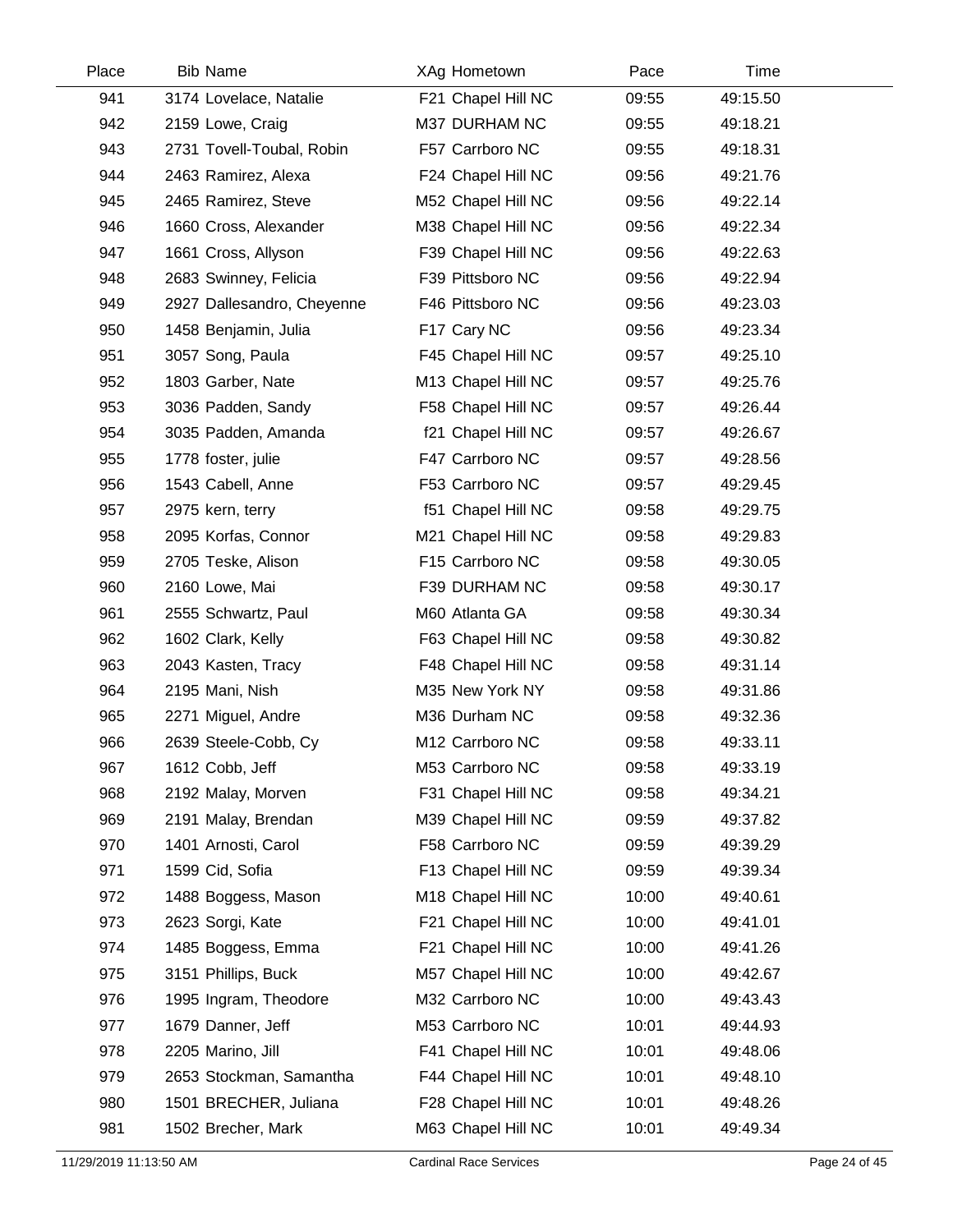| Place | <b>Bib Name</b>          | XAg Hometown         | Pace  | Time     |  |
|-------|--------------------------|----------------------|-------|----------|--|
| 982   | 3333 Tarquini, Maureen   | F56 RALEIGH NC       | 10:02 | 49:51.80 |  |
| 983   | 2590 Simmons, Isabel     | F18 Chapel Hill NC   | 10:02 | 49:53.66 |  |
| 984   | 1943 Helms, Tanya        | F59 Chapel Hill NC   | 10:03 | 49:56.87 |  |
| 985   | 2877 Yova, Frederique    | F46 Chapel Hill NC   | 10:03 | 49:57.94 |  |
| 986   | 3163 guiteras, raymond   | m44 Raleigh NC       | 10:04 | 50:00.98 |  |
| 987   | 2993 macleod, carolyn    | f21 Chapel Hill NC   | 10:04 | 50:01.00 |  |
| 988   | 2613 SMITH, SUSAN        | F61 DURHAM NC        | 10:04 | 50:01.03 |  |
| 989   | 2955 Harkins, Heidi      | F55 Chapel Hill NC   | 10:04 | 50:01.34 |  |
| 990   | 1868 Greiner, John       | M59 Pittsboro NC     | 10:04 | 50:02.11 |  |
| 991   | 2681 Swicicki, Amber     | F36 Alpharetta GA    | 10:04 | 50:02.21 |  |
| 992   | 2107 Kullmann, Sienna    | F10 Silver Spring MD | 10:04 | 50:03.10 |  |
| 993   | 2431 Podkul, Jennifer    | F43 Silver Spring MD | 10:04 | 50:03.31 |  |
| 994   | 2106 Kullmann, Craig     | M47 Silver Spring MD | 10:04 | 50:03.51 |  |
| 995   | 2012 jewitt, scott       | m39 Hillsborough NC  | 10:05 | 50:04.73 |  |
| 996   | 1519 Bruno, Desiree      | F24 Greensboro NC    | 10:05 | 50:05.52 |  |
| 997   | 3169 Taub, Solly         | M14 Chapel Hill NC   | 10:05 | 50:05.77 |  |
| 998   | 1881 Guadagnolo, Gary    | M33 Washington DC    | 10:05 | 50:06.14 |  |
| 999   | 3105 Brasileiro, Eduardo | M30 Durham NC        | 10:05 | 50:06.74 |  |
| 1000  | 2164 Ludlow, Caitlin     | F28 Chapel Hill NC   | 10:05 | 50:07.50 |  |
| 1001  | 3066 Tarallo, Dianna     | F36 Pittsboro NC     | 10:05 | 50:08.05 |  |
| 1002  | 1716 Drown, Matthew      | M34 Durham NC        | 10:05 | 50:08.87 |  |
| 1003  | 2272 Millar, Ally        | F19 Chapel Hill NC   | 10:05 | 50:09.19 |  |
| 1004  | 3200 Lindenman, Julie    | F33 New York NY      | 10:06 | 50:10.16 |  |
| 1005  | 2132 Lee, Christopher    | M46 Chapel Hill NC   | 10:06 | 50:10.73 |  |
| 1006  | 1561 Cardona, Adam       | M16 Chapel Hill NC   | 10:06 | 50:12.52 |  |
| 1007  | 2668 Strick, Patrick     | M40 Chapel Hill NC   | 10:06 | 50:12.58 |  |
| 1008  | 1946 Henes, Amy          | F37 Hillsborough NC  | 10:06 | 50:13.48 |  |
| 1009  | 2471 Rayne, Sandra       | F37 Chapel Hill NC   | 10:06 | 50:13.78 |  |
| 1010  | 1603 Clarke, Henry       | M10 Carrboro NC      | 10:07 | 50:14.62 |  |
| 1011  | 2717 Thuesen, Sarah      | F46 Carrboro NC      | 10:07 | 50:15.53 |  |
| 1012  | 1466 Berreth, Meg        | F49 Carrboro NC      | 10:07 | 50:17.83 |  |
| 1013  | 2953 Guild, Joanna       | F39 Chapel Hill NC   | 10:08 | 50:20.73 |  |
| 1014  | 2974 Kepley, Drew        | M36 Hillsborough NC  | 10:09 | 50:24.65 |  |
| 1015  | 2038 Karpinos, Ashley    | F39 Nashville TN     | 10:10 | 50:29.37 |  |
| 1016  | 2309 Moreno, Lourdes     | F44 Chapel Hill NC   | 10:10 | 50:30.46 |  |
| 1017  | 1576 Carson, Kit         | F53 Chapel Hill NC   | 10:11 | 50:34.28 |  |
| 1018  | 1540 Butler, Erin        | F38                  | 10:11 | 50:36.03 |  |
| 1019  | 1886 Gulla, Kathryn      | F38 DURHAM NC        | 10:11 | 50:36.24 |  |
| 1020  | 2491 Riek, Jim           | M54 Carrboro NC      | 10:11 | 50:37.00 |  |
| 1021  | 2799 Watterson, Carolyn  | F52 Pittsboro NC     | 10:11 | 50:38.16 |  |
| 1022  | 2490 Riek, Callie        | F22 Carrboro NC      | 10:11 | 50:38.46 |  |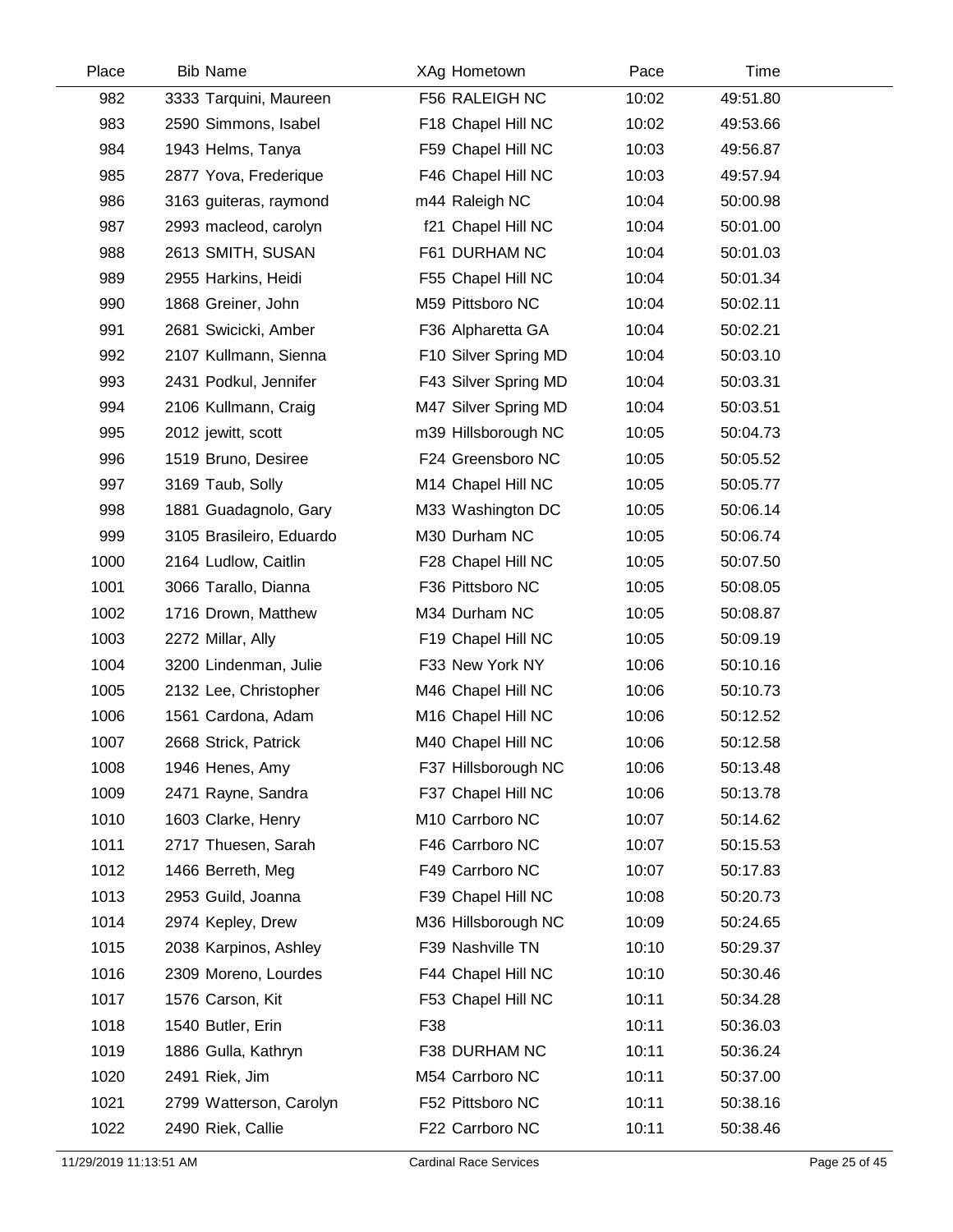| Place | <b>Bib Name</b>         | XAg Hometown          | Pace  | Time     |  |
|-------|-------------------------|-----------------------|-------|----------|--|
| 1023  | 1689 Dee, Phoebe        | F47 Chapel Hill NC    | 10:12 | 50:40.17 |  |
| 1024  | 1578 Carter, Matthew    | M34 Hillsborough NC   | 10:12 | 50:40.60 |  |
| 1025  | 2350 Nerkar, Aadit      | M18 Chapel Hill NC    | 10:12 | 50:42.75 |  |
| 1026  | 3170 Carter Taub, Mary  | F49 Chapel Hill NC    | 10:12 | 50:42.98 |  |
| 1027  | 2648 Stevens, Bruce     | M49 Chapel Hill NC    | 10:13 | 50:45.73 |  |
| 1028  | 2344 Neal, Madeline     | F39 Chapel Hill NC    | 10:13 | 50:45.74 |  |
| 1029  | 3155 Walston, Bobbi Jo  | F31 Chapel Hill NC    | 10:13 | 50:46.29 |  |
| 1030  | 1931 Haywood, Laura     | F30 Chapel Hill NC    | 10:13 | 50:48.02 |  |
| 1031  | 2464 Ramirez, Erasmo    | M31 Roxboro NC        | 10:14 | 50:50.70 |  |
| 1032  | 2440 Porter, Kristine   | F51 Chapel Hill NC    | 10:14 | 50:51.64 |  |
| 1033  | 2275 Millar, Chris      | M19 Chapel Hill NC    | 10:14 | 50:52.59 |  |
| 1034  | 1432 Barnett, Lauren    | F33 Brooklyn NY       | 10:15 | 50:54.33 |  |
| 1035  | 2546 Schmitz, William   | M47 Chapel Hill NC    | 10:15 | 50:55.19 |  |
| 1036  | 2693 tawil, laura       | f37 Chapel Hill NC    | 10:15 | 50:57.24 |  |
| 1037  | 3056 Smith, Richard     | M66 Chapel Hill NC    | 10:15 | 50:58.16 |  |
| 1038  | 2199 Manton, Hallie     | F12 Pittsboro NC      | 10:16 | 51:00.00 |  |
| 1039  | 2534 Sanoff, Scott      | M47 Chapel Hill NC    | 10:16 | 51:01.71 |  |
| 1040  | 2533 Sanoff, Louisa     | F11 Chapel Hill NC    | 10:16 | 51:01.77 |  |
| 1041  | 2040 Karpinos, Ralph    | M69 Chapel Hill NC    | 10:16 | 51:02.47 |  |
| 1042  | 1595 Chiarello, Ginny   | F40 Chapel Hill NC    | 10:16 | 51:02.72 |  |
| 1043  | 1596 Chiarello, Nick    | M41 Chapel Hill NC    | 10:16 | 51:02.92 |  |
| 1044  | 1817 Gehrig, Paola      | F51 Chapel Hill NC    | 10:16 | 51:03.12 |  |
| 1045  | 2611 Smith, Mary        | F56 Durham NC         | 10:16 | 51:03.87 |  |
| 1046  | 2605 Smith, Hannah      | F22 Durham NC         | 10:17 | 51:04.28 |  |
| 1047  | 1709 Donovan, Cynthia   | F42 Chapel Hill NC    | 10:17 | 51:04.59 |  |
| 1048  | 3079 Jordan, Jennifer   | F44 Chapel Hill NC    | 10:17 | 51:04.63 |  |
| 1049  | 3207 Wright, Caroline   | F17 Chapel Hill NC    | 10:17 | 51:07.14 |  |
| 1050  | 1594 Cheek, Sarah       | F23 Chapel Hill NC    | 10:17 | 51:08.20 |  |
| 1051  | 2507 Rodgers, Philip    | M51 Chapel Hill NC    | 10:17 | 51:08.68 |  |
| 1052  | 1475 Billy, Braden      | M13 Chapel Hill NC    | 10:18 | 51:09.75 |  |
| 1053  | 2543 Schissel, Jamie    | F39 Durham NC         | 10:18 | 51:09.96 |  |
| 1054  | 2506 Rodgers, Jo        | F48 Chapel Hill NC    | 10:18 | 51:10.02 |  |
| 1055  | 1804 Garcia, Alcadio    | M47 Roxboro NC        | 10:19 | 51:15.84 |  |
| 1056  | 2273 Millar, Anna       | F50 Chapel Hill NC    | 10:19 | 51:17.28 |  |
| 1057  | 2936 Doran, Rick        | M60 Virginia Beach VA | 10:19 | 51:18.08 |  |
| 1058  | 2299 Molony, David      | M35 Atlanta GA        | 10:19 | 51:18.73 |  |
| 1059  | 1767 Flood, Christina   | F34 Atlanta GA        | 10:20 | 51:19.07 |  |
| 1060  | 1934 Heafner, Tricia    | F52 Chapel Hill NC    | 10:20 | 51:19.86 |  |
| 1061  | 2925 CROM, HANNAH       | F32 Carrboro NC       | 10:21 | 51:24.45 |  |
| 1062  | 2751 Van Ark, Gwen      | F55 Carrboro NC       | 10:21 | 51:25.20 |  |
| 1063  | 1396 apollo shaw, lucia | F51 Chapel Hill NC    | 10:21 | 51:25.78 |  |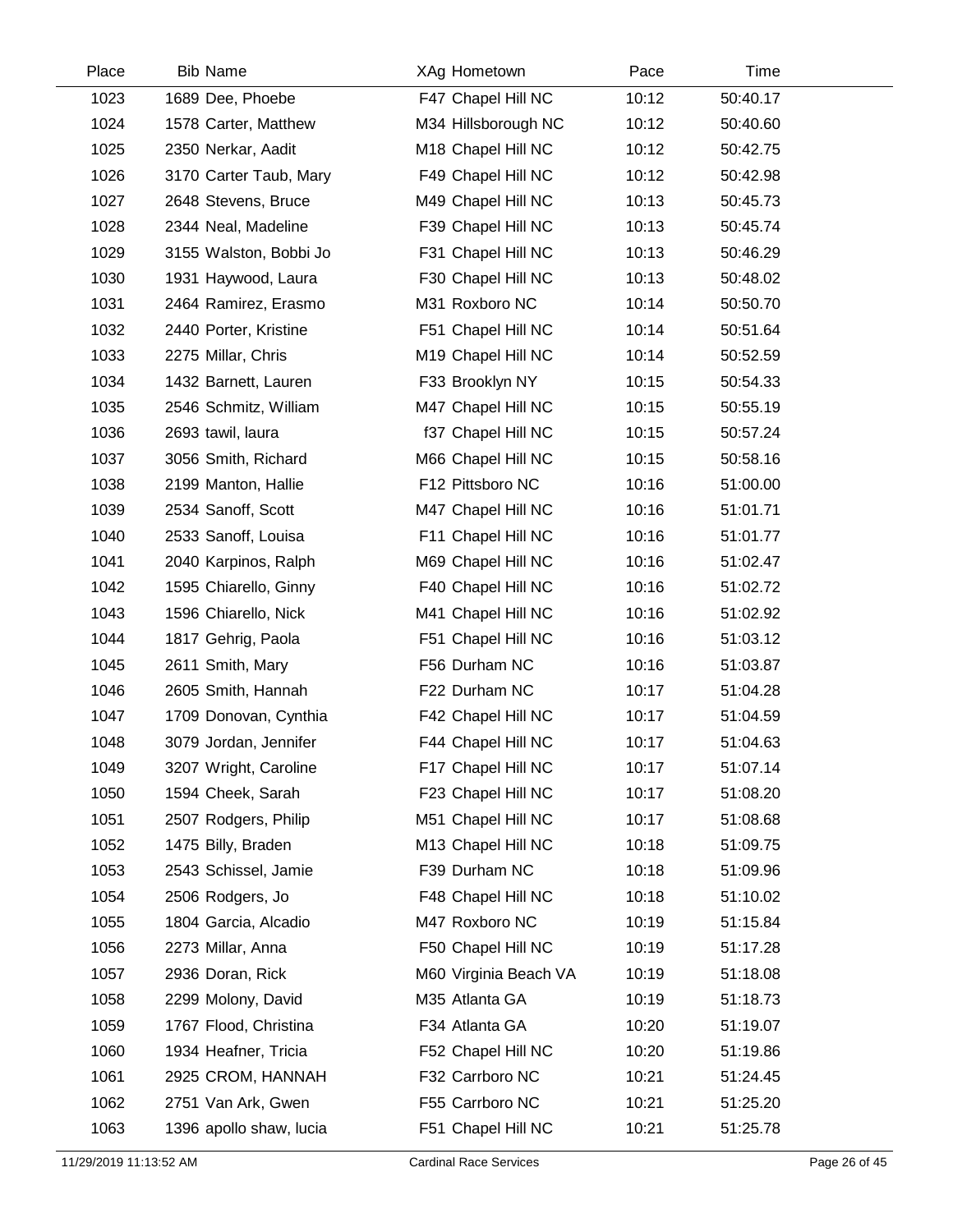| Place | <b>Bib Name</b>          | XAg Hometown                   | Pace  | Time     |  |
|-------|--------------------------|--------------------------------|-------|----------|--|
| 1064  | 1428 Barfield, Richard   | M31 Durham NC                  | 10:21 | 51:27.62 |  |
| 1065  | 2081 Kleinhammes, Alfred | M68 Chapel Hill NC             | 10:22 | 51:29.59 |  |
| 1066  | 1851 Gossett, Hunter     | M27 Clemson SC                 | 10:22 | 51:30.20 |  |
| 1067  | 2585 Shu, Sitong         | F23 Carrboro NC                | 10:22 | 51:30.47 |  |
| 1068  | 3178 Veal, Kristen       | F28 DURHAM NC                  | 10:23 | 51:34.21 |  |
| 1069  | 2027 Kahn, Richie        | M34 DURHAM NC                  | 10:23 | 51:37.02 |  |
| 1070  | 1424 Baltierra, Nina     | F34 DURHAM NC                  | 10:23 | 51:37.24 |  |
| 1071  | 2303 Montgomery, Ranee   | F48 Chapel Hill NC             | 10:23 | 51:37.51 |  |
| 1072  | 2402 Pakes, Annette      | F33 Raleigh NC                 | 10:24 | 51:38.83 |  |
| 1073  | 2848 Williamson, Owen    | M17 Saxapahaw NC               | 10:24 | 51:38.99 |  |
| 1074  | 1537 Butler, Anna        | F18 Chapel Hill NC             | 10:24 | 51:38.99 |  |
| 1075  | 1539 Butler, Erik        | M48 Chapel Hill NC             | 10:24 | 51:39.19 |  |
| 1076  | 2884 Zolot, Katie        | F28 Jamestown NC               | 10:24 | 51:40.11 |  |
| 1077  | 3145 Archer, John        | m55 Washington DC              | 10:24 | 51:40.29 |  |
| 1078  | 2687 Sztukowski, Robert  | M29                            | 10:24 | 51:40.86 |  |
| 1079  | 2092 Kohrman, Richard    | M71 Mebane NC                  | 10:24 | 51:42.80 |  |
| 1080  | 2088 Knuth, Megan        | F27 Chapel Hill NC             | 10:24 | 51:43.65 |  |
| 1081  | 2086 Knuth, Dave         | M55 Chapel Hill NC             | 10:25 | 51:43.95 |  |
| 1082  | 1394 Anson, Lucy         | F30 Baltimore MD               | 10:25 | 51:45.07 |  |
| 1083  | 2378 O'Briant, Kyle      | M34 Mebane NC                  | 10:25 | 51:45.55 |  |
| 1084  | 2650 Stewart, Bill       | M50 Chapel Hill NC             | 10:25 | 51:46.45 |  |
| 1085  | 2659 Strain, Betsy       | F53 Chapel Hill NC             | 10:25 | 51:47.63 |  |
| 1086  | 3263 O'Mara, Heather     | F33 Chapel Hill NC             | 10:26 | 51:49.86 |  |
| 1087  | 1624 Connell, Paul       | M52 Chapel Hill NC             | 10:26 | 51:52.27 |  |
| 1088  | 1840 Goldstein, Emily    | F <sub>23</sub>                | 10:26 | 51:52.51 |  |
| 1089  | 1891 Hacker, Caili       | F25 Chapel Hill NC             | 10:26 | 51:53.61 |  |
| 1090  | 2686 Sztukowski, Ed      | M31                            | 10:27 | 51:53.83 |  |
| 1091  | 3042 Provan, Jackson     | M <sub>11</sub> Chapel Hill NC | 10:27 | 51:53.85 |  |
| 1092  | 1648 Council, Olivia     | F28 Morrisville NC             | 10:27 | 51:53.89 |  |
| 1093  | 1647 Council, Jacob      | M32 Morrisville NC             | 10:27 | 51:54.01 |  |
| 1094  | 2293 Minter, Jimmy       | M42 Chapel Hill NC             | 10:27 | 51:54.39 |  |
| 1095  | 2294 Minter, Stephanie   | F42 Chapel Hill NC             | 10:27 | 51:55.18 |  |
| 1096  | 3331 Wilson, Kevin Kevin | M55 Clemmons NC                | 10:27 | 51:55.71 |  |
| 1097  | 2669 Strick, Rebecca     | F41 Chapel Hill NC             | 10:27 | 51:55.72 |  |
| 1098  | 2029 Kalavsky, Griffin   | M8 Carrboro NC                 | 10:27 | 51:56.36 |  |
| 1099  | 1523 Buchanan, Brianne   | F40 Carrboro NC                | 10:27 | 51:56.95 |  |
| 1100  | 2815 West, Rachel        | F31 Greenwood CO               | 10:27 | 51:58.59 |  |
| 1101  | 2658 Stout, Ricky        | M58 Goldston NC                | 10:28 | 51:58.68 |  |
| 1102  | 2454 Provan, Ben         | M36                            | 10:28 | 51:59.47 |  |
| 1103  | 2262 Messier, Erin       | F39 Chapel Hill NC             | 10:28 | 52:01.43 |  |
| 1104  | 1565 Carey, Dean         | M7 Chapel Hill NC              | 10:28 | 52:01.90 |  |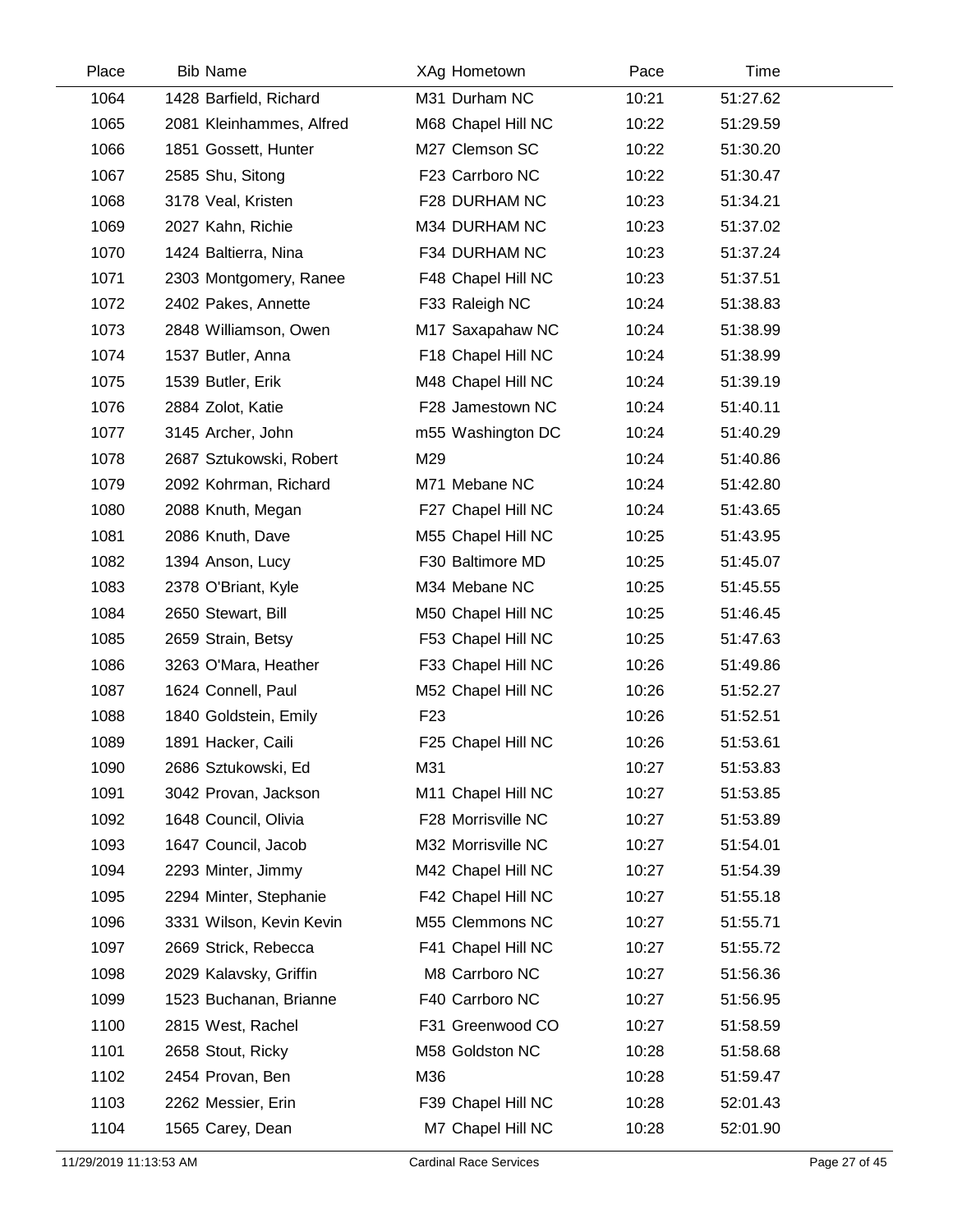| Place | <b>Bib Name</b>            | XAg Hometown            | Pace  | Time     |  |
|-------|----------------------------|-------------------------|-------|----------|--|
| 1105  | 2509 Rogers, Kim           | F48 Carrboro NC         | 10:28 | 52:01.93 |  |
| 1106  | 3063 Stephenson, Ann       | F47 Carrboro NC         | 10:28 | 52:02.11 |  |
| 1107  | 1861 Green, Genevieve      | F35 Carrboro NC         | 10:29 | 52:06.03 |  |
| 1108  | 1862 Green, Tom            | M39 Carrboro NC         | 10:29 | 52:06.98 |  |
| 1109  | 1452 Bello, Maria Consuelo | F40 Roxboro NC          | 10:29 | 52:07.93 |  |
| 1110  | 1784 Franklin, Mari        | F40 Chapel Hill NC      | 10:30 | 52:10.57 |  |
| 1111  | 2682 Swindell, Jade        | M37 Chapel Hill NC      | 10:30 | 52:10.86 |  |
| 1112  | 1461 Benjamin, Sam         | M <sub>15</sub> Cary NC | 10:30 | 52:11.68 |  |
| 1113  | 3164 Gibson, Melody        | F46 Durham NC           | 10:30 | 52:12.28 |  |
| 1114  | 2716 Thorn, rosemary       | F64 Chapel Hill NC      | 10:30 | 52:12.84 |  |
| 1115  | 960 Avary, Carolina        | F40 Hillsborough NC     | 10:30 | 52:13.46 |  |
| 1116  | 2302 Monahan, Seamus       | M14 Chapel Hill NC      | 10:31 | 52:13.84 |  |
| 1117  | 2824 White, Spencer        | M31 Charlottesville VA  | 10:31 | 52:13.94 |  |
| 1118  | 2502 Robinson, Donita      | F51 Hillsborough NC     | 10:31 | 52:14.78 |  |
| 1119  | 1769 Flournoy, Wayne       | M60 Chapel Hill NC      | 10:31 | 52:15.46 |  |
| 1120  | 1406 Arnott, Hallie        | F18 Chapel Hill NC      | 10:31 | 52:15.71 |  |
| 1121  | 2820 WHALEN, carolyn       | F26 Durham NC           | 10:31 | 52:18.10 |  |
| 1122  | 2701 Taylor Robin, Lisa    | F52 Chapel Hill NC      | 10:32 | 52:18.94 |  |
| 1123  | 2235 McElligott, Erin      | F46 Chapel Hill NC      | 10:32 | 52:19.87 |  |
| 1124  | 1888 Gupton, Stephanie     | F40 Chapel Hill NC      | 10:32 | 52:20.91 |  |
| 1125  | 3159 Hulbert, Stella       | F15 Hillsborough NC     | 10:32 | 52:22.34 |  |
| 1126  | 2730 Toussaint, Kara       | F35                     | 10:32 | 52:22.80 |  |
| 1127  | 2524 Rouse, Emily          | F32 Knoxville TN        | 10:33 | 52:23.86 |  |
| 1128  | 2745 Turk, Elizabeth       | F34 New York NY         | 10:33 | 52:24.66 |  |
| 1129  | 2746 Turk, Katherine       | F37 Chapel Hill NC      | 10:33 | 52:25.60 |  |
| 1130  | 3115 Pratson, Connor       | M27 Chapel Hill NC      | 10:33 | 52:27.11 |  |
| 1131  | 2054 Kelly, Kaela          | F25 DURHAM NC           | 10:33 | 52:27.64 |  |
| 1132  | 3114 Pratson, Lincoln      | M57 Chapel Hill NC      | 10:33 | 52:27.94 |  |
| 1133  | 2685 Sztukowski, Courtney  | F30                     | 10:34 | 52:28.62 |  |
| 1134  | 3019 Munday, Amy           | F43 Chapel Hill NC      | 10:34 | 52:30.52 |  |
| 1135  | 2157 Loughrey, Reed        | F43 Chapel Hill NC      | 10:34 | 52:30.78 |  |
| 1136  | 2923 Crncic, Ivanna        | F8 Carrboro NC          | 10:34 | 52:31.26 |  |
| 1137  | 1412 Awoniyi, Kaiyode      | M7 Chapel Hill NC       | 10:34 | 52:31.58 |  |
| 1138  | 1430 Barnes, Eileen        | F37 Durham NC           | 10:34 | 52:33.27 |  |
| 1139  | 2422 Perry, Susan          | F56 Chapel Hill NC      | 10:34 | 52:33.44 |  |
| 1140  | 1567 Carey, Mark           | M48 Chapel Hill NC      | 10:35 | 52:34.12 |  |
| 1141  | 1637 Copeland, Henry       | M57 Chapel Hill NC      | 10:35 | 52:36.83 |  |
| 1142  | 2662 Strauch, Christina    | F34 GRAHAM NC           | 10:35 | 52:37.68 |  |
| 1143  | 1897 Hammel, Kacey         | F41 Carrboro NC         | 10:35 | 52:37.86 |  |
| 1144  | 2244 McKay, Andrea         | F40 Chapel Hill NC      | 10:35 | 52:38.16 |  |
| 1145  | 3161 Lucas, Miha           | F47 Chapel Hill NC      | 10:36 | 52:38.55 |  |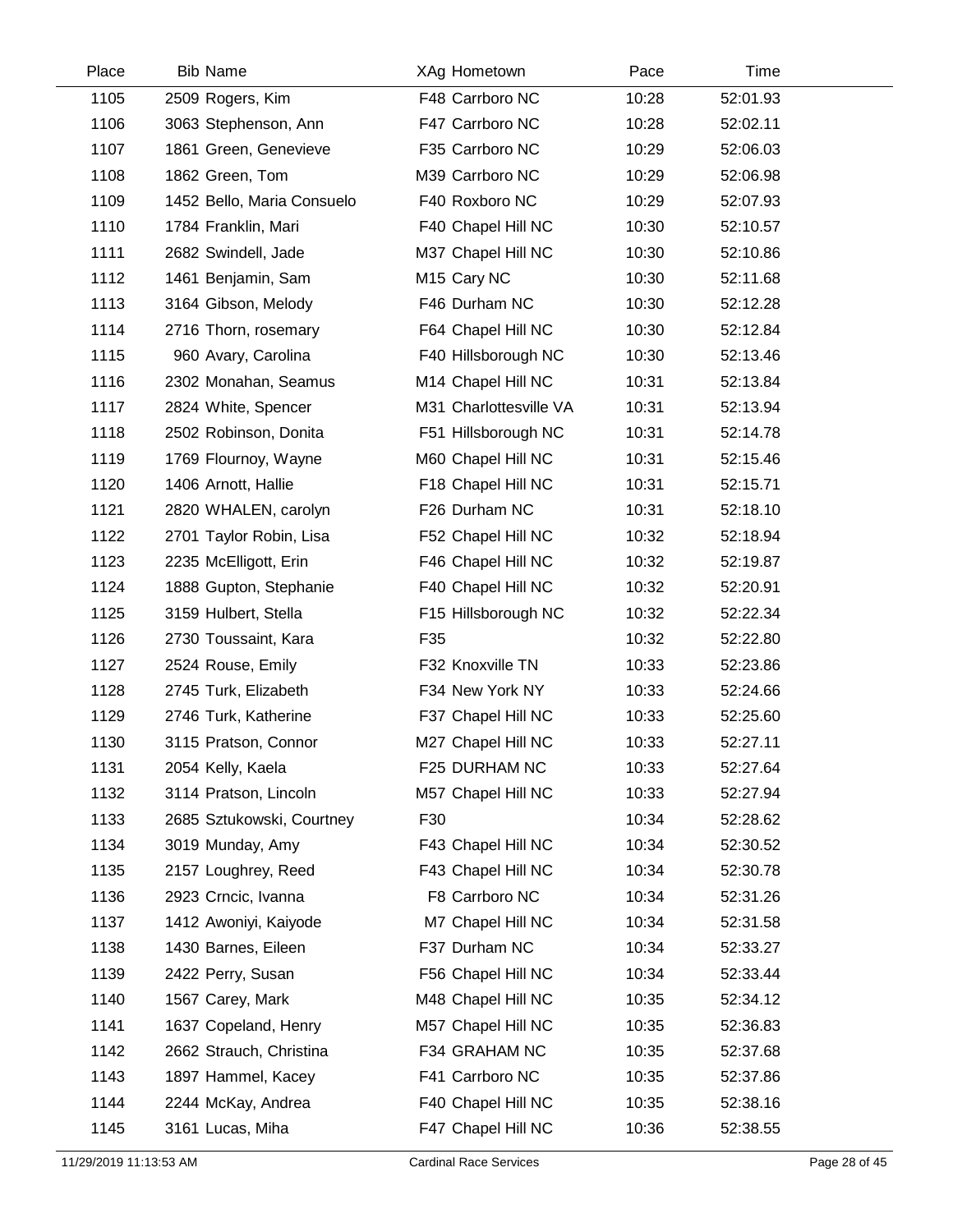| Place | <b>Bib Name</b>          | XAg Hometown        | Pace  | Time     |  |
|-------|--------------------------|---------------------|-------|----------|--|
| 1146  | 2134 Lee, Jennifer       | F46 Chapel Hill NC  | 10:36 | 52:38.91 |  |
| 1147  | 3017 Moulton, KellyAnne  | F40 Rougemont NC    | 10:36 | 52:43.26 |  |
| 1148  | 1512 Broscious, Pam      | F58 Chapel Hill NC  | 10:37 | 52:45.29 |  |
| 1149  | 2474 Reed, Pam           | F51 Chapel Hill NC  | 10:37 | 52:46.88 |  |
| 1150  | 2284 Mills, Katherine    | F33 Carrboro NC     | 10:37 | 52:46.97 |  |
| 1151  | 2575 Settlemires, Ivy    | F34 Chapel Hill NC  | 10:37 | 52:47.07 |  |
| 1152  | 1570 Carpenter, C Denise | F52 Chapel Hill NC  | 10:37 | 52:47.49 |  |
| 1153  | 1735 Engle, Michelle     | F47 Chapel Hill NC  | 10:37 | 52:47.78 |  |
| 1154  | 2584 Shirlen, Vanessa    | F39 Chapel Hill NC  | 10:38 | 52:48.68 |  |
| 1155  | 1579 Carter, Renee       | F35 Hillsborough NC | 10:38 | 52:48.95 |  |
| 1156  | 3291 Hayman, Ken         | M56 Apex NC         | 10:38 | 52:49.51 |  |
| 1157  | 2327 murphy, kaitlyn     | F33 Carrboro NC     | 10:38 | 52:51.90 |  |
| 1158  | 3040 Peterson, Stephanie | F38 Pittsboro NC    | 10:38 | 52:51.93 |  |
| 1159  | 2316 Morris, KC          | F44 Chapel Hill NC  | 10:38 | 52:52.37 |  |
| 1160  | 1436 Bashara, Chandra    | F43 Chapel Hill NC  | 10:38 | 52:52.64 |  |
| 1161  | 1437 Bashara, Joshua     | M44 Chapel Hill NC  | 10:39 | 52:53.57 |  |
| 1162  | 3092 Wansley, Brant      | M73 Carrboro NC     | 10:39 | 52:54.18 |  |
| 1163  | 2270 Mickunas, Wendy     | F60 Chapel Hill NC  | 10:39 | 52:54.97 |  |
| 1164  | 2380 O'Brien, Amanda     | F40                 | 10:40 | 52:58.76 |  |
| 1165  | 2394 Ordronneau, Roger   | M41 Chapel Hill NC  | 10:40 | 52:58.88 |  |
| 1166  | 1736 Enman, Kyle         | M32 Hoboken NJ      | 10:40 | 53:00.85 |  |
| 1167  | 3287 Ndugga, Maggwa      | M22 Chapel Hill NC  | 10:40 | 53:01.83 |  |
| 1168  | 2393 Ordronneau, Delisa  | F37 Chapel Hill NC  | 10:40 | 53:01.86 |  |
| 1169  | 2544 Schmaling, Brooke   | F45 Carrboro NC     | 10:41 | 53:03.64 |  |
| 1170  | 2893 blazer, dan         | m49 DURHAM NC       | 10:41 | 53:04.82 |  |
| 1171  | 1556 Cantong, David      | M35 Chapel Hill NC  | 10:41 | 53:04.87 |  |
| 1172  | 3300 Dreisbach, Crystal  | F42 Durham NC       | 10:41 | 53:06.06 |  |
| 1173  | 1956 Hessling, Peter     | M67 Durham NC       | 10:41 | 53:06.58 |  |
| 1174  | 2567 sell-goodhand, emma | F29 Durham NC       | 10:41 | 53:07.67 |  |
| 1175  | 1398 Arnel, Tom          | M56 Carrboro NC     | 10:42 | 53:08.56 |  |
| 1176  | 2453 Prinzhorn, Brad     | M51 Carrboro NC     | 10:42 | 53:12.92 |  |
| 1177  | 2216 Martin, Robert      | M58 Nashville TN    | 10:43 | 53:13.60 |  |
| 1178  | 2452 Prinzhorn, Ashley   | F24 Carrboro NC     | 10:43 | 53:13.65 |  |
| 1179  | 2234 McCurry, Alice      | F37 Efland NC       | 10:43 | 53:16.94 |  |
| 1180  | 2790 Ware, Michele       | F64 Chapel Hill NC  | 10:43 | 53:17.61 |  |
| 1181  | 1760 Finnell, Alice      | F68 Chapel Hill NC  | 10:43 | 53:17.88 |  |
| 1182  | 2048 Keller, Len         | M20 Chapel Hill NC  | 10:44 | 53:18.37 |  |
| 1183  | 2047 Keller, Claire      | F18 Chapel Hill NC  | 10:44 | 53:18.87 |  |
| 1184  | 1979 Hoover, Stephanie   | F34                 | 10:44 | 53:21.61 |  |
| 1185  | 1790 Frerichs, Leah      | F39 Chapel Hill NC  | 10:44 | 53:22.77 |  |
| 1186  | 2385 Okada, Nonoko       | F43 Chapel Hill NC  | 10:44 | 53:22.87 |  |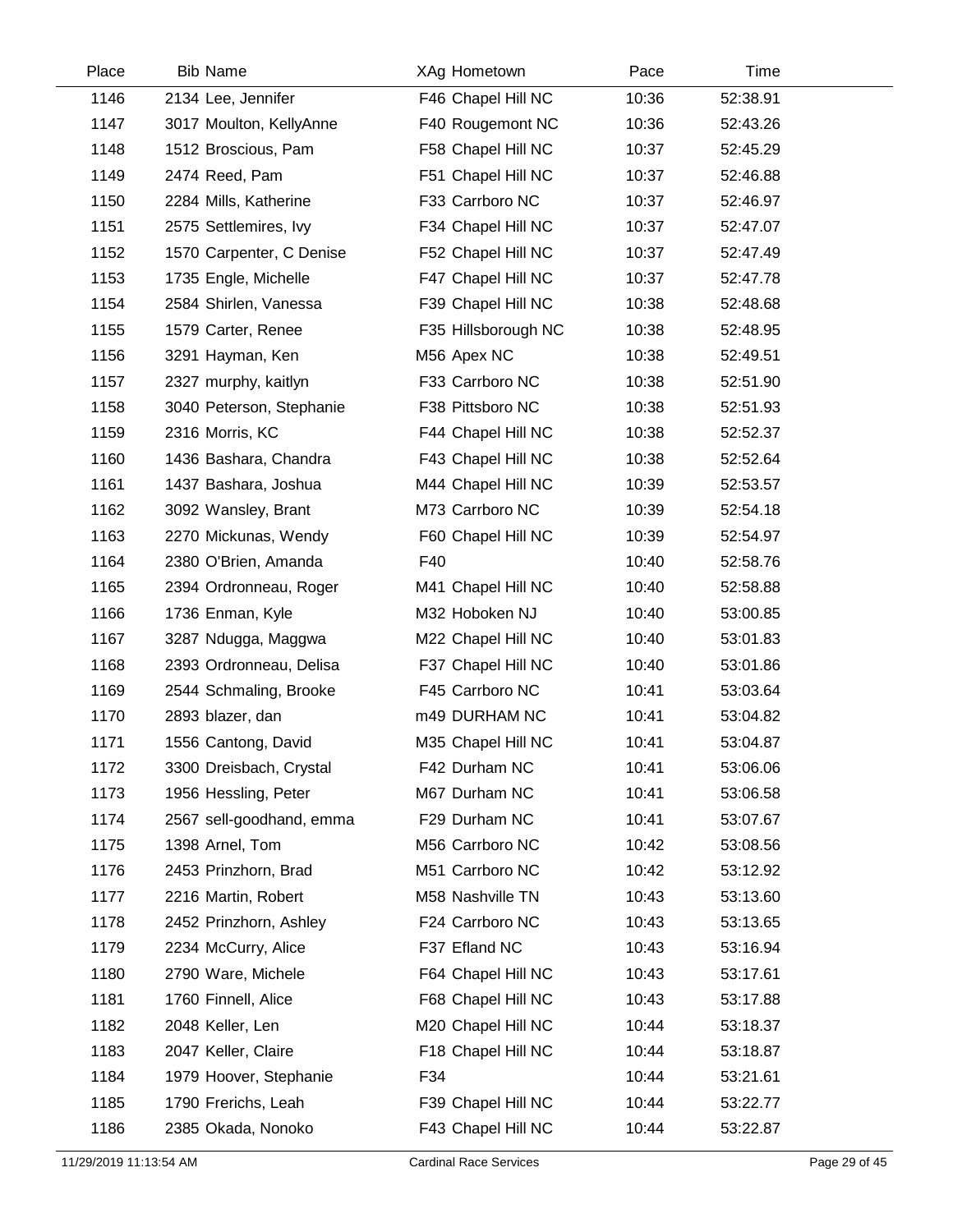| Place | <b>Bib Name</b>         | XAg Hometown       | Pace  | Time     |  |
|-------|-------------------------|--------------------|-------|----------|--|
| 1187  | 2320 mulholland, andrea | f41 Durham NC      | 10:45 | 53:24.81 |  |
| 1188  | 1993 Imbert, Margot     | F21 Chapel Hill NC | 10:45 | 53:27.39 |  |
| 1189  | 3277 Gabier, Ryan       | M14 Carrboro NC    | 10:46 | 53:28.14 |  |
| 1190  | 3215 Peterson, Robert   | M48 Chapel Hill NC | 10:46 | 53:30.05 |  |
| 1191  | 2720 Tocci, Marissa     | F18 Chapel Hill NC | 10:46 | 53:30.25 |  |
| 1192  | 2280 Miller, Kevin      | M44 Chapel Hill NC | 10:46 | 53:30.54 |  |
| 1193  | 1546 Cabell, Meghan     | F26 Carrboro NC    | 10:46 | 53:30.61 |  |
| 1194  | 3278 Davis, Stephanie   | F52 Chapel Hill NC | 10:46 | 53:31.55 |  |
| 1195  | 1773 Flynn, Tim         | M60 Chapel Hill NC | 10:46 | 53:31.75 |  |
| 1196  | 3307 Vincent, Ashlyn    | F19 Chapel Hill NC | 10:46 | 53:31.91 |  |
| 1197  | 2684 Sztukowski, Buzz   | m64 Chapel Hill NC | 10:46 | 53:32.06 |  |
| 1198  | 1409 Arnott, Sydney     | F15 Chapel Hill NC | 10:46 | 53:32.88 |  |
| 1199  | 3308 Laberge, Kendall   | F19 Chapel Hill NC | 10:46 | 53:32.92 |  |
| 1200  | 3280 Davis, Harrison    | M21 Chapel Hill NC | 10:47 | 53:33.13 |  |
| 1201  | 2276 Millar, Jamey      | M51 Chapel Hill NC | 10:47 | 53:33.52 |  |
| 1202  | 1663 Cui, Julie         | F26 Chapel Hill NC | 10:47 | 53:33.96 |  |
| 1203  | 2053 Kelly, Abby        | F34 Carrboro NC    | 10:47 | 53:34.46 |  |
| 1204  | 3301 Joseph, Sarah      | F42 Chapel Hill NC | 10:47 | 53:35.13 |  |
| 1205  | 2457 Provenzano, Joe    | M27 Chapel Hill NC | 10:47 | 53:35.34 |  |
| 1206  | 2243 McKay, Amanda      | F42 Chapel Hill NC | 10:47 | 53:35.39 |  |
| 1207  | 1852 Gossett, Kelly     | F27 Clemson SC     | 10:47 | 53:37.70 |  |
| 1208  | 1954 Hess, Linwood      | M65                | 10:48 | 53:41.52 |  |
| 1209  | 1988 Hunter, Kaela      | F32 Atlanta GA     | 10:48 | 53:42.98 |  |
| 1210  | 1926 Hayden, Elizabeth  | F41 Chapel Hill NC | 10:49 | 53:45.54 |  |
| 1211  | 3241 Alexander, Min     | F41 Chapel Hill NC | 10:49 | 53:45.84 |  |
| 1212  | 2493 Ringler, Patsy     | F70 Carthage NC    | 10:49 | 53:46.27 |  |
| 1213  | 2337 Nadas, Marisa      | F39 New York NY    | 10:50 | 53:49.58 |  |
| 1214  | 2372 Norwood, Aubin     | M32 Chapel Hill NC | 10:50 | 53:50.13 |  |
| 1215  | 2943 Frank, Sadie       | F22 Carrboro NC    | 10:50 | 53:50.50 |  |
| 1216  | 2942 Frank, Molly       | F24 Carrboro NC    | 10:50 | 53:50.68 |  |
| 1217  | 2295 Mishalanie, Meghan | F33 DURHAM NC      | 10:51 | 53:53.53 |  |
| 1218  | 2553 Schwartz, Carl     | M19 Atlanta GA     | 10:51 | 53:54.22 |  |
| 1219  | 1810 Gauger, Sarah      | F43 Durham NC      | 10:51 | 53:57.44 |  |
| 1220  | 1776 foster, andrew     | m50 Chapel Hill NC | 10:51 | 53:57.68 |  |
| 1221  | 2375 Norwood, Rena      | F64 Chapel Hill NC | 10:52 | 54:00.10 |  |
| 1222  | 1499 Brady, Ann         | F63 Mebane NC      | 10:53 | 54:03.37 |  |
| 1223  | 3132 Krause, Emerson    | M16 Chapel Hill NC | 10:53 | 54:03.56 |  |
| 1224  | 1896 Hamm, Jill         | F52 Chapel Hill NC | 10:53 | 54:03.64 |  |
| 1225  | 2739 TSIHLIS, HEATHER   | F43 Carrboro NC    | 10:53 | 54:05.21 |  |
| 1226  | 2642 Stegman, Karen     | F50 Chapel Hill NC | 10:54 | 54:08.04 |  |
| 1227  | 1573 Carrier, Sarah     | f62 Chapel Hill NC | 10:54 | 54:08.19 |  |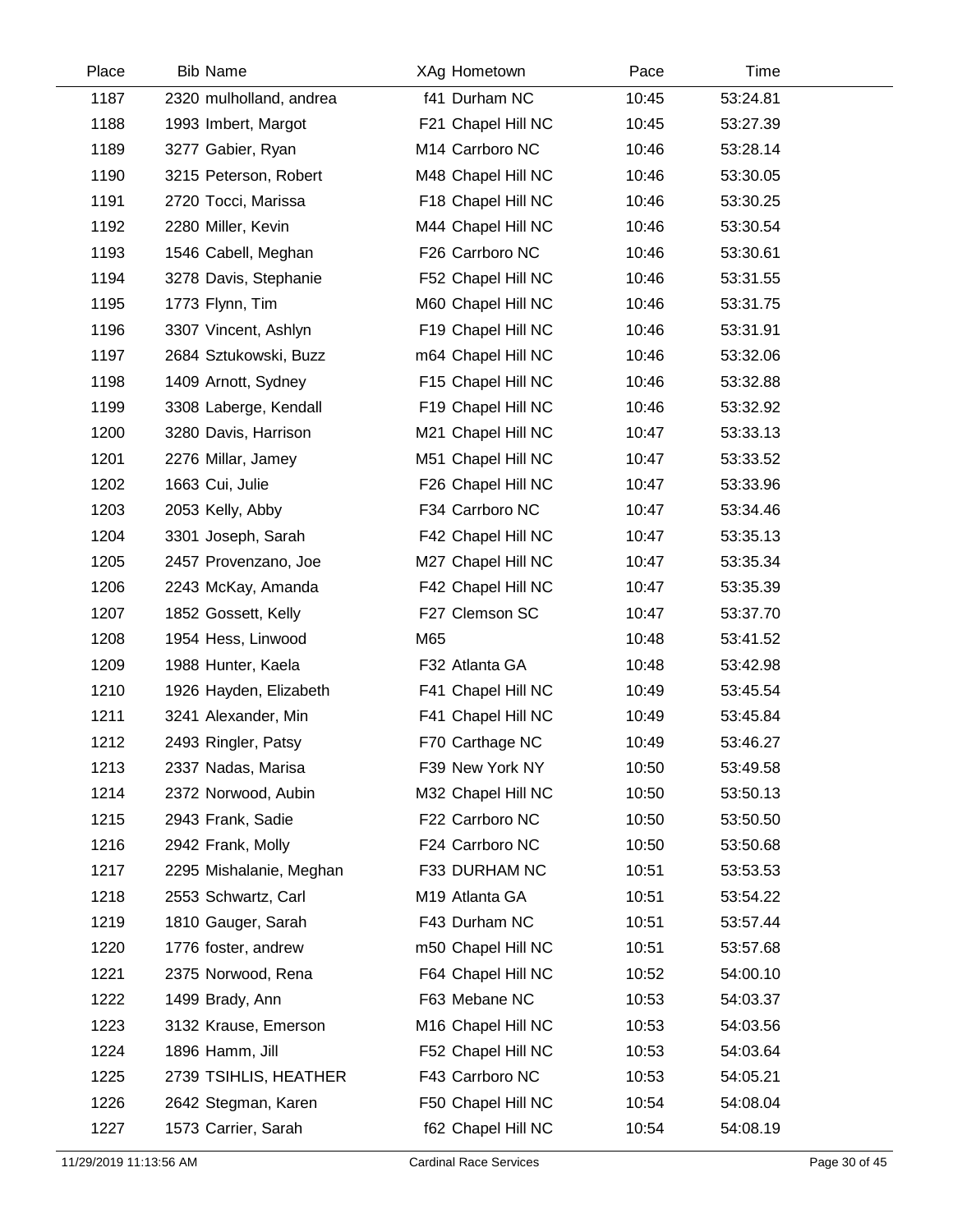| Place | <b>Bib Name</b>            | XAg Hometown           | Pace  | Time     |  |
|-------|----------------------------|------------------------|-------|----------|--|
| 1228  | 2099 Krause, Olivia        | F18 Chapel Hill NC     | 10:54 | 54:10.24 |  |
| 1229  | 2519 Rose, Pamela          | F57 Durham NC          | 10:54 | 54:10.73 |  |
| 1230  | 3286 Ndugga, Nambi         | M28 Chapel Hill NC     | 10:54 | 54:11.65 |  |
| 1231  | 2013 Johnson, Emily        | F45 Carrboro NC        | 10:54 | 54:12.38 |  |
| 1232  | 1633 Cook, Liliana         | F <sub>10</sub>        | 10:55 | 54:15.47 |  |
| 1233  | 2778 Wahlstrom, Torey      | F51 Chapel Hill NC     | 10:55 | 54:16.83 |  |
| 1234  | 1720 Duronio, Sue          | f54 Chapel Hill NC     | 10:55 | 54:17.59 |  |
| 1235  | 2777 Wahlstrom, Erik       | M50 Chapel Hill NC     | 10:55 | 54:17.74 |  |
| 1236  | 3097 Eddins, Ronald        | M56 Chapel Hill NC     | 10:56 | 54:21.48 |  |
| 1237  | 3224 McEntee, Christopher  | M10 Chapel Hill NC     | 10:57 | 54:22.82 |  |
| 1238  | 1787 Fraser Cook, Madeline | F46                    | 10:57 | 54:23.70 |  |
| 1239  | 1627 Cook, Benjamin        | M45 Belmont MA         | 10:57 | 54:24.08 |  |
| 1240  | 2188 Madden, Michael       | M64 Chapel Hill NC     | 10:57 | 54:25.91 |  |
| 1241  | 3099 Cantrell, Todd        | M50 Chapel Hill NC     | 10:57 | 54:26.79 |  |
| 1242  | 1824 Gerard, Cara          | F47                    | 10:58 | 54:28.46 |  |
| 1243  | 3102 Roupas, Shelley       | F51 Chapel Hill NC     | 10:58 | 54:30.15 |  |
| 1244  | 2255 McPherson, Paige      | F14 Apex NC            | 10:58 | 54:31.04 |  |
| 1245  | 2919 Coleman, Beth         | F33 DURHAM NC          | 10:58 | 54:31.17 |  |
| 1246  | 3136 Baker, Katie          | F35 Chapel Hill NC     | 10:58 | 54:32.11 |  |
| 1247  | 1473 Bigger, Teagan        | F16 Chicago IL         | 10:58 | 54:32.45 |  |
| 1248  | 1472 Bigger, Kenneth       | M49 Chicago IL         | 10:58 | 54:32.52 |  |
| 1249  | 3146 Archer, Jack          | M13 Washington DC      | 10:59 | 54:33.49 |  |
| 1250  | 1747 Farel, Lily           | F39 Chapel Hill NC     | 10:59 | 54:36.22 |  |
| 1251  | 3144 Archer, William       | M11 Washington DC      | 10:59 | 54:36.98 |  |
| 1252  | 3219 fuller, eddie         | M47 Chapel Hill NC     | 10:59 | 54:37.13 |  |
| 1253  | 3220 Harrington, Will      | M36 Chapel Hill NC     | 11:00 | 54:37.75 |  |
| 1254  | 2176 Mabe, Mike            | M72 Pfafftown NC       | 11:00 | 54:39.19 |  |
| 1255  | 2845 Williams, Crystal     | F46 Durham NC          | 11:00 | 54:39.58 |  |
| 1256  | 1407 Arnott, Jamie         | F48 Chapel Hill NC     | 11:00 | 54:39.82 |  |
| 1257  | 1408 Arnott, Roger         | M54 Chapel Hill NC     | 11:00 | 54:39.92 |  |
| 1258  | 3183 Wojdynski, Bartosz    | M39 athens GA          | 11:00 | 54:40.52 |  |
| 1259  | 3068 Valsing, Eli          | F56 Carrboro NC        | 11:01 | 54:43.63 |  |
| 1260  | 2769 Villagran, Jose       | M40 Roxboro NC         | 11:01 | 54:44.42 |  |
| 1261  | 2500 Robertson, Catherine  | F32 Charlottesville VA | 11:01 | 54:44.68 |  |
| 1262  | 2296 Mitchell, Asyia       | F25 Durham NC          | 11:01 | 54:44.89 |  |
| 1263  | 1614 Cocowitch, Anya       | F20 Chapel Hill NC     | 11:01 | 54:45.10 |  |
| 1264  | 3276 Gabier, Ariana        | F17 Carrboro NC        | 11:01 | 54:45.81 |  |
| 1265  | 3275 Gabier, Dan           | M51 Carrboro NC        | 11:01 | 54:45.85 |  |
| 1266  | 3001 McDonald, Jean        | F58 Chapel Hill NC     | 11:01 | 54:46.71 |  |
| 1267  | 1878 Grinnan, Marybeth     | F51 Richmond VA        | 11:02 | 54:47.88 |  |
| 1268  | 3004 Mendllovitz, Howard   | M51 Chapel Hill NC     | 11:02 | 54:48.77 |  |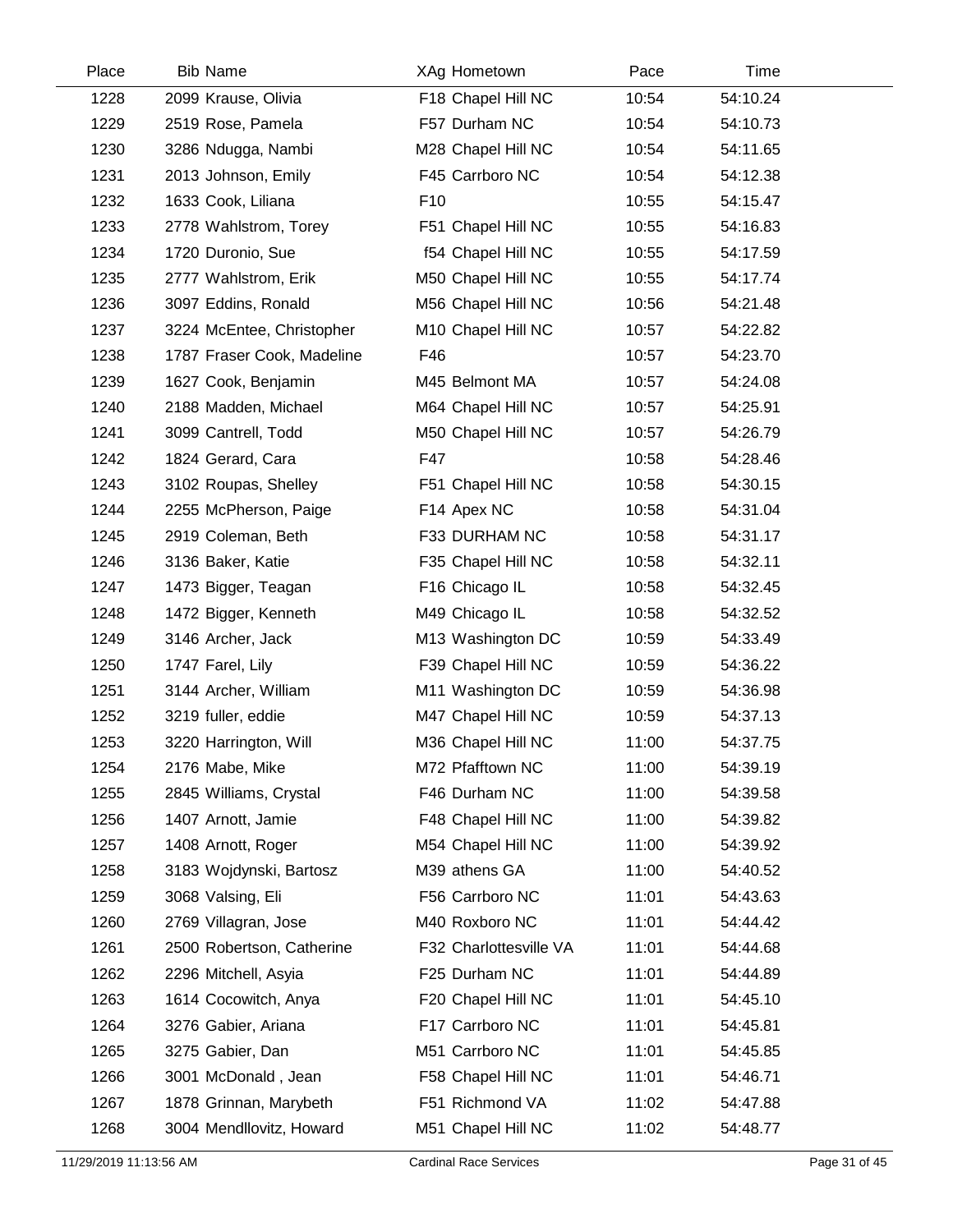| Place | <b>Bib Name</b>           | XAg Hometown        | Pace  | Time     |  |
|-------|---------------------------|---------------------|-------|----------|--|
| 1269  | 1376 Alexander, Karen     | F54 Chapel Hill NC  | 11:02 | 54:49.17 |  |
| 1270  | 3007 Mendlovitz, Harry    | M13 Chapel Hill NC  | 11:02 | 54:51.46 |  |
| 1271  | 3158 hulbert, mark        | M63 Hillsborough NC | 11:02 | 54:52.62 |  |
| 1272  | 2469 Ratner, Shana        | F40 Carrboro NC     | 11:03 | 54:55.58 |  |
| 1273  | 2228 McCandless, Amos     | M27 Durham NC       | 11:03 | 54:56.91 |  |
| 1274  | 1715 Drowley, Lauren      | F36 Durham NC       | 11:03 | 54:57.50 |  |
| 1275  | 2704 Teitelbaum, Deb      | F52 DURHAM NC       | 11:04 | 54:57.84 |  |
| 1276  | 1745 fagan, noreen        | F57 Carrboro NC     | 11:04 | 54:58.52 |  |
| 1277  | 1750 fetters, tamara      | F55 Carrboro NC     | 11:04 | 54:59.25 |  |
| 1278  | 1688 Dean, Jackie         | F44 Carrboro NC     | 11:04 | 54:59.81 |  |
| 1279  | 3043 Romaine, Andrew      | M26 Chapel Hill NC  | 11:04 | 55:00.73 |  |
| 1280  | 2843 Willcox, Bill        | M62 Chapel Hill NC  | 11:04 | 55:01.48 |  |
| 1281  | 2947 Garrison, Bethany    | F22 Chapel Hill NC  | 11:04 | 55:02.17 |  |
| 1282  | 2190 Malarkey, Trish      | F54 Chapel Hill NC  | 11:05 | 55:02.64 |  |
| 1283  | 1763 Fisher, Taylor       | M33 Chapel Hill NC  | 11:05 | 55:02.74 |  |
| 1284  | 1438 Baum, Amy            | F42 Chapel Hill NC  | 11:05 | 55:04.32 |  |
| 1285  | 2421 Perez, Efrain        | M32 Durham NC       | 11:05 | 55:04.40 |  |
| 1286  | 2622 Solum, Melissa       | F45 Chapel Hill NC  | 11:05 | 55:04.91 |  |
| 1287  | 2619 Solum, Amelia        | F16 Chapel Hill NC  | 11:05 | 55:05.15 |  |
| 1288  | 1549 Campbell, Barbara    | F62 Chapel Hill NC  | 11:06 | 55:09.39 |  |
| 1289  | 1550 Campbell, Charles    | M57 Chapel Hill NC  | 11:06 | 55:09.75 |  |
| 1290  | 2952 Greensfelder, Linda  | F70 Mill Spring NC  | 11:07 | 55:14.68 |  |
| 1291  | 2539 Saylor, Bonner       | F35 Chapel Hill NC  | 11:07 | 55:16.64 |  |
| 1292  | 3251 Jones, Kenneth       | M52 Chapel Hill NC  | 11:07 | 55:17.28 |  |
| 1293  | 2540 Saylor, Christopher  | M35 Chapel Hill NC  | 11:07 | 55:17.30 |  |
| 1294  | 2220 Matson, Tim          | M36 Chapel Hill NC  | 11:08 | 55:18.19 |  |
| 1295  | 2935 Dirito, Rachel       | F39 Chapel Hill NC  | 11:08 | 55:20.96 |  |
| 1296  | 2031 Kankelfritz, Tessa   | F56 Hillsborough NC | 11:08 | 55:21.11 |  |
| 1297  | 3335 Schultz, Christopher | M42 Chapel Hill NC  | 11:09 | 55:26.03 |  |
| 1298  | 2904 Butt, Julia          | F30 Carrboro NC     | 11:09 | 55:27.26 |  |
| 1299  | 2102 Kreutzer, Chris      | M43 Carrboro NC     | 11:09 | 55:27.36 |  |
| 1300  | 2103 Kreutzer, Emily      | F37 Carrboro NC     | 11:10 | 55:27.67 |  |
| 1301  | 3185 Engle, Bryan         | M47 Chapel Hill NC  | 11:10 | 55:30.42 |  |
| 1302  | 1914 hart, lauren         | f35 Carrboro NC     | 11:10 | 55:30.54 |  |
| 1303  | 2636 stanley, will        | m34 Carrboro NC     | 11:10 | 55:31.13 |  |
| 1304  | 1367 AHERN, DAVID         | M42 DURHAM NC       | 11:11 | 55:35.29 |  |
| 1305  | 1666 Cunningham, Julia    | F28 Chapel Hill NC  | 11:11 | 55:36.18 |  |
| 1306  | 3147 Cunningham, Fiona    | F24 Chapel Hill NC  | 11:11 | 55:36.64 |  |
| 1307  | 2399 Paille, Helen        | F32 Hoboken NJ      | 11:12 | 55:38.42 |  |
| 1308  | 1975 Holloman, Keuren     | F31 Durham NC       | 11:12 | 55:38.61 |  |
| 1309  | 3311 Aubrey, Michael      | M30 Berkeley CA     | 11:12 | 55:41.46 |  |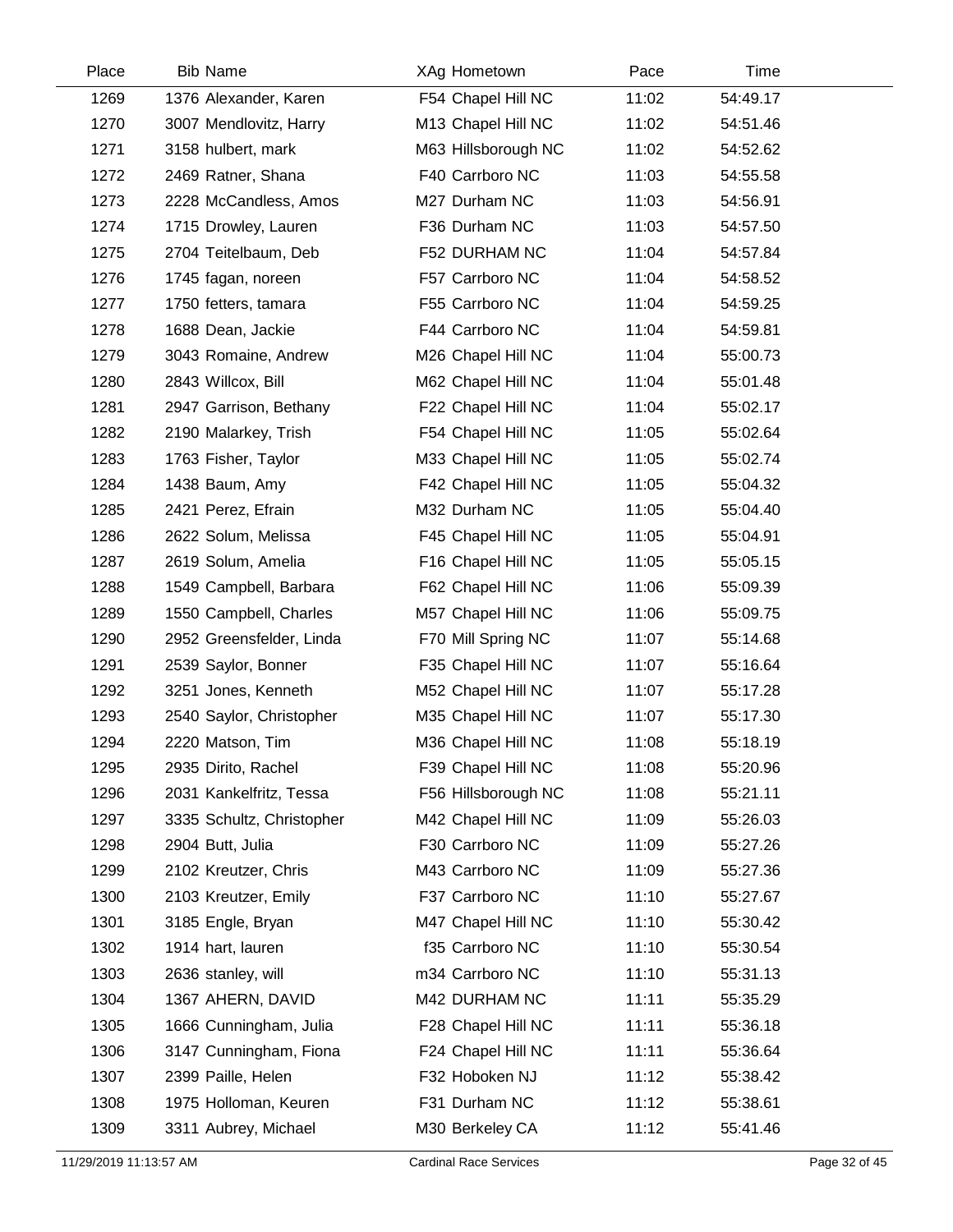| Place | <b>Bib Name</b>         | XAg Hometown           | Pace  | Time     |  |
|-------|-------------------------|------------------------|-------|----------|--|
| 1310  | 1708 Donnell, Glen      | M47 Durham NC          | 11:12 | 55:41.66 |  |
| 1311  | 3316 Aubrey, Marissa    | F33 Durham NC          | 11:12 | 55:42.08 |  |
| 1312  | 3312 Darago, Lucy       | F29 Berkeley CA        | 11:12 | 55:42.13 |  |
| 1313  | 2913 Charlot, Daphne    | F19 Chapel Hill NC     | 11:12 | 55:42.24 |  |
| 1314  | 3313 Aubrey, Megan      | F25 San Diego CA       | 11:13 | 55:42.63 |  |
| 1315  | 2826 Whittington, Julie | F53 Winston-Salem NC   | 11:13 | 55:44.13 |  |
| 1316  | 2230 mcclure, James     | M18 Chapel Hill NC     | 11:13 | 55:44.39 |  |
| 1317  | 1762 Fisher, Laurie     | F38 Chapel Hill NC     | 11:13 | 55:46.35 |  |
| 1318  | 2156 long, robert       | m68 Chapel Hill NC     | 11:14 | 55:47.41 |  |
| 1319  | 1941 Hehl, Brent        | M33 Chapel Hill NC     | 11:14 | 55:48.01 |  |
| 1320  | 1933 Heafner, Greg      | M56 Chapel Hill NC     | 11:14 | 55:49.36 |  |
| 1321  | 1766 Flanigan, Abby     | F28 Charlottesville VA | 11:14 | 55:50.45 |  |
| 1322  | 2077 Kinkel, Julie      | F <sub>51</sub>        | 11:15 | 55:53.98 |  |
| 1323  | 2744 Turchi, Henry      | M10 Carrboro NC        | 11:15 | 55:56.13 |  |
| 1324  | 2335 Mwanza, Jenny      | F43 Chapel Hill NC     | 11:15 | 55:56.63 |  |
| 1325  | 1525 Bucurel, Heather   | F35 Carrboro NC        | 11:16 | 56:00.78 |  |
| 1326  | 3032 O'Hale, Frank      | M30 RALEIGH NC         | 11:16 | 56:01.22 |  |
| 1327  | 2939 Feitosa, Jailson   | M33 RALEIGH NC         | 11:16 | 56:01.49 |  |
| 1328  | 2890 Beyer, Kelli       | F30 Durham NC          | 11:16 | 56:02.06 |  |
| 1329  | 2896 Bourne, Linda      | F56 Carrboro NC        | 11:17 | 56:03.21 |  |
| 1330  | 2582 Shepherd, Jen      | F45 Hillsborough NC    | 11:17 | 56:03.86 |  |
| 1331  | 2981 Kreiss, Carmen     | F9 Chapel Hill NC      | 11:17 | 56:04.81 |  |
| 1332  | 2989 Lopez, Destiny     | F44 Chapel Hill NC     | 11:17 | 56:05.24 |  |
| 1333  | 3248 Mouw, Lucy         | F13 Chapel Hill NC     | 11:18 | 56:07.87 |  |
| 1334  | 3131 Fried, Ilana       | F22 Chapel Hill NC     | 11:19 | 56:13.01 |  |
| 1335  | 2976 klee, eric         | M55                    | 11:19 | 56:15.32 |  |
| 1336  | 1744 Evers, Pamela R    | F31 Chapel Hill NC     | 11:19 | 56:16.46 |  |
| 1337  | 2657 Stouder, Emerson   | F12 Chapel Hill NC     | 11:20 | 56:17.90 |  |
| 1338  | 1991 Huston, Sara       | F52 Topsham ME         | 11:20 | 56:18.40 |  |
| 1339  | 1694 Der, Caitlin       | F31 Chapel Hill NC     | 11:20 | 56:18.45 |  |
| 1340  | 2288 Min, John          | M49 Chapel Hill NC     | 11:20 | 56:19.45 |  |
| 1341  | 2928 Dallesandro, James | M50 Pittsboro NC       | 11:20 | 56:19.73 |  |
| 1342  | 1380 Al-Rawi, Bassam    | M37 Chapel Hill NC     | 11:20 | 56:20.84 |  |
| 1343  | 1974 Holloman, Edith    | F60 Chapel Hill NC     | 11:21 | 56:23.29 |  |
| 1344  | 2445 Pottenger, Tatum   | F27 Durham NC          | 11:21 | 56:23.42 |  |
| 1345  | 1520 Bryan, Molly       | F <sub>25</sub>        | 11:21 | 56:26.99 |  |
| 1346  | 1487 Boggess, Kim       | F54 Chapel Hill NC     | 11:22 | 56:29.40 |  |
| 1347  | 2391 Ong, Sally         | F35 Baltimore MD       | 11:23 | 56:33.35 |  |
| 1348  | 1548 Cahill, Lorraine   | F50 Chapel Hill NC     | 11:23 | 56:33.64 |  |
| 1349  | 1672 Czubay, Luke       | M36 Chapel Hill NC     | 11:23 | 56:33.81 |  |
| 1350  | 2354 Nestlerode, Katie  | F41 Chapel Hill NC     | 11:24 | 56:37.69 |  |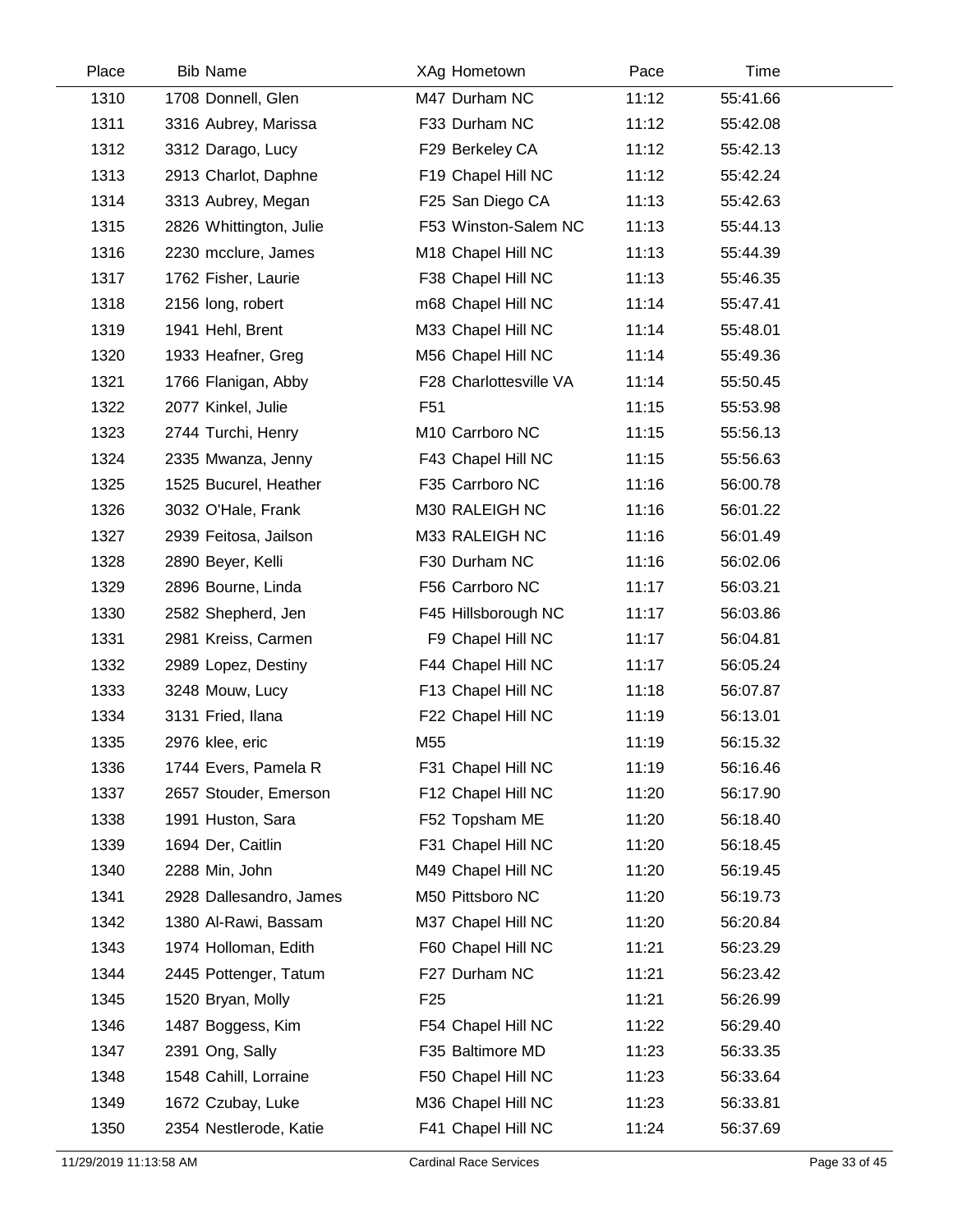| Place | <b>Bib Name</b>           | XAg Hometown         | Pace  | Time     |  |
|-------|---------------------------|----------------------|-------|----------|--|
| 1351  | 2504 Robinson, Kathryn    | F59 Siler City NC    | 11:25 | 56:43.33 |  |
| 1352  | 1798 Funk, Noela          | F52 GRAHAM NC        | 11:25 | 56:43.43 |  |
| 1353  | 2131 Lee, Caroline        | F11 Chapel Hill NC   | 11:25 | 56:45.28 |  |
| 1354  | 3279 Davis, Sam           | M53                  | 11:25 | 56:46.82 |  |
| 1355  | 2520 Rosen, Maureen       | F62 Chapel Hill NC   | 11:26 | 56:48.43 |  |
| 1356  | 2612 Smith, Molly         | F25 Arlington VA     | 11:26 | 56:49.12 |  |
| 1357  | 2247 McLaughlin, David    | M53 Creedmoor NC     | 11:26 | 56:49.86 |  |
| 1358  | 2248 Mclaughlin, Jessica  | F43 Creedmoor NC     | 11:26 | 56:50.13 |  |
| 1359  | 3110 Rose, Travis         | M34 Hillsborough NC  | 11:27 | 56:55.61 |  |
| 1360  | 1601 Clark, Catherine     | F43 Mebane NC        | 11:28 | 56:59.86 |  |
| 1361  | 1980 Hopper, Marie        | F40 Pittsboro NC     | 11:28 | 57:00.64 |  |
| 1362  | 2903 Butler, Annabel      | F25 Raleigh NC       | 11:29 | 57:04.49 |  |
| 1363  | 1506 Bright, Jeffery      | M51 Sanford NC       | 11:29 | 57:04.95 |  |
| 1364  | 1677 Danku, Miranda       | F49 Chapel Hill NC   | 11:30 | 57:07.01 |  |
| 1365  | 3101 Cantrell, Baxter     | M16 Chapel Hill NC   | 11:30 | 57:07.20 |  |
| 1366  | 1676 Danku, Mackenzie     | F17 Chapel Hill NC   | 11:30 | 57:07.36 |  |
| 1367  | 3244 Gominger, Natalie    | F36 Durham NC        | 11:30 | 57:07.74 |  |
| 1368  | 2308 Morano, Sheri        | F44 Chapel Hill NC   | 11:30 | 57:08.28 |  |
| 1369  | 3033 O'Neil, Margaret     | F38 Durham NC        | 11:30 | 57:08.65 |  |
| 1370  | 3168 Wojnovich, Scott     | M50 Chapel Hill NC   | 11:30 | 57:09.73 |  |
| 1371  | 1687 DEAN, AMY            | F47 Chapel Hill NC   | 11:31 | 57:11.87 |  |
| 1372  | 3357 Oconnor, Christopher | M61 Chapel Hill NC   | 11:31 | 57:12.11 |  |
| 1373  | 2645 Stepp, Wesley        | M33 Carrboro NC      | 11:31 | 57:13.43 |  |
| 1374  | 3187 SImmons, Noah        | M12 Chapel Hill NC   | 11:31 | 57:14.04 |  |
| 1375  | 2591 simmons, lisa        | F48 Chapel Hill NC   | 11:31 | 57:15.12 |  |
| 1376  | 2796 Waters, Hillary      | F31 Chapel Hill NC   | 11:33 | 57:25.36 |  |
| 1377  | 2374 Norwood, Hollin      | M39 Chapel Hill NC   | 11:33 | 57:25.53 |  |
| 1378  | 1807 Gardner, Emma        | F35 New York NY      | 11:34 | 57:27.37 |  |
| 1379  | 2256 McWilliams, Allison  | F46 winston-salem NC | 11:34 | 57:28.16 |  |
| 1380  | 2523 Rosso, Amy           | F38 Chapel Hill NC   | 11:35 | 57:32.61 |  |
| 1381  | 2554 Schwartz, Charlotte  | F52 Atlanta GA       | 11:35 | 57:32.84 |  |
| 1382  | 1866 Greene, Connor       | M20 Chapel Hill NC   | 11:35 | 57:35.84 |  |
| 1383  | 1867 Greene, Susan        | F50 Chapel Hill NC   | 11:35 | 57:36.38 |  |
| 1384  | 3025 Neville, Tess        | F9 Chapel Hill NC    | 11:36 | 57:39.49 |  |
| 1385  | 3193 Himmel, William      | M18 Chapel Hill NC   | 11:36 | 57:40.42 |  |
| 1386  | 1839 Goldstein, Donna     | f59 Chapel Hill NC   | 11:36 | 57:40.82 |  |
| 1387  | 1734 Engle, Cindy         | F69 Durham NC        | 11:37 | 57:42.44 |  |
| 1388  | 2356 Neville, Timothy     | M48 Chapel Hill NC   | 11:37 | 57:45.92 |  |
| 1389  | 1457 Benjamin, John       | M53 Cary NC          | 11:38 | 57:51.15 |  |
| 1390  | 1456 Benjamin, Christie   | F50 Cary NC          | 11:38 | 57:51.48 |  |
| 1391  | 2046 Keene, Alder         | F30 Chapel Hill NC   | 11:40 | 57:58.05 |  |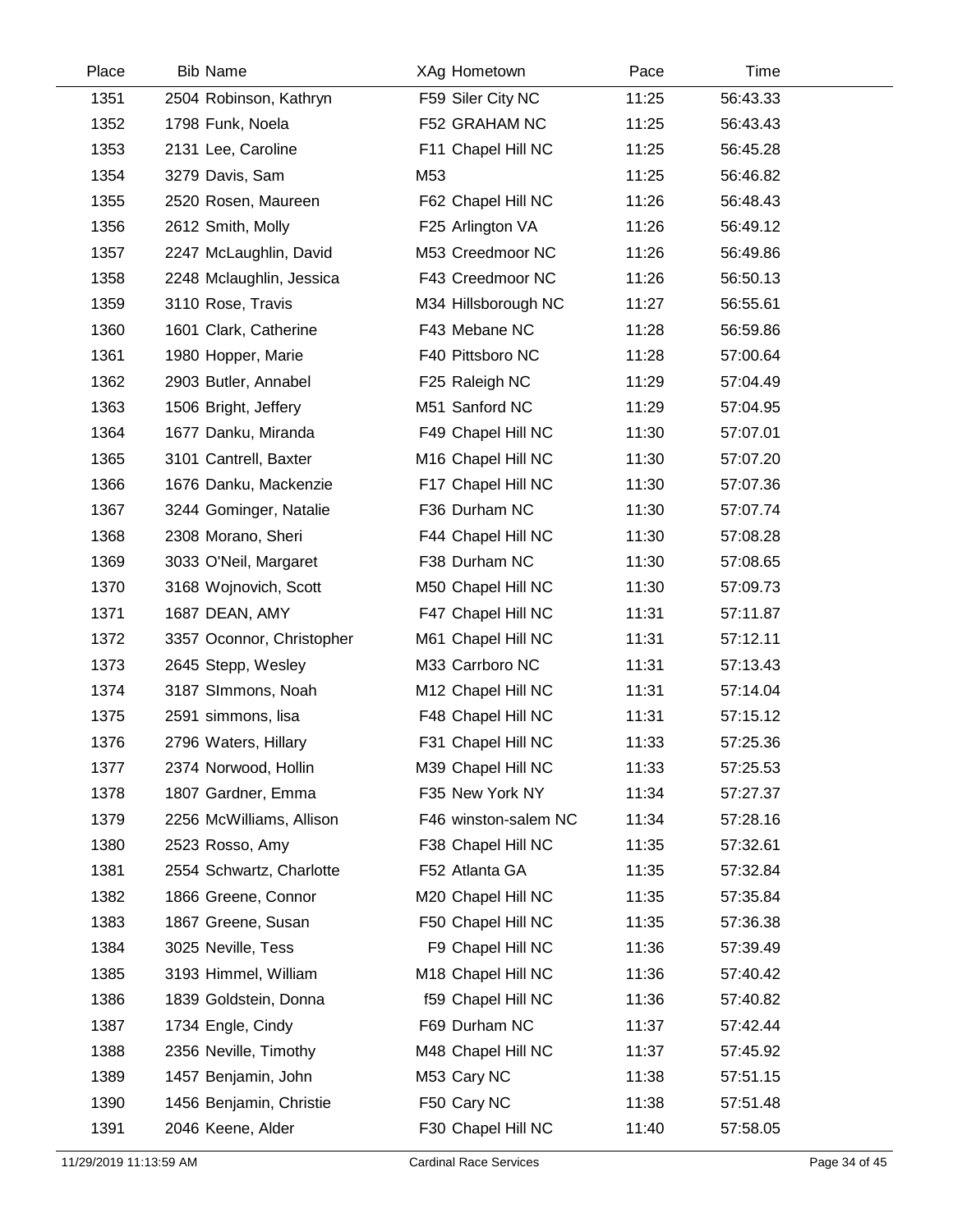| Place | <b>Bib Name</b>          | XAg Hometown       | Pace  | Time     |  |
|-------|--------------------------|--------------------|-------|----------|--|
| 1392  | 1951 Hernandez, Josefina | F37 Roxboro NC     | 11:43 | 58:12.83 |  |
| 1393  | 2541 Scales, Melissa     | F42 Durham NC      | 11:43 | 58:14.97 |  |
| 1394  | 2880 Zielazinski, Joey   | M43 Durham NC      | 11:43 | 58:15.28 |  |
| 1395  | 1902 hansley, susie      | f50 Durham NC      | 11:45 | 58:22.00 |  |
| 1396  | 2980 Kososki, Travis     | M35 Chapel Hill NC | 11:46 | 58:27.80 |  |
| 1397  | 2966 Isenstein, Mindy    | F38 Chapel Hill NC | 11:46 | 58:28.56 |  |
| 1398  | 3133 Simon, John         | M50 Chapel Hill NC | 11:46 | 58:29.94 |  |
| 1399  | 3078 Zengerle, Jason     | M46 Chapel Hill NC | 11:47 | 58:32.85 |  |
| 1400  | 3077 Zengerle, Georgia   | F9 Chapel Hill NC  | 11:47 | 58:34.11 |  |
| 1401  | 1534 Bush, Allison       | F52 Chapel Hill NC | 11:48 | 58:37.37 |  |
| 1402  | 2797 Watson, Ashley      | F50 Carrboro NC    | 11:48 | 58:37.50 |  |
| 1403  | 3330 Hu, Xiu             | F32 Durham NC      | 11:48 | 58:39.94 |  |
| 1404  | 2798 Watson, Paul        | M53 Carrboro NC    | 11:48 | 58:40.42 |  |
| 1405  | 1920 Hawes, LaDeane      | F55 Chapel Hill NC | 11:49 | 58:44.17 |  |
| 1406  | 1365 Adelson, Jill       | F40 DURHAM NC      | 11:49 | 58:46.10 |  |
| 1407  | 2352 Nerkar, Sanji       | F51 Chapel Hill NC | 11:50 | 58:46.95 |  |
| 1408  | 1510 Brooks, Tammy       | F52 Mebane NC      | 11:50 | 58:47.06 |  |
| 1409  | 1509 Brooks, Lindsey     | F21 Mebane NC      | 11:50 | 58:47.17 |  |
| 1410  | 2755 Vandenberg, Brelyn  | F38 New York NY    | 11:50 | 58:50.09 |  |
| 1411  | 3052 Schubert, Nancy     | F57 Chapel Hill NC | 11:50 | 58:50.63 |  |
| 1412  | 2756 Vandenberg, Gregory | M40 New York NY    | 11:50 | 58:50.81 |  |
| 1413  | 2201 Marcello, Butch     | M42                | 11:51 | 58:51.31 |  |
| 1414  | 1853 Gotthardt, Jane     | F57 Raleigh NC     | 11:51 | 58:51.62 |  |
| 1415  | 1870 Griffin, Shauna     | F42 Durham NC      | 11:51 | 58:52.38 |  |
| 1416  | 1950 Hensel, Erin        | F39 Durham NC      | 11:51 | 58:52.68 |  |
| 1417  | 2862 Woodward, Kim       | F57 Olivette MO    | 11:51 | 58:53.15 |  |
| 1418  | 2644 Stepp, Starr        | F36 Carrboro NC    | 11:51 | 58:54.15 |  |
| 1419  | 2861 Woodward, Brian     | M64 Olivette MO    | 11:51 | 58:55.36 |  |
| 1420  | 2147 Lindberg, Lina      | F40 Chapel Hill NC | 11:52 | 58:58.02 |  |
| 1421  | 2625 Soth, Elena         | F12 Greensboro NC  | 11:53 | 59:02.09 |  |
| 1422  | 2568 Sell-Goodhand, Kiah | F32 Durham NC      | 11:53 | 59:02.15 |  |
| 1423  | 2087 Knuth, Dawn         | F54 Chapel Hill NC | 11:53 | 59:02.19 |  |
| 1424  | 2712 Thompson, Sabie     | M19 Carrboro NC    | 11:53 | 59:02.49 |  |
| 1425  | 2628 Soth, Mick          | M48 Greensboro NC  | 11:53 | 59:04.38 |  |
| 1426  | 2569 sell-goodhand, leah | F26 Durham NC      | 11:53 | 59:04.63 |  |
| 1427  | 2407 Pardington, Joseph  | M56 Chapel Hill NC | 11:54 | 59:07.37 |  |
| 1428  | 3259 Bundy, Heidi        | F39 Roanoke VA     | 11:54 | 59:08.78 |  |
| 1429  | 3230 Howard, Janna       | F29 Carrboro NC    | 11:54 | 59:10.93 |  |
| 1430  | 2079 Klaver, BethAnne    | F32 Toano VA       | 11:55 | 59:11.31 |  |
| 1431  | 2434 Pollak, Amanda      | F32 Columbia SC    | 11:55 | 59:14.32 |  |
| 1432  | 3209 Haggerty, Jack      | M74 Carrboro NC    | 11:56 | 59:19.14 |  |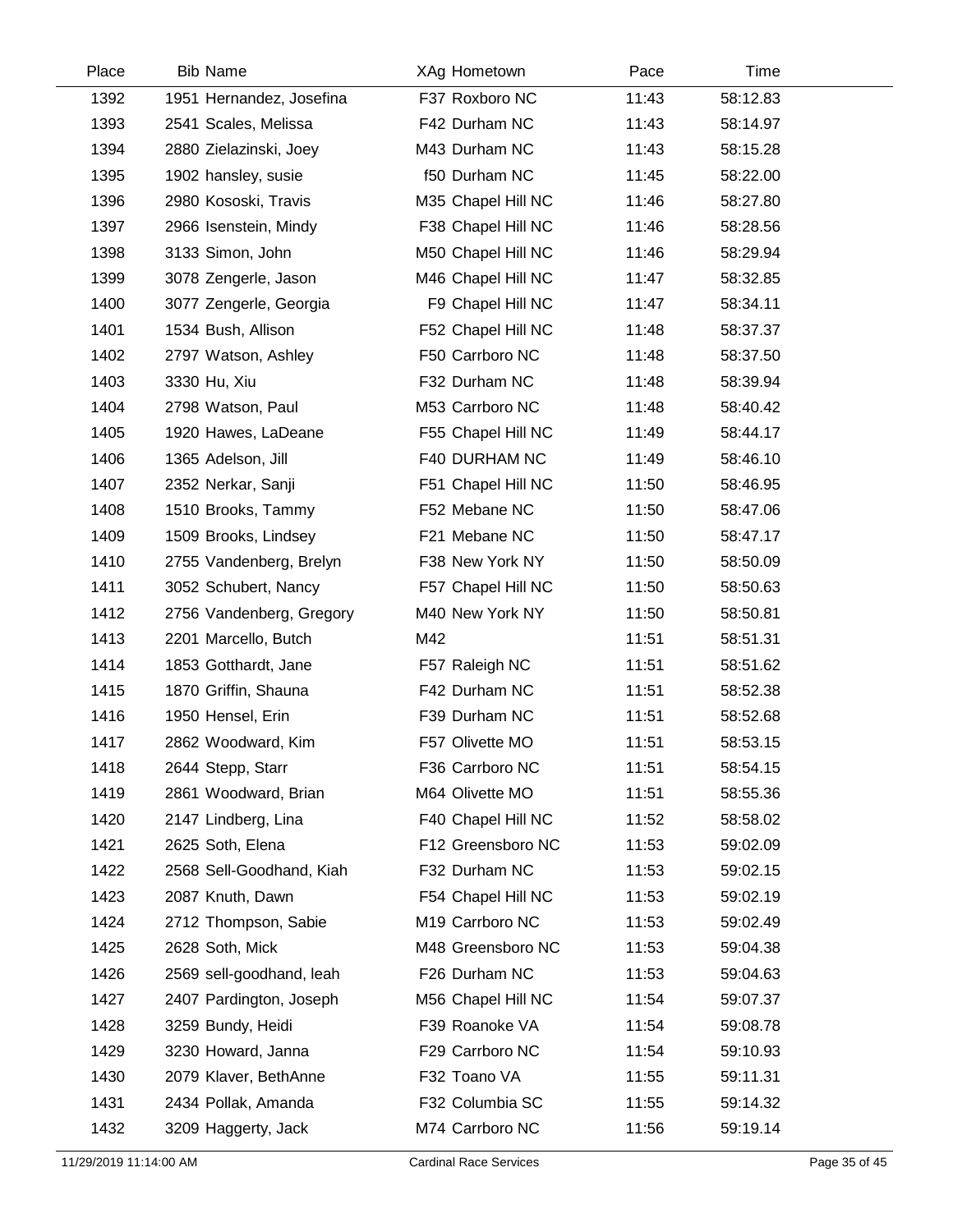| Place | <b>Bib Name</b>                | XAg Hometown                   | Pace  | Time        |  |
|-------|--------------------------------|--------------------------------|-------|-------------|--|
| 1433  | 2600 Skrzynia, Cecile          | F72 Chapel Hill NC             | 11:57 | 59:21.67    |  |
| 1434  | 2846 Williams, L               | F49 Chapel Hill NC             | 11:57 | 59:22.63    |  |
| 1435  | 1820 Gellin, David             | M9 Chapel Hill NC              | 11:57 | 59:24.53    |  |
| 1436  | 2130 Lee, Becky                | F41 Chapel Hill NC             | 11:58 | 59:28.79    |  |
| 1437  | 2357 Newman, Emily             | F38 Chapel Hill NC             | 11:58 | 59:28.99    |  |
| 1438  | 2764 Venutolo-Mantovani, Micha | M37 Chapel Hill NC             | 11:58 | 59:30.09    |  |
| 1439  | 2004 Jasper, Brad              | M33                            | 11:59 | 59:33.99    |  |
| 1440  | 3149 Hernandez, Martin         | M46 Durham NC                  | 12:00 | 59:38.39    |  |
| 1441  | 3103 Roupas, Thomas            | M18 Chapel Hill NC             | 12:01 | 59:42.08    |  |
| 1442  | 3231 Eskenazi, Daniel          | M56 Chapel Hill NC             | 12:01 | 59:44.04    |  |
| 1443  | 2269 Mickunas, Erick           | M <sub>19</sub> Chapel Hill NC | 12:02 | 59:46.00    |  |
| 1444  | 1749 Ferrell, Heather          | F44 CARY NC                    | 12:02 | 59:47.67    |  |
| 1445  | 1377 Alexander, Kelly          | F38 Chapel Hill NC             | 12:02 | 59:48.14    |  |
| 1446  | 1802 Garber, Lauren            | F39 Chapel Hill NC             | 12:02 | 59:49.07    |  |
| 1447  | 1399 Arnold, Jennifer          | F49 Chapel Hill NC             | 12:02 | 59:50.22    |  |
| 1448  | 2348 Nelson, Ralph             | M62 Portland OR                | 12:03 | 59:55.32    |  |
| 1449  | 2832 Wilcher, Alisa            | F41 Chapel Hill NC             | 12:04 | 59:59.80    |  |
| 1450  | 2670 Strode, Amanda            | F <sub>12</sub>                | 12:04 | 01:00:00.27 |  |
| 1451  | 1411 Austin, Kim               | F37 Hillsborough NC            | 12:05 | 01:00:02.28 |  |
| 1452  | 1850 Gosselin, Tracy           | F48 Carrboro NC                | 12:07 | 01:00:12.92 |  |
| 1453  | 3348 Ferrell, Barbara          | F69 Cary NC                    | 12:08 | 01:00:17.25 |  |
| 1454  | 2142 Levin, Eric               | M51 Chapel Hill NC             | 12:08 | 01:00:17.63 |  |
| 1455  | 2221 Matti, Clare              | F57 Durham NC                  | 12:09 | 01:00:23.35 |  |
| 1456  | 2166 Ludlow, John              | M67 Chapel Hill NC             | 12:10 | 01:00:28.72 |  |
| 1457  | 2714 Thompson, Vivian          | F48 Carrboro NC                | 12:11 | 01:00:32.78 |  |
| 1458  | 3258 Pan, Zoe                  | F13 Chapel Hill NC             | 12:12 | 01:00:36.56 |  |
| 1459  | 3257 Pan, William              | M47 Chapel Hill NC             | 12:12 | 01:00:37.10 |  |
| 1460  | 3344 Grabiel, Natalia          | F10 Miami FL                   | 12:13 | 01:00:41.72 |  |
| 1461  | 1927 hayden, james             | M48 Chapel Hill NC             | 12:13 | 01:00:42.67 |  |
| 1462  | 1383 Ammons, Claire            | F9 Columbus OH                 | 12:14 | 01:00:46.57 |  |
| 1463  | 3201 Mitchell, Alicia          | F40 Brooklyn NY                | 12:14 | 01:00:47.56 |  |
| 1464  | 1877 Grinnan, Lucy             | F22 Richmond VA                | 12:15 | 01:00:52.87 |  |
| 1465  | 3326 Cannavaro, Caitlin        | F31                            | 12:15 | 01:00:53.20 |  |
| 1466  | 3046 Ruff, Evelyn              | F23 Chapel Hill NC             | 12:16 | 01:00:55.64 |  |
| 1467  | 2388 Olsen, Chantal            | F28 Durham NC                  | 12:16 | 01:00:57.47 |  |
| 1468  | 3235 Bresler, Lynne            | F61 Chapel Hill NC             | 12:17 | 01:01:00.57 |  |
| 1469  | 1724 Eischen, Francesca        | F57 Chapel Hill NC             | 12:17 | 01:01:03.23 |  |
| 1470  | 1725 Eischen, Jeff             | M63 Chapel Hill NC             | 12:17 | 01:01:03.36 |  |
| 1471  | 1811 Gaul, Karen               | F57 Cary NC                    | 12:18 | 01:01:09.87 |  |
| 1472  | 1527 Bunyea, Katie             | F37 Pittsboro NC               | 12:18 | 01:01:10.19 |  |
| 1473  | 2439 Pooley, Paul              | m64 Durham NC                  | 12:19 | 01:01:10.61 |  |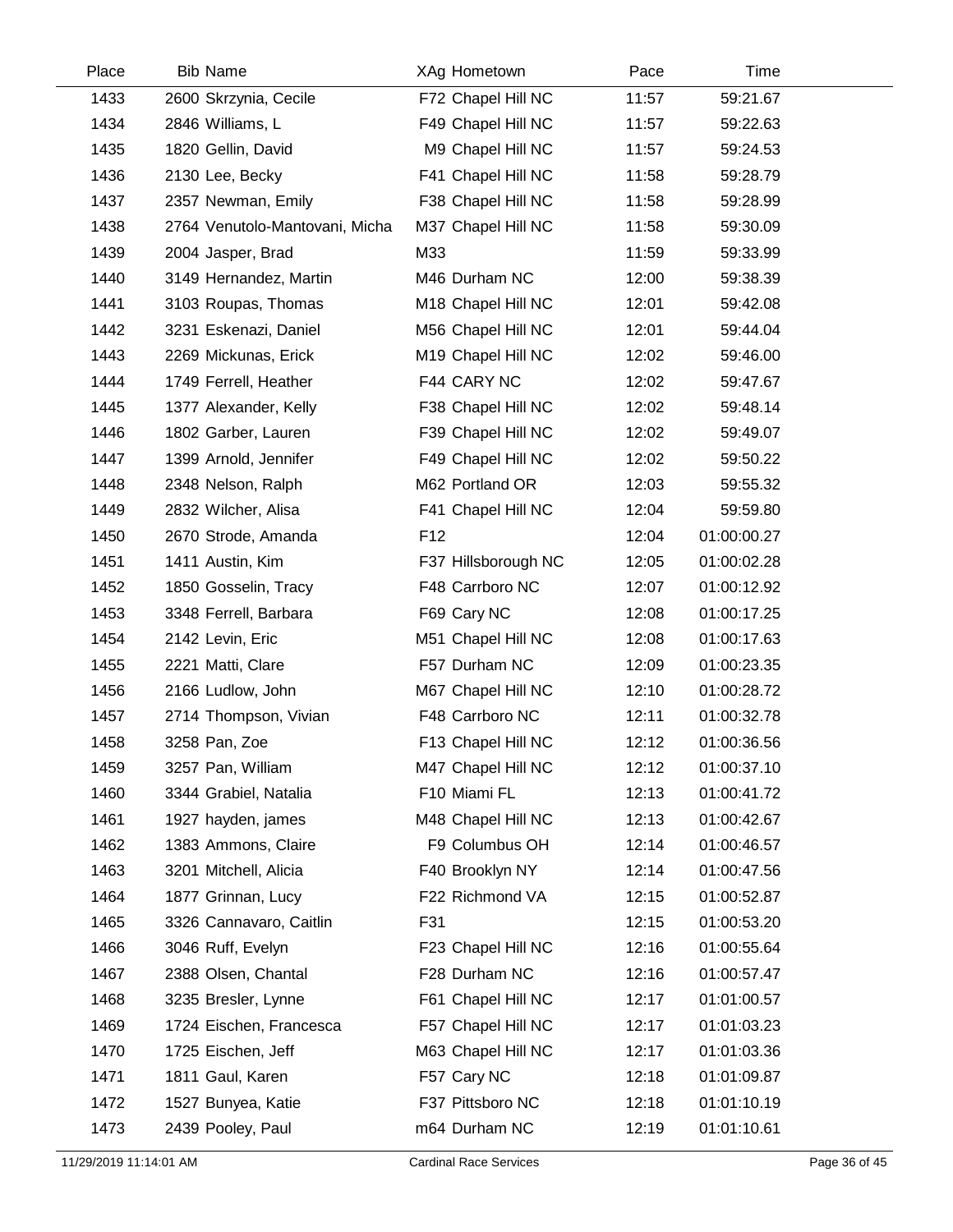| Place | <b>Bib Name</b>          | XAg Hometown        | Pace  | Time        |  |
|-------|--------------------------|---------------------|-------|-------------|--|
| 1474  | 2162 Lucente, Chloe      | F24 Carrboro NC     | 12:19 | 01:01:14.00 |  |
| 1475  | 2163 Lucente, Stephen    | M59 Carrboro NC     | 12:19 | 01:01:14.42 |  |
| 1476  | 1659 Crosby, Mary        | F39 Chapel Hill NC  | 12:20 | 01:01:18.13 |  |
| 1477  | 2076 King, Stephanie     | F39 Raleigh NC      | 12:21 | 01:01:21.31 |  |
| 1478  | 3065 Stowe, Sandra       | F47 Chapel Hill NC  | 12:22 | 01:01:25.90 |  |
| 1479  | 1434 Barter, Amanda      | F35                 | 12:22 | 01:01:26.77 |  |
| 1480  | 3053 Siano, Nicolas      | M15 Carrboro NC     | 12:22 | 01:01:27.30 |  |
| 1481  | 3266 Siano, Gaetano      | M43 Carrboro NC     | 12:22 | 01:01:28.62 |  |
| 1482  | 2986 Lloyd, Charlotte    | F10 Chapel Hill NC  | 12:23 | 01:01:32.96 |  |
| 1483  | 2988 Lloyd, Tammy        | F43 Chapel Hill NC  | 12:23 | 01:01:34.52 |  |
| 1484  | 2785 Walton, Carol       | F67 DURHAM NC       | 12:25 | 01:01:40.66 |  |
| 1485  | 2125 Lawrence, Susan     | F58 Chapel Hill NC  | 12:26 | 01:01:45.84 |  |
| 1486  | 2314 Morovati, Meredith  | F50 Carrboro NC     | 12:26 | 01:01:46.06 |  |
| 1487  | 1492 Booth, Donna        | F55 Hillsborough NC | 12:26 | 01:01:49.42 |  |
| 1488  | 3112 Jung, Jae           | M29 Chapel Hill NC  | 12:27 | 01:01:53.92 |  |
| 1489  | 3173 Mirzoyan, David     | M21 Chapel Hill NC  | 12:27 | 01:01:54.00 |  |
| 1490  | 3172 Mikhaylyants, Lydia | F32 Chapel Hill NC  | 12:27 | 01:01:54.26 |  |
| 1491  | 1935 Heaton, Ruth        | F64 Chapel Hill NC  | 12:28 | 01:01:58.87 |  |
| 1492  | 1421 BAKER, LYNDA        | F68 Chapel Hill NC  | 12:29 | 01:02:00.73 |  |
| 1493  | 2144 Li, Vivian          | F62 Durham NC       | 12:31 | 01:02:12.44 |  |
| 1494  | 3345 Figueroa, Lillian   | F11 Miami FL        | 12:31 | 01:02:13.87 |  |
| 1495  | 1752 Figueroa, Javier    | M46 Chapel Hill NC  | 12:31 | 01:02:14.78 |  |
| 1496  | 2821 WHALEN, CHARLES     | M62 Durham NC       | 12:32 | 01:02:19.38 |  |
| 1497  | 1384 Ammons, May Ling    | F45 Columbus OH     | 12:34 | 01:02:26.86 |  |
| 1498  | 1742 Ervin, Terry        | F60 DURHAM NC       | 12:34 | 01:02:28.60 |  |
| 1499  | 2329 Murrah, Valerie     | F68 Chapel Hill NC  | 12:35 | 01:02:34.71 |  |
| 1500  | 1869 Greiner, Kristin    | F37 Pittsboro NC    | 12:36 | 01:02:36.07 |  |
| 1501  | 1553 Cannon, Clare       | F20 Chapel Hill NC  | 12:37 | 01:02:41.89 |  |
| 1502  | 1555 Cannon, Marleigh    | F26 Chapel Hill NC  | 12:37 | 01:02:42.28 |  |
| 1503  | 3085 Molina, Marirosa    | F52 Carrboro NC     | 12:38 | 01:02:45.45 |  |
| 1504  | 3179 White, Renee        | F49 Chapel Hill NC  | 12:38 | 01:02:46.51 |  |
| 1505  | 3086 Varela, Rafaela     | F48 cape coral FL   | 12:38 | 01:02:47.31 |  |
| 1506  | 1640 Costanza, Adam      | M44 Chapel Hill NC  | 12:38 | 01:02:47.97 |  |
| 1507  | 3337 Grabiel, Felipe     | M43 Coral Gables FL | 12:38 | 01:02:48.25 |  |
| 1508  | 1641 Costanza, Jennifer  | F42 Chapel Hill NC  | 12:38 | 01:02:48.35 |  |
| 1509  | 2232 McClure, William    | M18 Chapel Hill NC  | 12:39 | 01:02:50.78 |  |
| 1510  | 2389 Olsen, Sabrina      | F63 Durham NC       | 12:39 | 01:02:51.24 |  |
| 1511  | 2478 reilly, Sharon      | F63 Carrboro NC     | 12:39 | 01:02:53.16 |  |
| 1512  | 2527 Rudnicki, Joey      | M16 Chapel Hill NC  | 12:39 | 01:02:53.59 |  |
| 1513  | 2926 Cummings, Andrew    | M12 Chapel Hill NC  | 12:39 | 01:02:54.67 |  |
| 1514  | 2219 Matos, Michael      | M41 CHAPEL HILL NC  | 12:39 | 01:02:54.67 |  |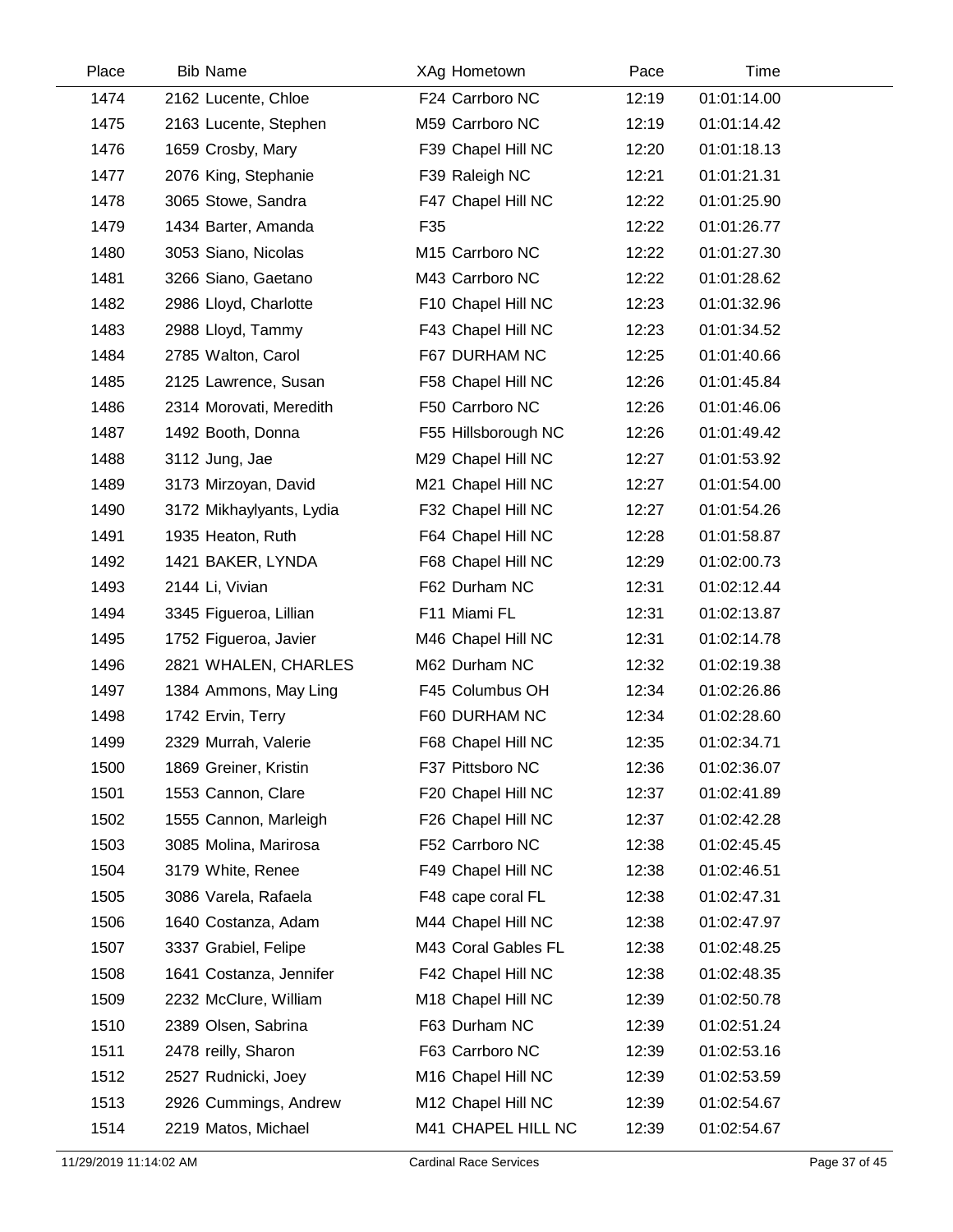| Place | <b>Bib Name</b>            | XAg Hometown         | Pace  | Time        |  |
|-------|----------------------------|----------------------|-------|-------------|--|
| 1515  | 2916 Chi, Matteo           | M9 Chapel Hill NC    | 12:40 | 01:02:56.54 |  |
| 1516  | 2915 Chi, Ben              | M46 Chapel Hill NC   | 12:40 | 01:02:58.05 |  |
| 1517  | 1391 Anderson, Sheelagh    | F72 Carrboro NC      | 12:41 | 01:03:00.78 |  |
| 1518  | 2917 Chi, Mirabelle        | F11 Chapel Hill NC   | 12:41 | 01:03:02.70 |  |
| 1519  | 2370 Northup, Leah         | F68                  | 12:42 | 01:03:05.58 |  |
| 1520  | 3075 Woolson, Sandra       | F44 Chapel Hill NC   | 12:42 | 01:03:05.74 |  |
| 1521  | 2330 Murrieta, Citlalli    | F12 Roxboro NC       | 12:44 | 01:03:15.47 |  |
| 1522  | 2447 Powers, Bill          | m85 Chapel Hill NC   | 12:44 | 01:03:18.83 |  |
| 1523  | 3272 Ritter, Alessandra    | F52 San Francisco CA | 12:46 | 01:03:29.15 |  |
| 1524  | 2850 WILLIS-MCLAMB, AMY    | F42 Efland NC        | 12:46 | 01:03:29.34 |  |
| 1525  | 1490 Boone, Joan           | F67 Efland NC        | 12:46 | 01:03:29.35 |  |
| 1526  | 3006 Mendlovitz, Ella      | F11 Chapel Hill NC   | 12:47 | 01:03:31.72 |  |
| 1527  | 2401 paisner, james        | M71 Carrboro NC      | 12:47 | 01:03:31.76 |  |
| 1528  | 3216 Randall, Brubaker     | M74 Chapel Hill NC   | 12:48 | 01:03:36.88 |  |
| 1529  | 3012 Mir, Ellen            | F43 Chapel Hill NC   | 12:52 | 01:03:58.71 |  |
| 1530  | 2734 Tramantano, Callie    | F35 Chapel Hill NC   | 12:54 | 01:04:04.45 |  |
| 1531  | 1893 Hager, Anissa         | F48 Chapel Hill NC   | 12:54 | 01:04:07.22 |  |
| 1532  | 3283 dye, aaron            | m46 Chapel Hill NC   | 12:55 | 01:04:13.04 |  |
| 1533  | 3134 Simon, Sydney         | F11 Chapel Hill NC   | 12:56 | 01:04:18.08 |  |
| 1534  | 2213 Martin, Cheryl        | F49 Nashville TN     | 12:56 | 01:04:18.58 |  |
| 1535  | 2010 Jensen, Morten        | M43 Chapel Hill NC   | 12:57 | 01:04:20.60 |  |
| 1536  | 2869 Wu, Al-Jiuan (AJ)     | F43 Chapel Hill NC   | 12:57 | 01:04:21.34 |  |
| 1537  | 2224 Maxwell, Carson       | F21 Lexington VA     | 12:57 | 01:04:23.35 |  |
| 1538  | 3191 Schutte, Jenner       | M8 Chapel Hill NC    | 12:57 | 01:04:23.71 |  |
| 1539  | 3318 Love-Harman, Evermore | M13 Chapel Hill NC   | 12:58 | 01:04:24.86 |  |
| 1540  | 1908 Harman, Benjamen      | M32 Chapel Hill NC   | 12:58 | 01:04:24.99 |  |
| 1541  | 2521 Rosen, Norm           | m66 Chapel Hill NC   | 12:58 | 01:04:25.01 |  |
| 1542  | 3253 Margois, David        | M45 Chapel Hill NC   | 12:58 | 01:04:26.93 |  |
| 1543  | 2455 Provan, Chris         | M38 Leesburg VA      | 13:00 | 01:04:35.07 |  |
| 1544  | 2456 Provan, Scott         | M70 Chapel Hill NC   | 13:00 | 01:04:35.76 |  |
| 1545  | 2437 Pomerantz, Meg        | F56 Durham NC        | 13:01 | 01:04:39.46 |  |
| 1546  | 2203 Marcus, Cheryl        | F65 DURHAM NC        | 13:01 | 01:04:39.67 |  |
| 1547  | 2854 Womack, Jessica       | F34 Durham NC        | 13:01 | 01:04:42.72 |  |
| 1548  | 1937 Heckelman, Tommy      | M28 Chapel Hill NC   | 13:02 | 01:04:44.70 |  |
| 1549  | 1684 Davis, Kiki           | F25 Chapel Hill NC   | 13:02 | 01:04:45.36 |  |
| 1550  | 1686 Davis, Robert         | M56 Chapel Hill NC   | 13:02 | 01:04:45.38 |  |
| 1551  | 1685 Davis, Meredith       | F25 Chapel Hill NC   | 13:02 | 01:04:46.59 |  |
| 1552  | 2460 Quinn, Teddy          | M31 Smyrna GA        | 13:03 | 01:04:50.58 |  |
| 1553  | 2459 Quinn, Callista       | F31 Smyrna GA        | 13:03 | 01:04:52.02 |  |
| 1554  | 3188 Dowd, Perry           | F59 Chapel Hill NC   | 13:07 | 01:05:13.53 |  |
| 1555  | 3351 Joyce, Jeffrey        | M <sub>9</sub>       | 13:08 | 01:05:14.43 |  |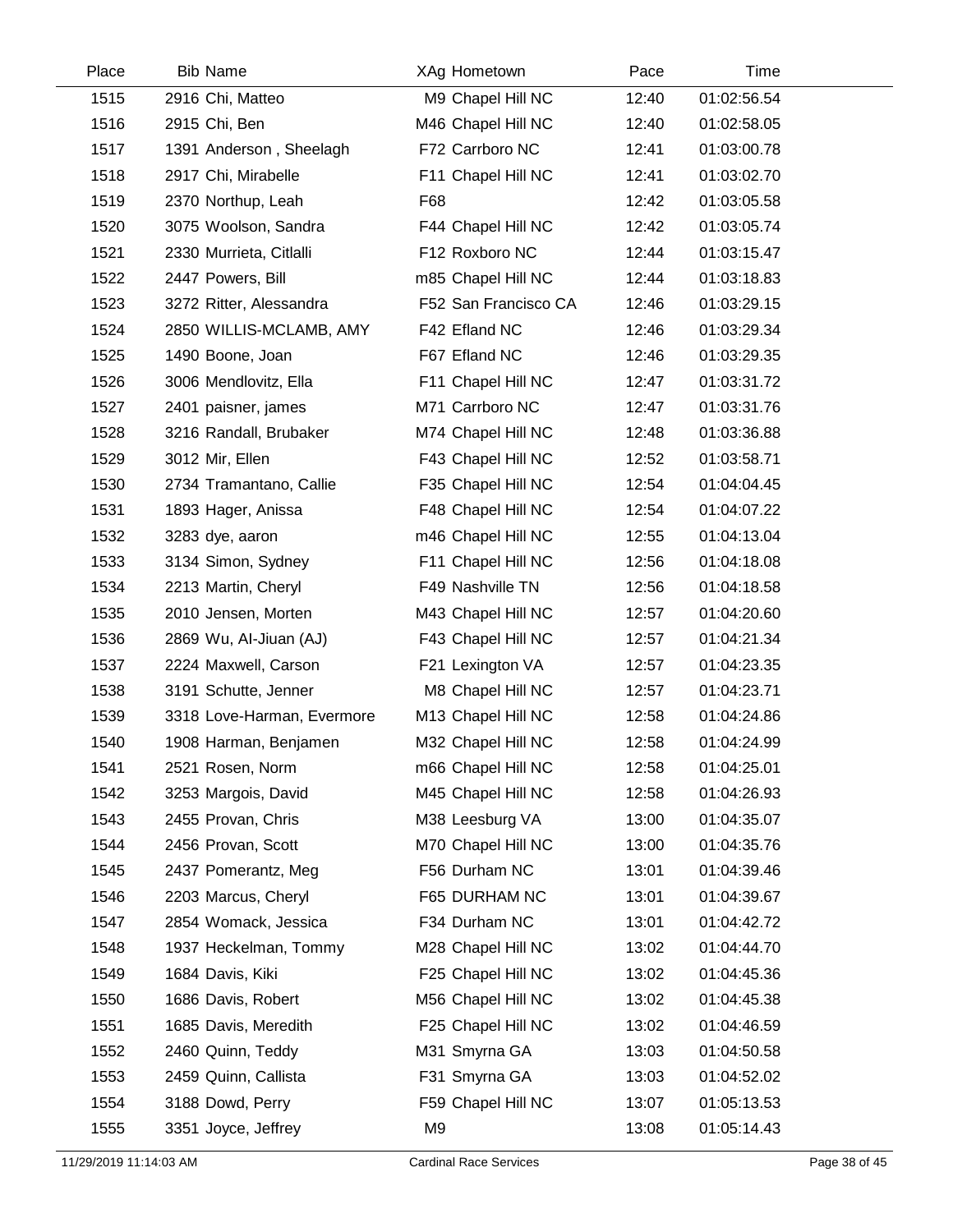| Place | <b>Bib Name</b>                 | XAg Hometown        | Pace  | Time        |  |
|-------|---------------------------------|---------------------|-------|-------------|--|
| 1556  | 2225 Maxwell, Rachel            | F19 Lexington VA    | 13:08 | 01:05:14.80 |  |
| 1557  | 1712 Dowd, Mcalister            | F55 Lexington VA    | 13:08 | 01:05:15.59 |  |
| 1558  | 3122 Joyce, Jeffrey             | M41                 | 13:08 | 01:05:16.37 |  |
| 1559  | 2438 Pontious, Emily            | F37 Hillsborough NC | 13:10 | 01:05:24.07 |  |
| 1560  | 3156 Spring, Maevelyn           | F13 Carrboro NC     | 13:11 | 01:05:32.42 |  |
| 1561  | 3310 Spring, Jennifer           | F51 Carrboro NC     | 13:11 | 01:05:33.14 |  |
| 1562  | 1932 Haywood, Marion            | F72 Chapel Hill NC  | 13:14 | 01:05:43.73 |  |
| 1563  | 2304 Moon, Mona                 | F53 Raleigh NC      | 13:15 | 01:05:50.35 |  |
| 1564  | 3306 Connolly, Erin             | F26 Morrisville NC  | 13:15 | 01:05:50.39 |  |
| 1565  | 2470 Ray, Katie                 | F31 Carrboro NC     | 13:16 | 01:05:57.21 |  |
| 1566  | 2451 Pratson, Lincoln           | M30 Carrboro NC     | 13:16 | 01:05:57.21 |  |
| 1567  | 3346 Pratson, Elizabeth         | F59 Chapel Hill NC  | 13:16 | 01:05:57.78 |  |
| 1568  | 2371 Norton, Samuel             | M25 Chapel Hill NC  | 13:17 | 01:05:58.71 |  |
| 1569  | 1880 Guadagnolo, Catherine      | F31 Washington DC   | 13:19 | 01:06:11.04 |  |
| 1570  | 3104 Brasileiro, Julia          | F30 Durham NC       | 13:19 | 01:06:11.04 |  |
| 1571  | 3083 Kirrane, Ellen             | F53 Chapel Hill NC  | 13:21 | 01:06:20.75 |  |
| 1572  | 3190 Knight, Andrea             | F49 Chapel Hill NC  | 13:21 | 01:06:21.16 |  |
| 1573  | 2780 Walhaug, Coleen            | F66 Mebane NC       | 13:22 | 01:06:23.72 |  |
| 1574  | 1634 Cook, Philip               | M73 Chapel Hill NC  | 13:22 | 01:06:24.07 |  |
| 1575  | 2286 Mills, Tina                | F47 Pittsboro NC    | 13:23 | 01:06:29.46 |  |
| 1576  | 2817 West, Walter               | M72 Carrboro NC     | 13:24 | 01:06:34.20 |  |
| 1577  | 3160 Hulbert, Emma              | F21 Hillsborough NC | 13:24 | 01:06:36.66 |  |
| 1578  | 2805 Webb, Kristi               | F63 Chapel Hill NC  | 13:25 | 01:06:39.17 |  |
| 1579  | 3154 Wolk, Max                  | M9 Chapel Hill NC   | 13:25 | 01:06:39.40 |  |
| 1580  | 3157 Wolk, Adam                 | M44 Chapel Hill NC  | 13:25 | 01:06:39.86 |  |
| 1581  | 3013 Mir, Lucy                  | F10 Chapel Hill NC  | 13:25 | 01:06:42.33 |  |
| 1582  | 1483 blue, johanna              | f35 Durham NC       | 13:25 | 01:06:42.58 |  |
| 1583  | 2145 Liedkie, Alison            | F30                 | 13:27 | 01:06:48.78 |  |
| 1584  | 2954 Hannapel, Heidi            | F57 Durham NC       | 13:29 | 01:07:00.69 |  |
| 1585  | 2559 Scott, Hillary             | F30 New York NY     | 13:35 | 01:07:29.59 |  |
| 1586  | 2383 Offen, Neil                | M73 Chapel Hill NC  | 13:39 | 01:07:50.98 |  |
| 1587  | 2384 Offen, Nora                | F30 Brooklyn NY     | 13:39 | 01:07:51.61 |  |
| 1588  | 1557 Capaldi, Crista            | F53 Chapel Hill NC  | 13:42 | 01:08:06.34 |  |
| 1589  | 1915 Hart, Robert               | M66 Chapel Hill NC  | 13:43 | 01:08:11.65 |  |
| 1590  | 1481 Bloom, Rachael             | F32 Chapel Hill NC  | 13:43 | 01:08:12.57 |  |
| 1591  | 1547 Cabrera, Rebeca            | F50 Chapel Hill NC  | 13:44 | 01:08:13.46 |  |
| 1592  | 1479 Bloom, Kerry               | M65 Chapel Hill NC  | 13:44 | 01:08:13.59 |  |
| 1593  | 1480 Bloom, Lena                | F11 Chapel Hill NC  | 13:44 | 01:08:14.07 |  |
| 1594  | 1842 Gomez, Geter               | M35 Roxboro NC      | 13:44 | 01:08:14.45 |  |
| 1595  | 1806 Garcia Hernandez, Alejandr | F47 Roxboro NC      | 13:45 | 01:08:19.31 |  |
| 1596  | 1903 Hanson, Dana               | F50 Chapel Hill NC  | 13:45 | 01:08:20.73 |  |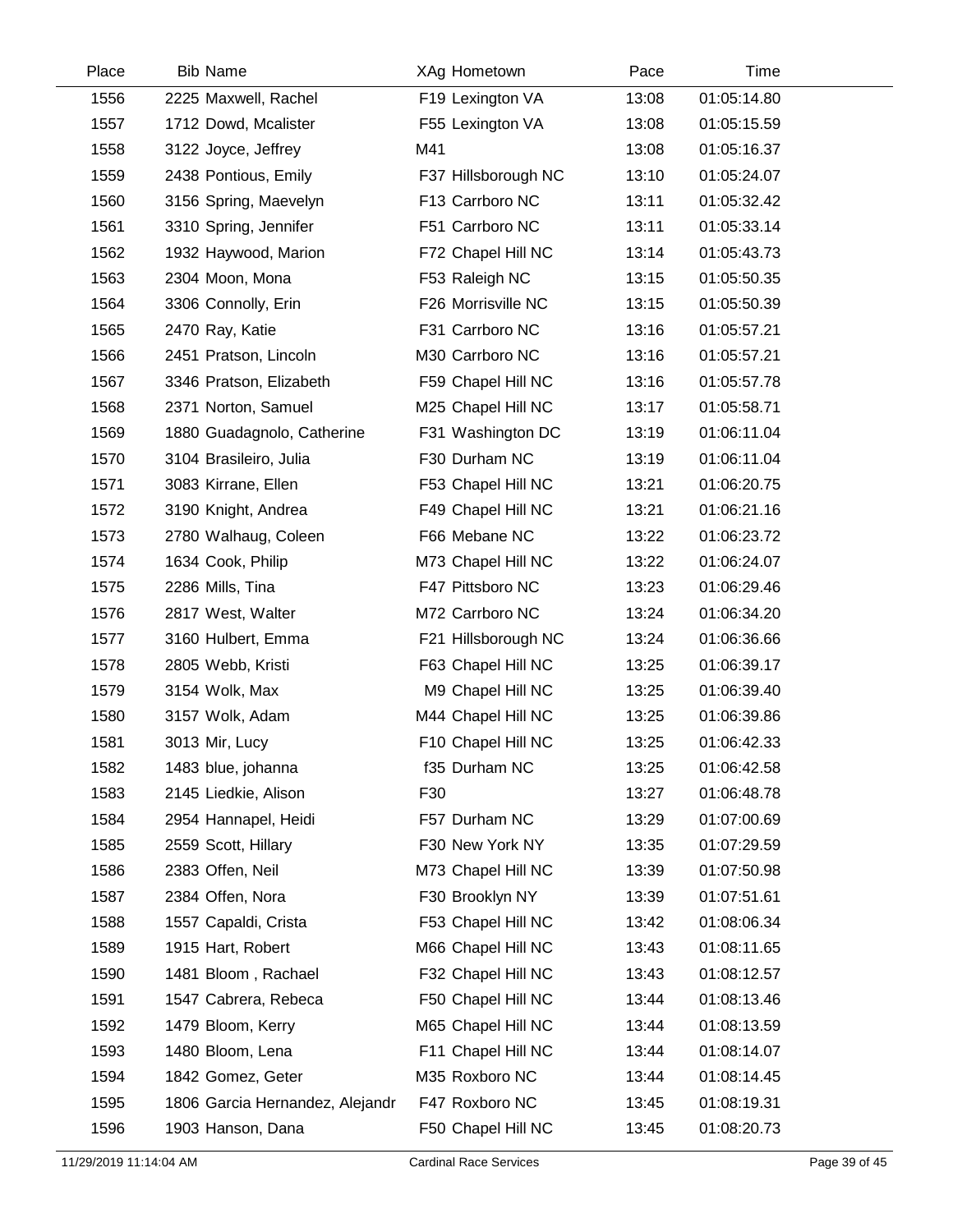| Place | <b>Bib Name</b>          | XAg Hometown       | Pace  | Time        |
|-------|--------------------------|--------------------|-------|-------------|
| 1597  | 2829 Wiegerink, Robin    | F56 Chapel Hill NC | 13:45 | 01:08:21.00 |
| 1598  | 1392 Anderson, Soren     | F12 Chapel Hill NC | 13:45 | 01:08:21.30 |
| 1599  | 1389 Anderson, Elena     | F10 Chapel Hill NC | 13:46 | 01:08:24.73 |
| 1600  | 1562 Cardona, Danielle   | F48 Chapel Hill NC | 13:47 | 01:08:28.41 |
| 1601  | 2990 Lopez, Joana        | F12 Durham NC      | 13:48 | 01:08:34.05 |
| 1602  | 1390 Anderson, Sarah     | F47 Chapel Hill NC | 13:49 | 01:08:37.73 |
| 1603  | 2626 Soth, Kristen       | F45 Chapel Hill NC | 13:49 | 01:08:39.45 |
| 1604  | 2748 turner, chris       | M59 Chapel Hill NC | 13:52 | 01:08:52.67 |
| 1605  | 2772 Vose, Kanya         | F43 Chapel Hill NC | 13:52 | 01:08:53.90 |
| 1606  | 2319 Mounier, Corinne    | F53 Chapel Hill NC | 13:52 | 01:08:54.77 |
| 1607  | 2114 Lake, James         | M52 Chapel Hill NC | 13:53 | 01:08:58.91 |
| 1608  | 2696 TAXMAN, SUSAN       | F50 Houston TX     | 13:56 | 01:09:13.35 |
| 1609  | 2505 Rodas, Frederley    | M58 Houston TX     | 13:56 | 01:09:13.50 |
| 1610  | 2386 Olmedo, Jose        | M49 Carrboro NC    | 13:59 | 01:09:31.98 |
| 1611  | 3180 White, Skyler       | F16 Chapel Hill NC | 13:59 | 01:09:32.04 |
| 1612  | 2900 Brooks, Sarah       | F24 Chapel Hill NC | 14:03 | 01:09:50.24 |
| 1613  | 2899 Brooks, Laura       | F56 Chapel Hill NC | 14:04 | 01:09:53.30 |
| 1614  | 2818 Westrick, Aaron     | M43 Chapel Hill NC | 14:04 | 01:09:53.75 |
| 1615  | 2819 Westrick, Zachary   | M12 Chapel Hill NC | 14:04 | 01:09:54.67 |
| 1616  | 3208 Wright, David       | M49 Chapel Hill NC | 14:05 | 01:10:00.64 |
| 1617  | 2656 Stouder, April      | F43 Chapel Hill NC | 14:08 | 01:10:16.09 |
| 1618  | 1415 Bagatell, Nancy     | F59 Chapel Hill NC | 14:08 | 01:10:16.51 |
| 1619  | 1454 Benitez, Daniel     | M30 Durham NC      | 14:08 | 01:10:16.51 |
| 1620  | 1901 Hannapel, Brenna    | F27 Durham NC      | 14:09 | 01:10:18.54 |
| 1621  | 2678 Sutherland, Rosanna | F53 Chapel Hill NC | 14:10 | 01:10:26.63 |
| 1622  | 2614 Smith, Valerija     | F67 Chapel Hill NC | 14:10 | 01:10:26.85 |
| 1623  | 2831 Wike, Victoria      | F67 Chapel Hill NC | 14:11 | 01:10:28.66 |
| 1624  | 2488 Richardson, David   | M71 Chapel Hill NC | 14:11 | 01:10:28.76 |
| 1625  | 1819 Gellin, Clara       | F5 Chapel Hill NC  | 14:12 | 01:10:32.71 |
| 1626  | 1821 Gellin, Jon         | M38 Chapel Hill NC | 14:12 | 01:10:33.05 |
| 1627  | 2285 Mills, Sarah        | F39 Chapel Hill NC | 14:14 | 01:10:43.07 |
| 1628  | 2570 Serber, Daniel      | M33 Carrboro NC    | 14:17 | 01:11:00.02 |
| 1629  | 3256 Berger, Ben         | M33 Efland NC      | 14:22 | 01:11:22.08 |
| 1630  | 2830 Wike, Ed            | M68 Chapel Hill NC | 14:23 | 01:11:29.07 |
| 1631  | 1592 Chambers, Thomas M  | M58 Chapel Hill NC | 14:24 | 01:11:31.98 |
| 1632  | 1680 David, Ed           | M60 Pittsboro NC   | 14:28 | 01:11:54.10 |
| 1633  | 3269 Dayton, Emma        | F8 Carrboro NC     | 14:29 | 01:11:58.35 |
| 1634  | 3268 Dayton, Paul        | m46 Carrboro NC    | 14:29 | 01:11:59.88 |
| 1635  | 2351 Nerkar, Atul        | M52 Chapel Hill NC | 14:32 | 01:12:15.68 |
| 1636  | 2064 Kern, Kayla         | F20 Chapel Hill NC | 14:37 | 01:12:37.74 |
| 1637  | 2674 Sturgeon, Mary      | F57 Carrboro NC    | 14:40 | 01:12:53.75 |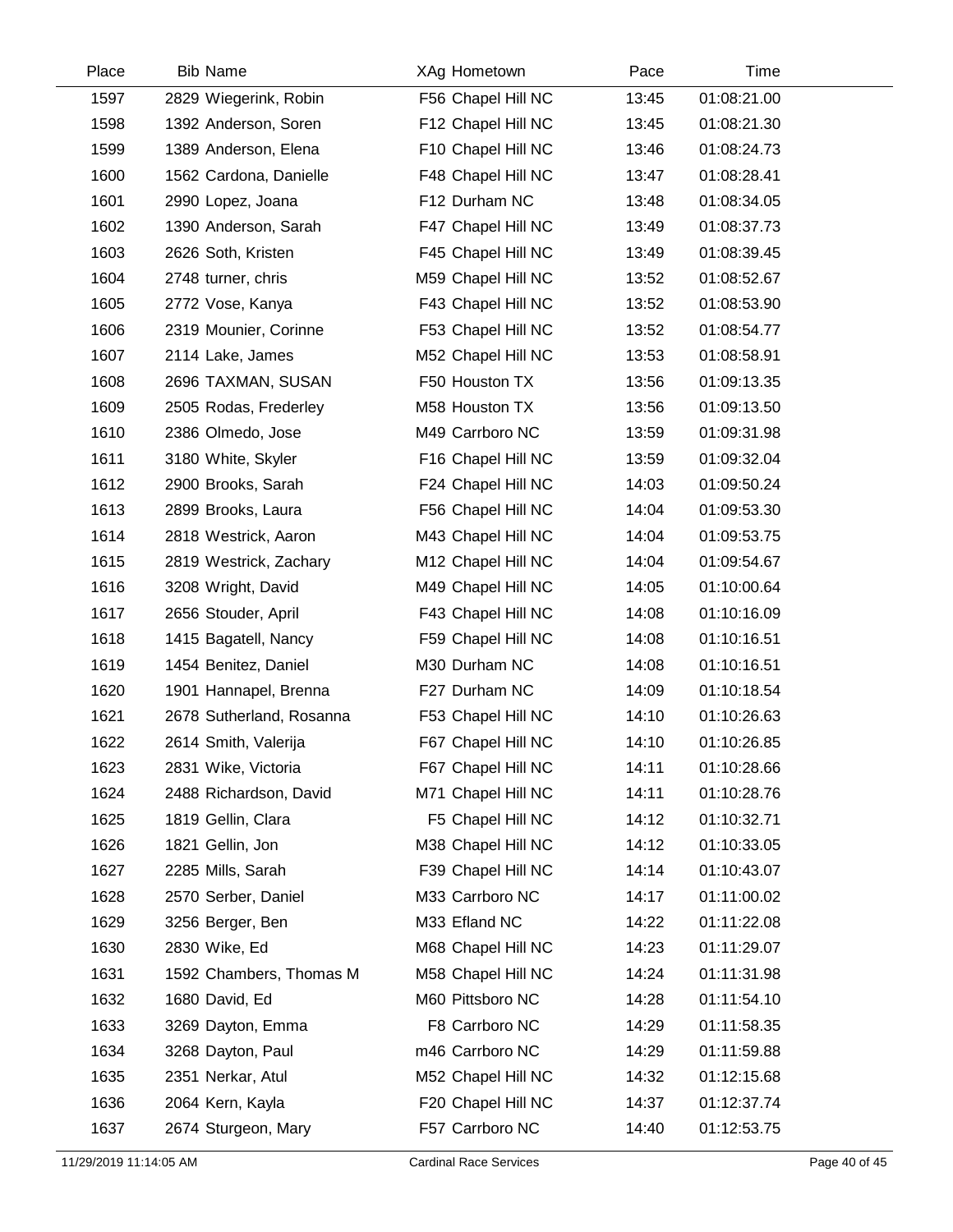| Place | <b>Bib Name</b>           | XAg Hometown             | Pace  | Time        |  |
|-------|---------------------------|--------------------------|-------|-------------|--|
| 1638  | 3304 Gunter, Jennifer     | <b>F43 BURLINGTON NC</b> | 14:41 | 01:12:57.79 |  |
| 1639  | 3080 Morgan, Kevin        | M76 Carrboro NC          | 14:42 | 01:13:02.37 |  |
| 1640  | 2061 Kern, Carolyn        | F49 Chapel Hill NC       | 14:42 | 01:13:02.78 |  |
| 1641  | 2400 Painter, Jen         | F41 Carrboro NC          | 14:42 | 01:13:03.14 |  |
| 1642  | 3246 Schultz, Kelley      | F48                      | 14:45 | 01:13:18.79 |  |
| 1643  | 2526 Rudnicki, Ben        | M12 Chapel Hill NC       | 14:45 | 01:13:20.38 |  |
| 1644  | 2467 Ramsden, Norah       | F14 Chapel Hill NC       | 14:46 | 01:13:24.11 |  |
| 1645  | 1491 Boorman, Sonja       | F49 Chapel Hill NC       | 14:51 | 01:13:48.19 |  |
| 1646  | 2229 McClure, Beth        | F51 Chapel Hill NC       | 14:51 | 01:13:48.86 |  |
| 1647  | 2387 O'Loughlin, Kathleen | F59 Chapel Hill NC       | 14:54 | 01:14:04.63 |  |
| 1648  | 2150 Lloyd, Denise        | F56 Chapel Hill NC       | 14:54 | 01:14:04.88 |  |
| 1649  | 2122 Lartz, Maryanne      | F57 Durham NC            | 15:00 | 01:14:31.90 |  |
| 1650  | 1635 cook, stephen        | m79 Toronto TN           | 15:00 | 01:14:34.21 |  |
| 1651  | 2315 Morris, Colin        | M31                      | 15:00 | 01:14:34.69 |  |
| 1652  | 1629 Cook, Camden         | F52 Carrboro NC          | 15:00 | 01:14:34.69 |  |
| 1653  | 1542 Byrd, David          | M35 Durham NC            | 15:02 | 01:14:42.30 |  |
| 1654  | 2172 Lyu, Rachel          | F29 Brighton MA          | 15:02 | 01:14:43.18 |  |
| 1655  | 1464 Berger, Sarah        | F33 Efland NC            | 15:02 | 01:14:45.36 |  |
| 1656  | 1416 Bailey, Ann          | F65 Chapel Hill NC       | 15:04 | 01:14:51.25 |  |
| 1657  | 1417 Bailey, Kristen      | F31 Durham NC            | 15:04 | 01:14:51.87 |  |
| 1658  | 2015 Jones, Brian         | M21 Wilmington NC        | 15:05 | 01:14:55.64 |  |
| 1659  | 2094 Korfas, Anne         | F50 Chapel Hill NC       | 15:05 | 01:14:56.14 |  |
| 1660  | 2049 Kelley, Amy Lynn     | F47 Chapel Hill NC       | 15:10 | 01:15:22.12 |  |
| 1661  | 3111 Reed, Carter         | M9 Chapel Hill NC        | 15:10 | 01:15:23.54 |  |
| 1662  | 2002 Jaromin, Christina   | F40 Durham NC            | 15:11 | 01:15:27.52 |  |
| 1663  | 3341 Moran, Lisa          | F21 Durham NC            | 15:13 | 01:15:37.76 |  |
| 1664  | 1468 Berry, Erica         | F49 Chapel Hill NC       | 15:14 | 01:15:41.61 |  |
| 1665  | 2588 Siegel, Cara         | F57 Chapel Hill NC       | 15:19 | 01:16:05.96 |  |
| 1666  | 3342 Inselmann, Jared     | M39 Chapel Hill NC       | 15:21 | 01:16:17.19 |  |
| 1667  | 3343 willetts, liz        | f39 Chapel Hill NC       | 15:21 | 01:16:18.55 |  |
| 1668  | 2977 kohout, Melissa      | F54 Carrboro NC          | 15:27 | 01:16:47.31 |  |
| 1669  | 2155 Long, Jessica        | F38                      | 15:31 | 01:17:06.32 |  |
| 1670  | 2679 Svendsgaard, David   | M81 Chapel Hill NC       | 15:32 | 01:17:13.23 |  |
| 1671  | 1493 Boslaugh, Melissa    | F31 Herndon VA           | 15:36 | 01:17:34.04 |  |
| 1672  | 2187 MacRosty, Christina  | F37 Pittsboro NC         | 15:36 | 01:17:34.22 |  |
| 1673  | 2767 Verne, Jannice       | F44 DURHAM NC            | 15:37 | 01:17:35.24 |  |
| 1674  | 1571 Carpenter, Kimberly  | F55 Chapel Hill NC       | 15:39 | 01:17:46.90 |  |
| 1675  | 1572 Carpenter, Tracy     | M57 Chapel Hill NC       | 15:39 | 01:17:47.31 |  |
| 1676  | 3355 Moran, Mike          | M21 Durham NC            | 15:40 | 01:17:50.77 |  |
| 1677  | 3350 Moran, Will          | M21 Durham NC            | 15:40 | 01:17:50.97 |  |
| 1678  | 1538 Butler, Caroline     | F16 Chapel Hill NC       | 15:45 | 01:18:18.74 |  |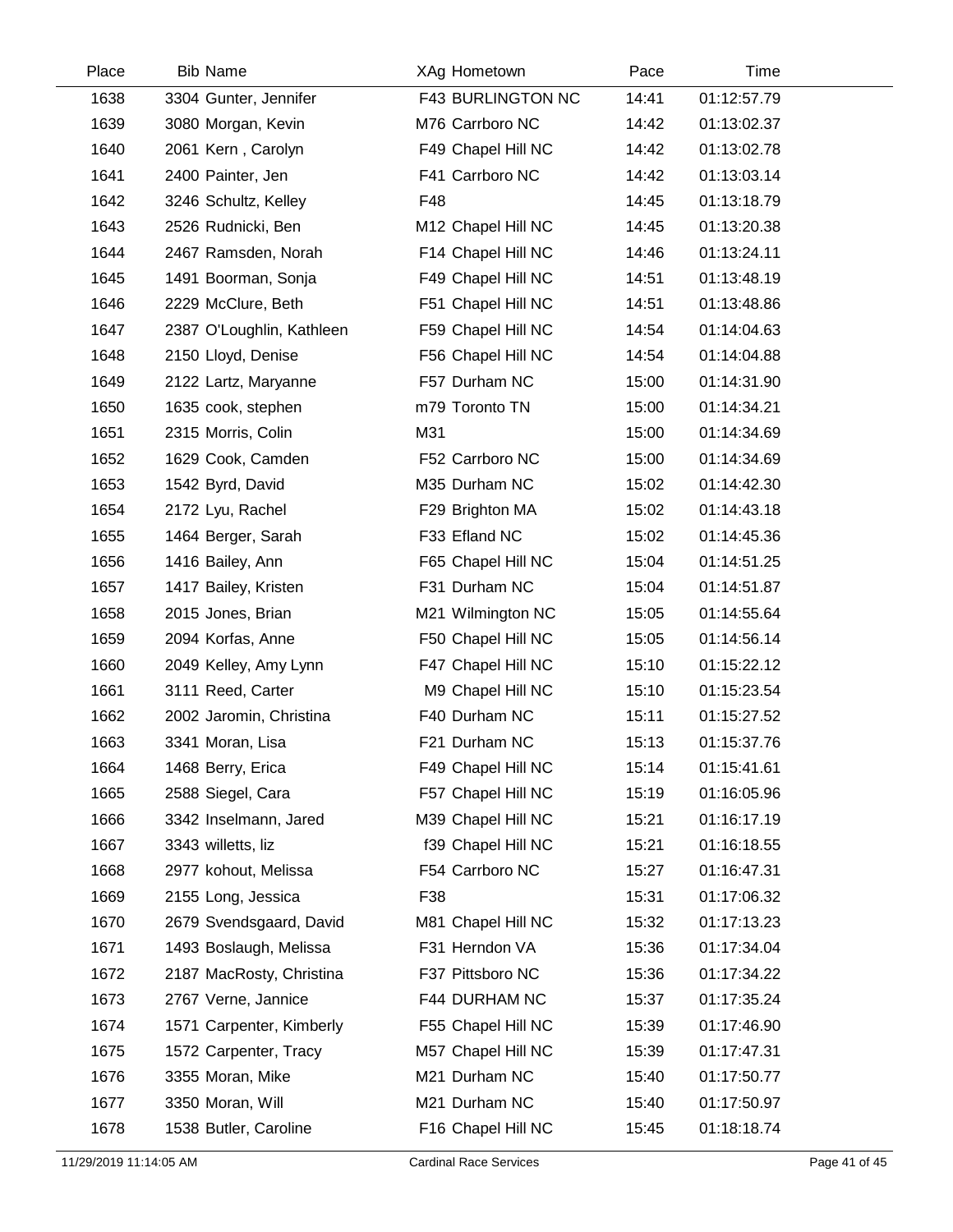| Place | <b>Bib Name</b>         | XAg Hometown       | Pace  | Time        |  |
|-------|-------------------------|--------------------|-------|-------------|--|
| 1679  | 1541 Butler, Paula      | F54 Chapel Hill NC | 15:46 | 01:18:19.14 |  |
| 1680  | 1559 CAPPELLETTI, RICH  | M63 Chapel Hill NC | 15:46 | 01:18:22.46 |  |
| 1681  | 1879 Grova, Monica      | F36 Durham NC      | 15:46 | 01:18:22.83 |  |
| 1682  | 1889 Guthrie, Elwin     | M83 Walpole ME     | 15:49 | 01:18:34.57 |  |
| 1683  | 2580 Shareshian, Susan  | F59 Chapel Hill NC | 15:49 | 01:18:34.97 |  |
| 1684  | 1729 Embree, Genevieve  | F34 Chapel Hill NC | 15:53 | 01:18:54.19 |  |
| 1685  | 1730 Embree, Kennedy    | F33 Atlanta GA     | 15:53 | 01:18:55.89 |  |
| 1686  | 1731 Embree, Mark       | M33 Atlanta GA     | 15:53 | 01:18:56.33 |  |
| 1687  | 2961 Hickey, Anthony    | M64 Chapel Hill NC | 15:53 | 01:18:56.92 |  |
| 1688  | 2996 Marson, Lesley     | F63 Chapel Hill NC | 15:53 | 01:18:57.29 |  |
| 1689  | 3072 Walsh, Ann         | F63 Chapel Hill NC | 15:53 | 01:18:57.37 |  |
| 1690  | 3048 Sammon, Laurence   | M63 Chapel Hill NC | 15:53 | 01:18:57.89 |  |
| 1691  | 1855 Gotthardt, Pete    | M60                | 15:58 | 01:19:20.60 |  |
| 1692  | 3034 Overman, Jerry     | M53 Washington DC  | 15:58 | 01:19:21.46 |  |
| 1693  | 1793 Friedman, Jocelyn  | F41 Raleigh NC     | 16:03 | 01:19:47.37 |  |
| 1694  | 2715 Thorn, Michael     | M64 Chapel Hill NC | 16:04 | 01:19:49.21 |  |
| 1695  | 1644 Cotton, Dave       | M64 Durham NC      | 16:04 | 01:19:50.58 |  |
| 1696  | 2182 MacKinnon, Anna    | F20 Chapel Hill NC | 16:08 | 01:20:13.44 |  |
| 1697  | 3186 Pischak, Melissa   | F20 Chapel Hill NC | 16:09 | 01:20:14.46 |  |
| 1698  | 1431 Barnes, Patricia   | F68 Chapel Hill NC | 16:10 | 01:20:19.58 |  |
| 1699  | 1642 Cotter, Rachel     | F41 Chapel Hill NC | 16:11 | 01:20:23.79 |  |
| 1700  | 1643 Cotter, Rochelle   | F68 Pinehurst NC   | 16:11 | 01:20:27.05 |  |
| 1701  | 2847 Williamson, Ellen  | F67 SAN DIEGO CA   | 16:12 | 01:20:30.36 |  |
| 1702  | 2063 Kern, Eric         | M50 Chapel Hill NC | 16:14 | 01:20:38.54 |  |
| 1703  | 2062 Kern, Dale         | M76 Chapel Hill NC | 16:14 | 01:20:40.44 |  |
| 1704  | 3204 Hightower, Jessica | F32                | 16:15 | 01:20:44.80 |  |
| 1705  | 1834 Gleason, Scott     | M53 Durham NC      | 16:18 | 01:20:59.96 |  |
| 1706  | 1833 Gleason, Amy       | F52 Durham NC      | 16:18 | 01:21:00.36 |  |
| 1707  | 2435 Pollak, Thomas     | M71                | 16:19 | 01:21:07.32 |  |
| 1708  | 2816 west, tracey       | F66 Chapel Hill NC | 16:25 | 01:21:37.59 |  |
| 1709  | 2379 OBrien, Lynne      | F68 Carrboro NC    | 16:26 | 01:21:38.35 |  |
| 1710  | 2091 Kohler, Rebecca    | F54 Carrboro NC    | 16:27 | 01:21:43.52 |  |
| 1711  | 1657 Crook, Lilly       | F18 Carrboro NC    | 16:27 | 01:21:44.41 |  |
| 1712  | 3261 McNeill, Robert    | M63 Carrboro NC    | 16:27 | 01:21:46.18 |  |
| 1713  | 970 Kumnick, Diane      | F72                | 16:27 | 01:21:46.22 |  |
| 1714  | 2056 Kelly, Tracy       | F63 Chapel Hill NC | 16:27 | 01:21:47.53 |  |
| 1715  | 2055 Kelly, Patrick     | M29 Chapel Hill NC | 16:28 | 01:21:48.88 |  |
| 1716  | 2608 Smith, Jeff        | M67 Davidson NC    | 16:31 | 01:22:03.26 |  |
| 1717  | 2607 Smith, Janet       | F68 Davidson NC    | 16:31 | 01:22:03.36 |  |
| 1718  | 2649 Stevens, Sharon    | F46 Chapel Hill NC | 16:32 | 01:22:08.14 |  |
| 1719  | 2934 Dirito, Nina Rose  | F6 Chapel Hill NC  | 16:32 | 01:22:08.44 |  |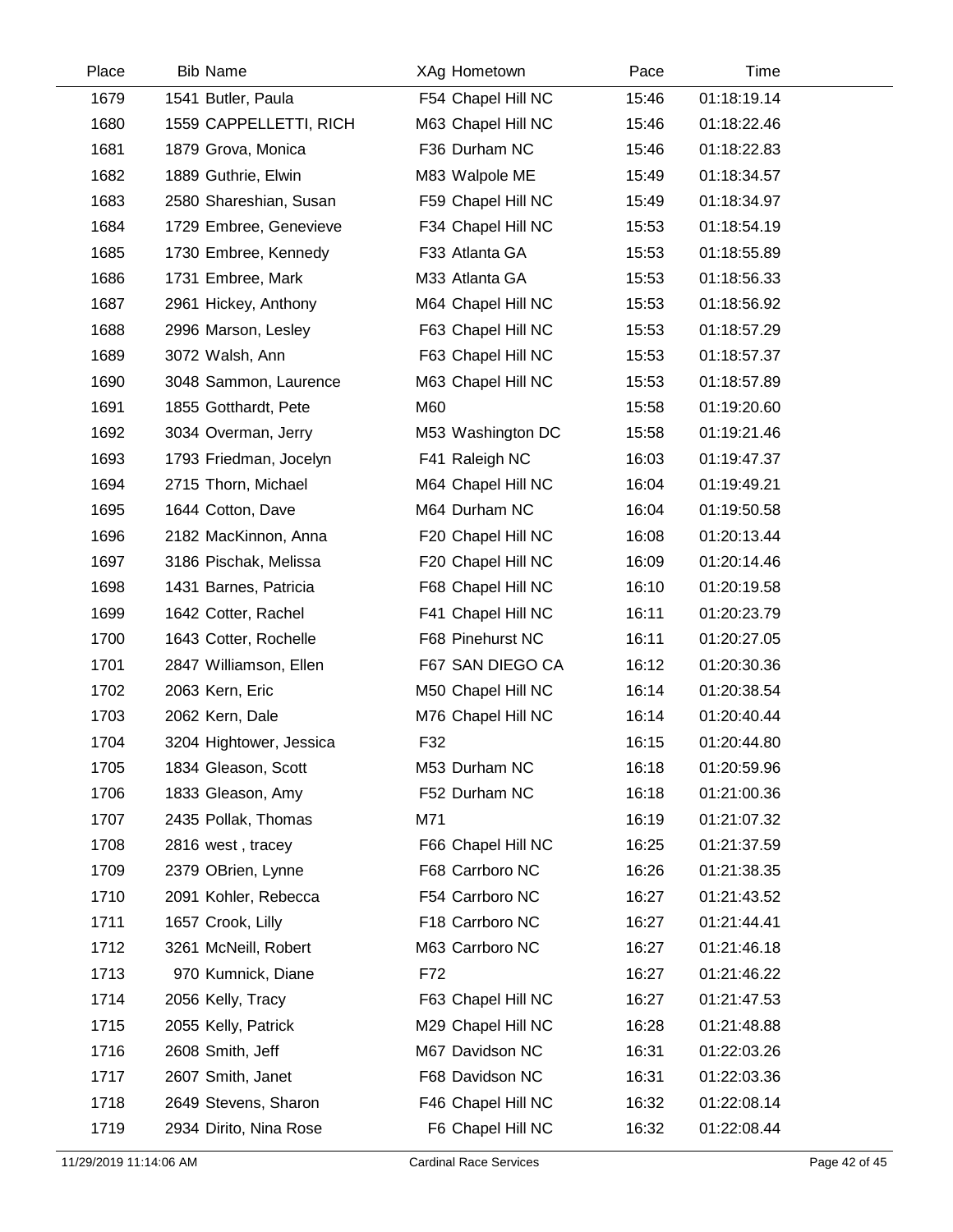| Place | <b>Bib Name</b>            | XAg Hometown         | Pace  | Time        |
|-------|----------------------------|----------------------|-------|-------------|
| 1720  | 3242 Diaz, Sebastian       | M31 Annapolis MD     | 16:32 | 01:22:08.62 |
| 1721  | 1700 Diaz, Holly           | F29 Annapolis MD     | 16:32 | 01:22:09.47 |
| 1722  | 2933 Dirito, David         | M39 Chapel Hill NC   | 16:32 | 01:22:10.97 |
| 1723  | 1495 BOSWELL, Mark         | M39 Chapel Hill NC   | 16:40 | 01:22:49.95 |
| 1724  | 2420 Peirce, Glenn         | M50 Hillsborough NC  | 16:40 | 01:22:50.88 |
| 1725  | 2331 Murrieta, Margarita   | F50 Durham NC        | 16:41 | 01:22:55.84 |
| 1726  | 2589 Silvius, Jeffrey      | M31 Durham NC        | 16:46 | 01:23:20.30 |
| 1727  | 1558 Cappelletti, Christy  | F56 Chapel Hill NC   | 16:46 | 01:23:20.56 |
| 1728  | 2985 Lloyd, Charlie        | M5 Chapel Hill NC    | 16:46 | 01:23:21.94 |
| 1729  | 2339 nanney, elaine        | f61 Chapel Hill NC   | 16:50 | 01:23:37.68 |
| 1730  | 2310 morgan, amy           | f60 nashville TN     | 16:50 | 01:23:38.61 |
| 1731  | 2984 Lloyd, Chad           | M44 Chapel Hill NC   | 16:51 | 01:23:43.14 |
| 1732  | 2987 Lloyd, Emma           | F8 Chapel Hill NC    | 16:51 | 01:23:45.56 |
| 1733  | 3091 Carrig, Colin         | M74 Chapel Hill NC   | 16:52 | 01:23:51.43 |
| 1734  | 3088 Carrig, Madeline      | F50 Chapel Hill NC   | 16:53 | 01:23:52.47 |
| 1735  | 1514 Brown, Amy            | F47 Durham NC        | 16:53 | 01:23:56.65 |
| 1736  | 1973 Holder, Holly         | F28 Durham NC        | 16:54 | 01:23:57.50 |
| 1737  | 2858 Wood, Emily           | F8 Chapel Hill NC    | 16:54 | 01:23:58.88 |
| 1738  | 2859 WOOD, KELLY           | F41 Chapel Hill NC   | 16:54 | 01:23:59.69 |
| 1739  | 2812 Wen, Jun              | F43 Chapel Hill NC   | 16:57 | 01:24:13.58 |
| 1740  | 2110 Kwasny, Michelle      | F37                  | 17:01 | 01:24:33.86 |
| 1741  | 2446 Powell, Ryan          | M38                  | 17:02 | 01:24:41.50 |
| 1742  | 2627 Soth, Marty           | M77 Greensboro NC    | 17:04 | 01:24:48.58 |
| 1743  | 2209 Marquez, Trilce       | F35 Carrboro NC      | 17:04 | 01:24:50.56 |
| 1744  | 2576 Shaad, Jason          | M35 Carrboro NC      | 17:05 | 01:24:53.81 |
| 1745  | 2210 Marquez-Shaad, Seneca | M1 Carrboro NC       | 17:05 | 01:24:53.92 |
| 1746  | 2571 Serber, Katherine     | F31 Carrboro NC      | 17:09 | 01:25:13.40 |
| 1747  | 1368 Alani, Arzina         | F59 Chapel Hill NC   | 17:09 | 01:25:15.72 |
| 1748  | 1788 Frazier, Michael      | M63 Durham NC        | 17:11 | 01:25:21.92 |
| 1749  | 1822 Gellin, Marcia        | F71                  | 17:13 | 01:25:36.13 |
| 1750  | 1615 Cocowitch, Vic        | M66 Chapel Hill NC   | 17:14 | 01:25:37.88 |
| 1751  | 1737 Erikson, Dawn         | F54 Chapel Hill NC   | 17:14 | 01:25:38.28 |
| 1752  | 2324 Murphy, Atlas         | M2 Carrboro NC       | 17:18 | 01:25:59.87 |
| 1753  | 2325 Murphy, Christine     | F59 Carrboro NC      | 17:18 | 01:26:00.02 |
| 1754  | 2326 Murphy, Glenn         | M34 Carrboro NC      | 17:18 | 01:26:00.75 |
| 1755  | 2328 Murphy, Nicole        | F32 Carrboro NC      | 17:18 | 01:26:00.85 |
| 1756  | 1418 Bairas, Mike          | M35 High Point NC    | 17:20 | 01:26:06.62 |
| 1757  | 2005 Jasper, Kelly         | F35                  | 17:20 | 01:26:07.15 |
| 1758  | 3321 Blazer, Callie        | F7 DURHAM NC         | 17:20 | 01:26:09.18 |
| 1759  | 3323 Blazer, Colton        | M6 DURHAM NC         | 17:20 | 01:26:10.52 |
| 1760  | 3322 garth, christy        | <b>f45 DURHAM NC</b> | 17:20 | 01:26:10.60 |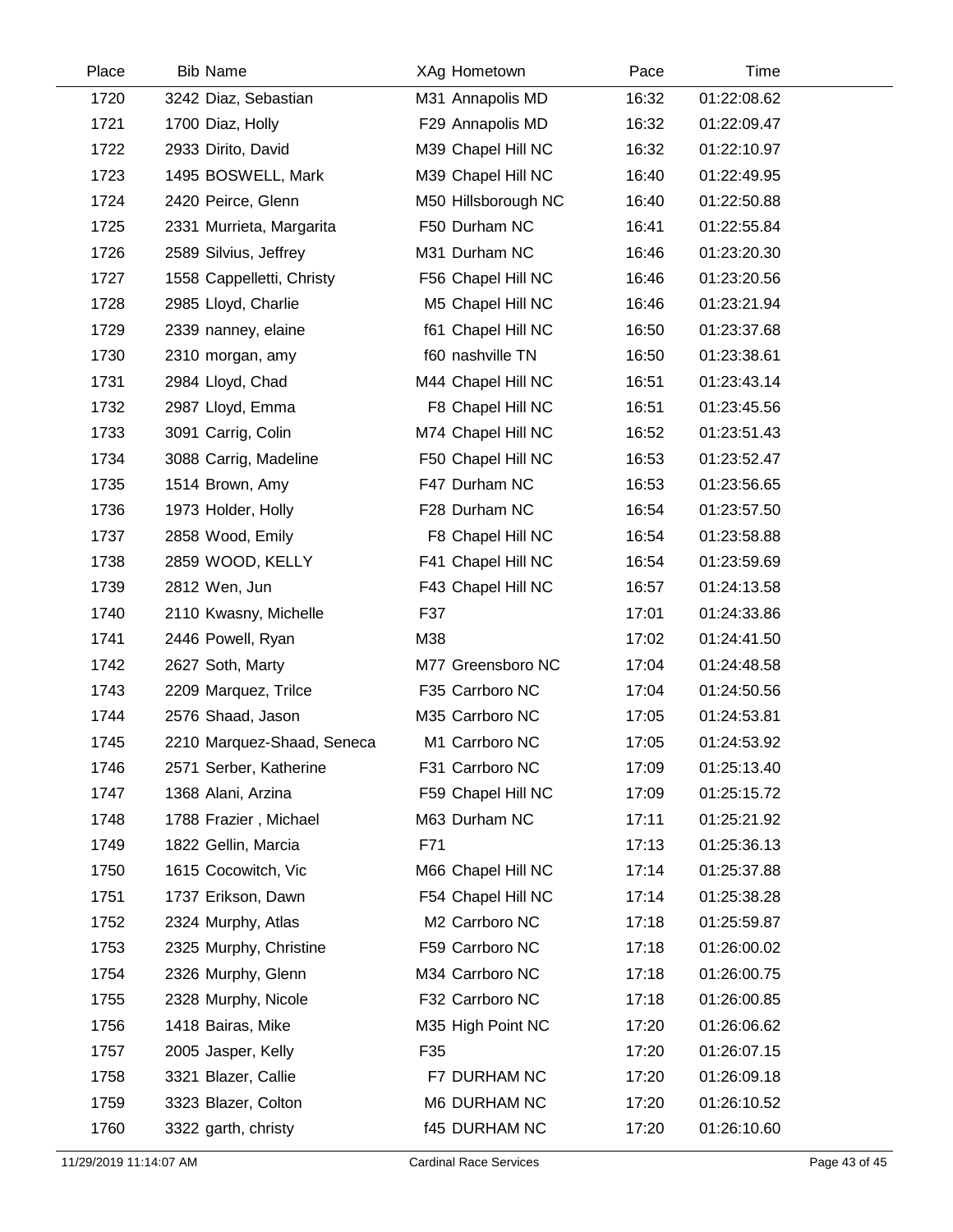| Place | <b>Bib Name</b>                | XAg Hometown       | Pace  | Time        |  |
|-------|--------------------------------|--------------------|-------|-------------|--|
| 1761  | 2564 selinger, rachel          | F38 Chapel Hill NC | 17:21 | 01:26:14.51 |  |
| 1762  | 2593 Sims, Katy                | F31 Chapel Hill NC | 17:25 | 01:26:35.91 |  |
| 1763  | 2867 Wright, Becky             | F72 Marietta OH    | 17:26 | 01:26:36.65 |  |
| 1764  | 1403 Arnosti, Nancy            | F65 Chadds Ford PA | 17:26 | 01:26:37.65 |  |
| 1765  | 2207 Markey, Amanda            | F33 Brooklyn NY    | 17:26 | 01:26:38.18 |  |
| 1766  | 2930 Deschamps siano, Sandra   | F43 Carrboro NC    | 17:26 | 01:26:40.25 |  |
| 1767  | 3267 Siano, Alex               | M11 Carrboro NC    | 17:26 | 01:26:40.94 |  |
| 1768  | 2827 Wice, Kelly               | F29 Carrboro NC    | 17:27 | 01:26:41.27 |  |
| 1769  | 1945 Henderson, Frances        | F61 Carrboro NC    | 17:30 | 01:26:57.96 |  |
| 1770  | 1402 Arnosti, Don              | M62                | 17:31 | 01:27:02.78 |  |
| 1771  | 1400 Arnosti, Benjamin         | M28                | 17:31 | 01:27:02.91 |  |
| 1772  | 1446 Bednarski, Derek          | M25 Chadds Ford PA | 17:31 | 01:27:04.27 |  |
| 1773  | 1505 Bright, Gini              | F69 Chapel Hill NC | 17:33 | 01:27:13.75 |  |
| 1774  | 2515 Rose, Cindy               | F68 Mebane NC      | 17:34 | 01:27:16.01 |  |
| 1775  | 2311 morgan, joe               | m59 nashville TN   | 17:40 | 01:27:46.73 |  |
| 1776  | 2312 morgan, michaela          | f29 nashville TN   | 17:40 | 01:27:47.15 |  |
| 1777  | 2341 nanney, joe               | m58 Chapel Hill NC | 17:40 | 01:27:47.67 |  |
| 1778  | 3327 Marion, Deborah           | F63 DURHAM NC      | 17:41 | 01:27:51.31 |  |
| 1779  | 2958 Heyer, Alanna             | F25 Chicago IL     | 17:41 | 01:27:51.58 |  |
| 1780  | 2959 Heyer, Catherine          | F60 Chapel Hill NC | 17:41 | 01:27:52.90 |  |
| 1781  | 2960 Heyer, Dennis             | M62 Chapel Hill NC | 17:41 | 01:27:52.90 |  |
| 1782  | 3281 Davis, Jackson            | M18 Chapel Hill NC | 17:41 | 01:27:55.48 |  |
| 1783  | 3329 Marion, Rich              | M72 DURHAM NC      | 17:43 | 01:28:03.63 |  |
| 1784  | 2411 Parks, John               | M37 Burlington NC  | 17:50 | 01:28:36.81 |  |
| 1785  | 2633 Spooner, Chris            | M32 Burlington NC  | 17:50 | 01:28:38.09 |  |
| 1786  | 2023 Juelis, Nancy             | F64                | 17:50 | 01:28:39.68 |  |
| 1787  | 2855 Wood, Anna                | F10 Chapel Hill NC | 17:50 | 01:28:39.82 |  |
| 1788  | 2671 Strode, Catie             | F <sub>15</sub>    | 17:51 | 01:28:40.57 |  |
| 1789  | 2317 Morrison, Grady           | F36 Pittsboro NC   | 17:54 | 01:28:55.45 |  |
| 1790  | 2418 Peck, Sarah               | F36 Durham NC      | 17:54 | 01:28:57.27 |  |
| 1791  | 2872 York, Carol               | F67                | 17:56 | 01:29:08.07 |  |
| 1792  | 2672 Strode, Jennie            | F44                | 17:56 | 01:29:08.16 |  |
| 1793  | 2860 Wood, Susan               | F72 Chapel Hill NC | 17:56 | 01:29:09.86 |  |
| 1794  | 2857 Wood, Bill                | M75 Chapel Hill NC | 17:58 | 01:29:15.92 |  |
| 1795  | 2793 Wasp, Amanda              | F38 Chapel Hill NC | 18:00 | 01:29:29.34 |  |
| 1796  | 2794 Wasp, Christopher         | M37 Chapel Hill NC | 18:08 | 01:30:07.91 |  |
| 1797  | 2795 Wasp, Patricia            | F65 Chapel Hill NC | 18:08 | 01:30:09.32 |  |
| 1798  | 3296 Wertley-Rotenberry, Julia | F48 Chapel Hill NC | 18:13 | 01:30:31.25 |  |
| 1799  | 3060 Spreen, Lois              | F62 Chapel Hill NC | 18:17 | 01:30:51.72 |  |
| 1800  | 3061 Spreen, Pete              | M57 Chapel Hill NC | 18:17 | 01:30:51.98 |  |
| 1801  | 3058 Spreen, Bill              | M61 Chapel Hill NC | 18:17 | 01:30:52.76 |  |